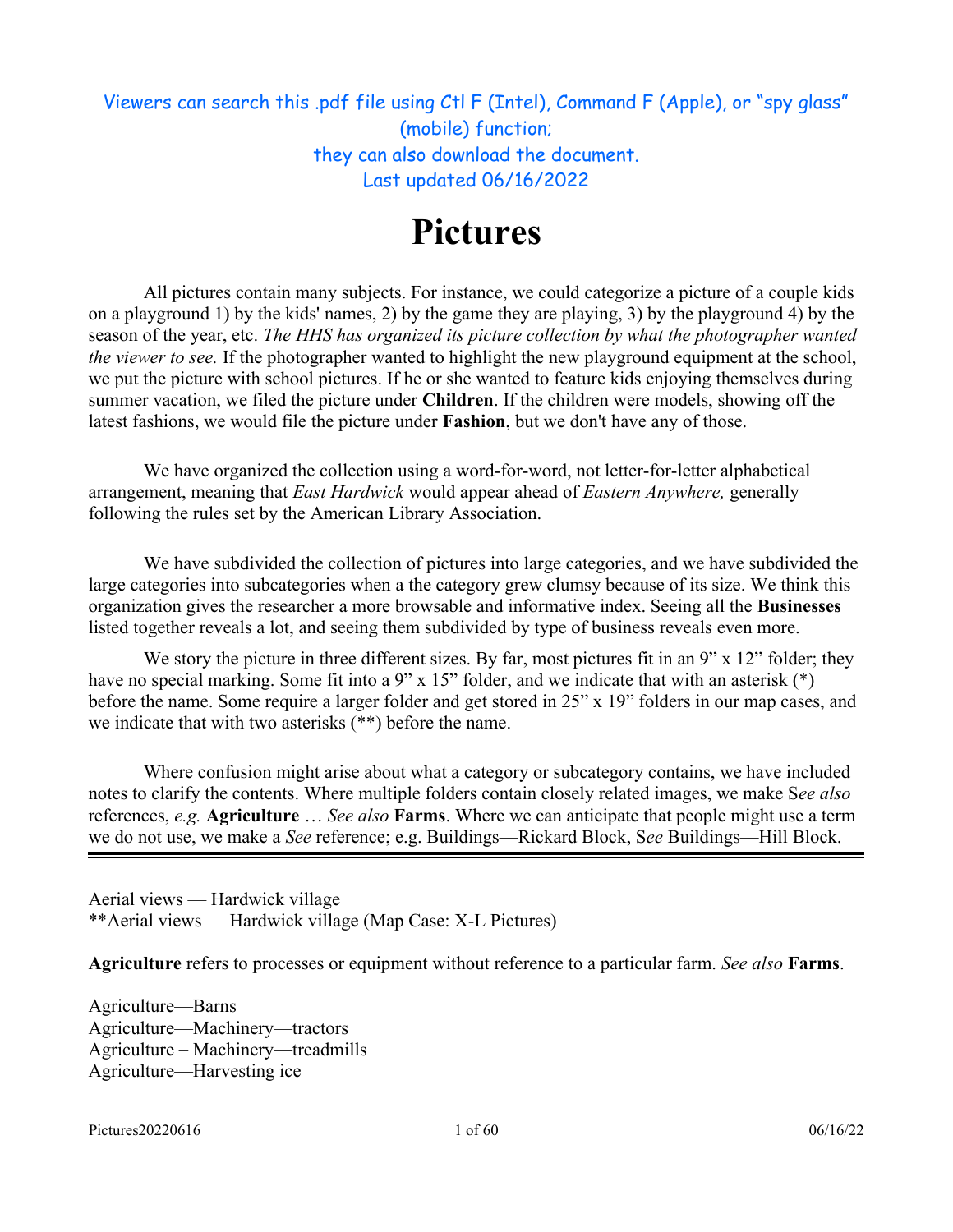Agriculture – Haying Agriculture—Maple sugaring Agriculture—Mowing Agriculture—Oxen Agriculture—Pastoral scenes Agriculture—Sunflowers Birdseye view—Hardwick Village, 1892 \*Birdseye view—Hardwick Village, 1892 – Oversized \*\*Birdseye view—Hardwick Village, 1892 (Map Case: X-L Pictures) Bridges—Cooper Brook Bridge, 2005 Bridges—Cottage Street Bridge Bridges—Fisher Bridge Bridges—Footbridge near sawmill (sawmill replaced by the motel) Bridges—Hardwick Lake Bridges—Hardwick Railroad Bridge, 1979 Bridges—Jackson Bridge, 1984 Bridges—Main Street Bridge Bridges—Pumpkin Lane Bridge Bridges—Shipman Bridge Bridges—Smith Farm Bridge Bridges—Snowmobile Bridge, 1981 Bridges—Swinging Bridge Bridges—Waterman Bridge Bridges—Wolcott Street, 2009

#### *Buildings refers to Commercial buildings. See also Residences.*

Buildings—1874 Building Buildings—Ambrosini Office Building Buildings—Bank Block \*\*Buildings—Bank Block (Map Case: X-L Pictures) Buildings—Bemis Block Buildings—Centennial House, *see* Hardwick Inn Buildings—Center for Agricultural Economy Pavilion Buildings—Cobb Block Buildings—Cobb and Kimball Block, c. 1908 Buildings—Daniels Building Buildings—Depot *See* Hardwick Railroad Depot Buildings—Eagle Hotel \*Buildings—Eagle Hotel – Oversized Buildings—Flatiron Building Buildings—Flood Zone \*\*Buildings—Flood Zone (Map Case: X-L Pictures)

Buildings—Gazebo

Pictures20220616 06/16/22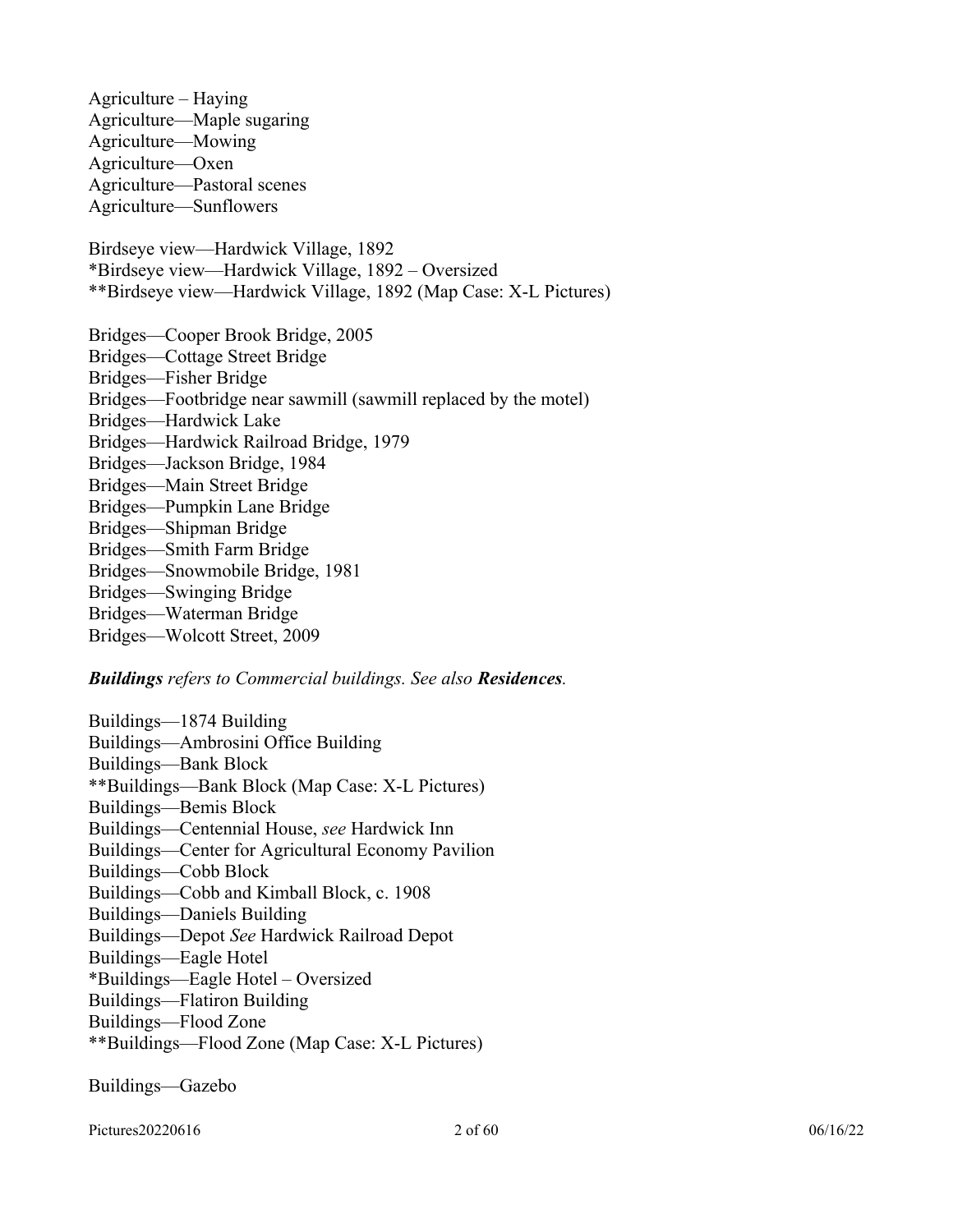Buildings—GRACE Building Buildings—Gohl Building Buildings—Hardwick Academy Buildings—Hardwick Academy and Gymnasium Hardwick Academy Gymnasium \*Hardwick Academy Gymnasium – Oversized Buildings—Hardwick Area Health Center Buildings—Hardwick Elementary Hardwick Elementary—Gymnasium Hardwick Elementary—Renovation, 1979 Hardwick Elementary—Renovation, 2014-2015 Buildings—Hardwick Family Housing, 1984 Buildings—Hardwick Gazette Buildings—Hardwick Hospital \*Buildings—Hardwick Hospital – Oversized Buildings—Hardwick Inn \*Buildings—Hardwick Inn – Oversized \*\*Buildings—Hardwick Inn (Map Case: X-L Pictures) Buildings—Hardwick Railroad Depot, 1980 (3 folders) Buildings—Hardwick Town House x 2 \*\*Buildings – Hardwick Town House – Curtain (Map Case: X-L Pictures) Buildings—Hardwick Town House — Minstrel shows Buildings—Hazen Union Buildings—Hill Block, 1984 Buildings—Information Center Buildings—Jeudevine, Bickford, and Houghton Mansion Buildings—Jim's Gym, 1990 Buildings—Kimball Block, *see also* Cobb and Kimball Block, c. 1908 Buildings—Knights of Columbus Hall Buildings—Maple Street Apartments Buildings—Marshall Building Buildings—Masonic Temple, *see also* Churches—Methodist Church Buildings—McFarland Store Buildings—McLoud Block Buildings—MemorialBuilding \*Buildings—Memorial Building – Oversized Buildings—Memorial Building — Interior shots Buildings—Memorial Building—Last Supper Models Buildings—Nancy Lee Fruit Mart Buildings—New England Telephone Co, 1977 Buildings—Office, *see* Flood Zone Buildings—Pilbin Garage Buildings—Rickard Block, S*ee* Buildings—Hill Block Buildings—Robie Tenement Building Buildings-- Rte 15 Shopping Mall Buildings—Senior Citizens Center Buildings—Shattuck Block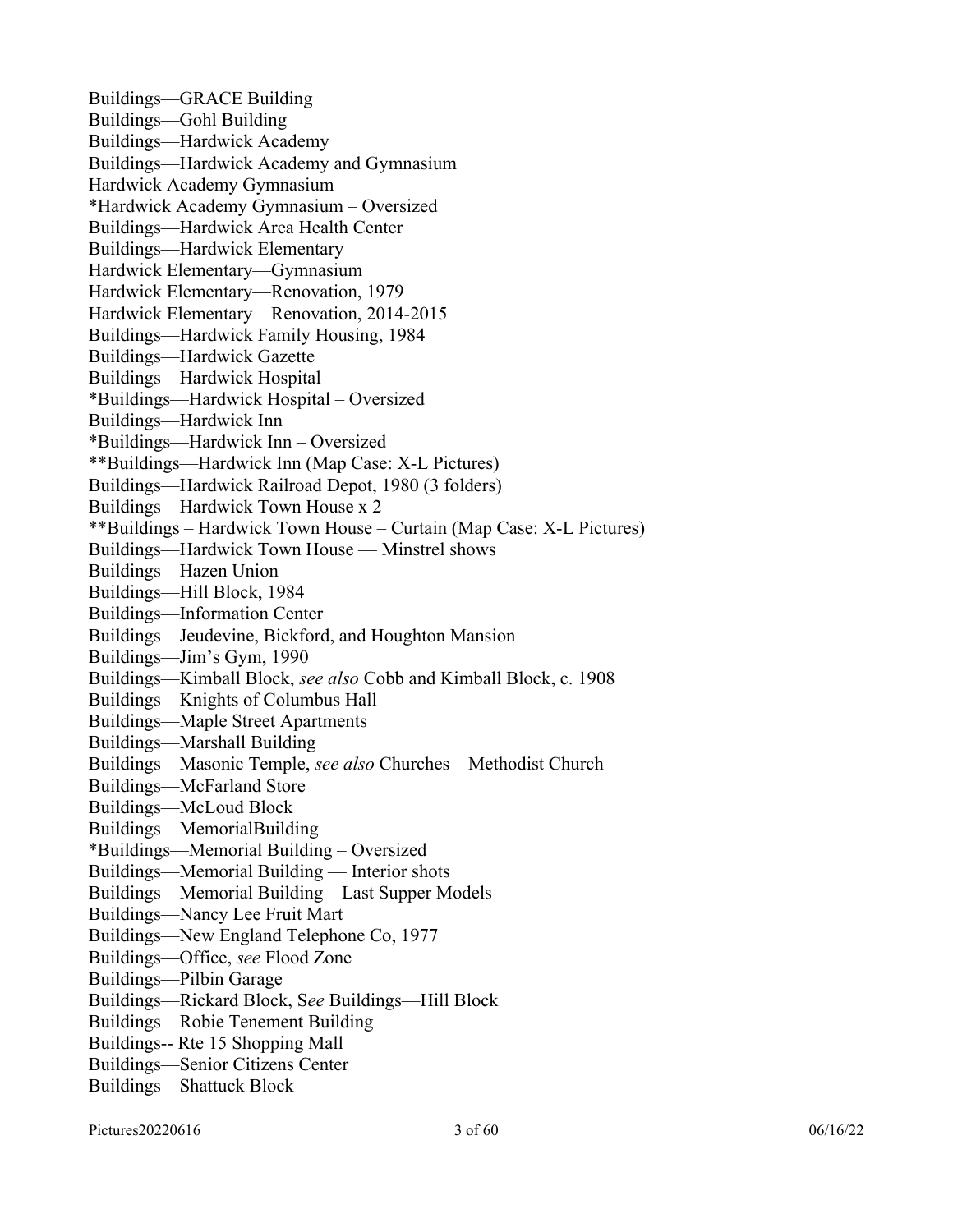| Buildings—Steam Laundry                           |
|---------------------------------------------------|
| Buildings—Stone shed building                     |
| Buildings—Town Garage                             |
| Buildings—United States Post Office               |
| Buildings—Village Fire Station, 1985              |
| Buildings—Village Storage Building, 1985          |
| Buildings—Wareknitters block                      |
| Buildings—World War II Plane Observation Building |
|                                                   |

Buildings—Zecchinelli Store, 1981

*Businesses, especially stores, come and go, many succeeding another in the same location. We have not attempted to track the succession of businesses in a given location.*

| Businesses—Agriculture – FJ Houghton                 |
|------------------------------------------------------|
| Businesses—Agriculture – Greaves Farm Supply         |
| Businesses—Agriculture – Hardwick Grain              |
| Businesses—Agriculture – Honey Garden Apiary         |
| Businesses—Agriculture – Kingdom Creamery of Vermont |
| Businesses—Agriculture – LS Robie                    |
| Businesses—Agriculture – Rowell Brothers             |
| Businesses—Agriculture – Vermont Milk Company        |
| Businesses—Agriculture – Vermont Natural Castings    |
|                                                      |

Businesses—Appliances – Chase Refrigeration and Appliances

Businesses—Appliances – Jim Belknap

Businesses—Appliances – Merrill Electric Company

Businesses—Artists – Fern Gallery Businesses—Artists – Nancy Schade

| Businesses—Automobiles - Atkins Garage               |
|------------------------------------------------------|
| Businesses—Automobiles – Barcomb Motors, 1985        |
| Businesses—Automobiles – Bond Auto                   |
| Businesses—Automobiles – Brochu Citco Service        |
| Businesses—Automobiles – Bruce Fassett (repair shop) |
| Businesses—Automobiles – Clarks Garage               |
| Businesses—Automobiles – Clouture Garage             |
| Businesses—Automobiles – Estelles Garage             |
| Businesses—Automobiles – Ford Garage                 |
| Businesses—Automobiles – Greensboro Garage           |
| Businesses—Automobiles - Hardwick Motors             |
| Businesses—Automobiles – Hay's Service Station       |
| Businesses—Automobiles – Howard's Auto and Truck     |
| Businesses—Automobiles – Lamoille Valley Ford        |
| Businesses—Automobiles - Maxwell Automotive, 1915    |
| Businesses—Automobiles - Mike's Gulf Station         |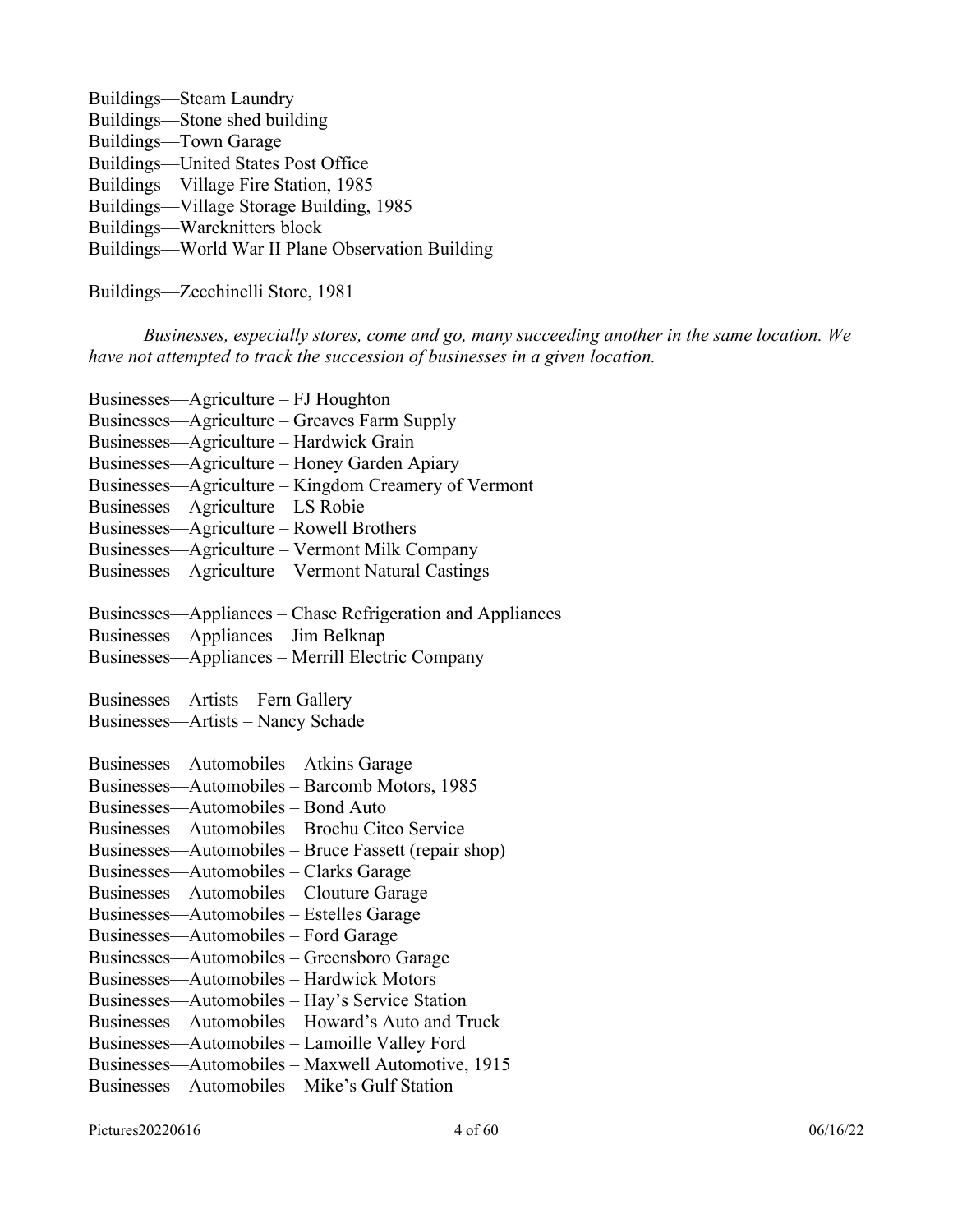\*Businesses—Automobiles – Morse's Garage – Oversized

Businesses—Automobiles – Northeast Service Center

Businesses—Automobiles – Perry's Global

Businesses—Automobiles – Pierce and Johnson

Businesses—Automobiles – Slayton Motors

Businesses—Banks – Caledonia National Bank

Businesses—Banks – Hardwick Savings Bank and Trust

Businesses—Banks – Merchants Bank *see also* Hardwick Savings Bank and Trust

Businesses—Banks – Union Bank

Businesses—Construction – Authentic Log Homes, 1977

Businesses—Construction – Brian Perry, 1985

Businesses—Construction – David Gendron Contracting

Businesses—Construction – Donald Mercier Construction

Businesses—Construction – Entwood Construction

Businesses—Construction – Hardwick Building Supply

Businesses—Construction – LG Bellavance and Sons

Businesses—Construction – LaClare Saw Mill

Businesses—Construction – Nudd Electric

Businesses—Construction – Pelletier Lumber Company

Businesses—Construction – Philip E Willey's Building Contractor

Businesses—Construction – Poulin Lumber

Businesses—Construction – Roland Champagne, 1980

Businesses—Construction – Thermtron Insulation and Siding Company

Businesses—Construction – Tucker Saw Mill

Businesses—Energy – O'Malley Oil and Coal Company

Businesses—Energy – Rural Gas Distributing Plant

Businesses—Entertainment—Rick Norcross and the Ramblers

Businesses – Farms, 1997 Businesses – Farms—Agape Farm, 2009

Businesses – Farms – Bridgman Farm

Businesses – Farms – Brondale Farm

Businesses – Farms—Couture/Brock/Fisher Farm, c. 1940(?)

Businesses – Farms – Currier-Brochu Farm

Businesses – Farms—Delaricheliere Farm

Businesses – Farms—Douse Farm—*See* Riverside Farm

Businesses – Farms—Forten Farm

Businesses – Farms—Hardwick Farm

Businesses – Farms—Heartbeet Farm

Businesses – Farms—Joslyn Farm

Businesses – Farms—Kane Farm

Businesses – Farms—Laggis Farm

Businesses – Farms—Mayo Farm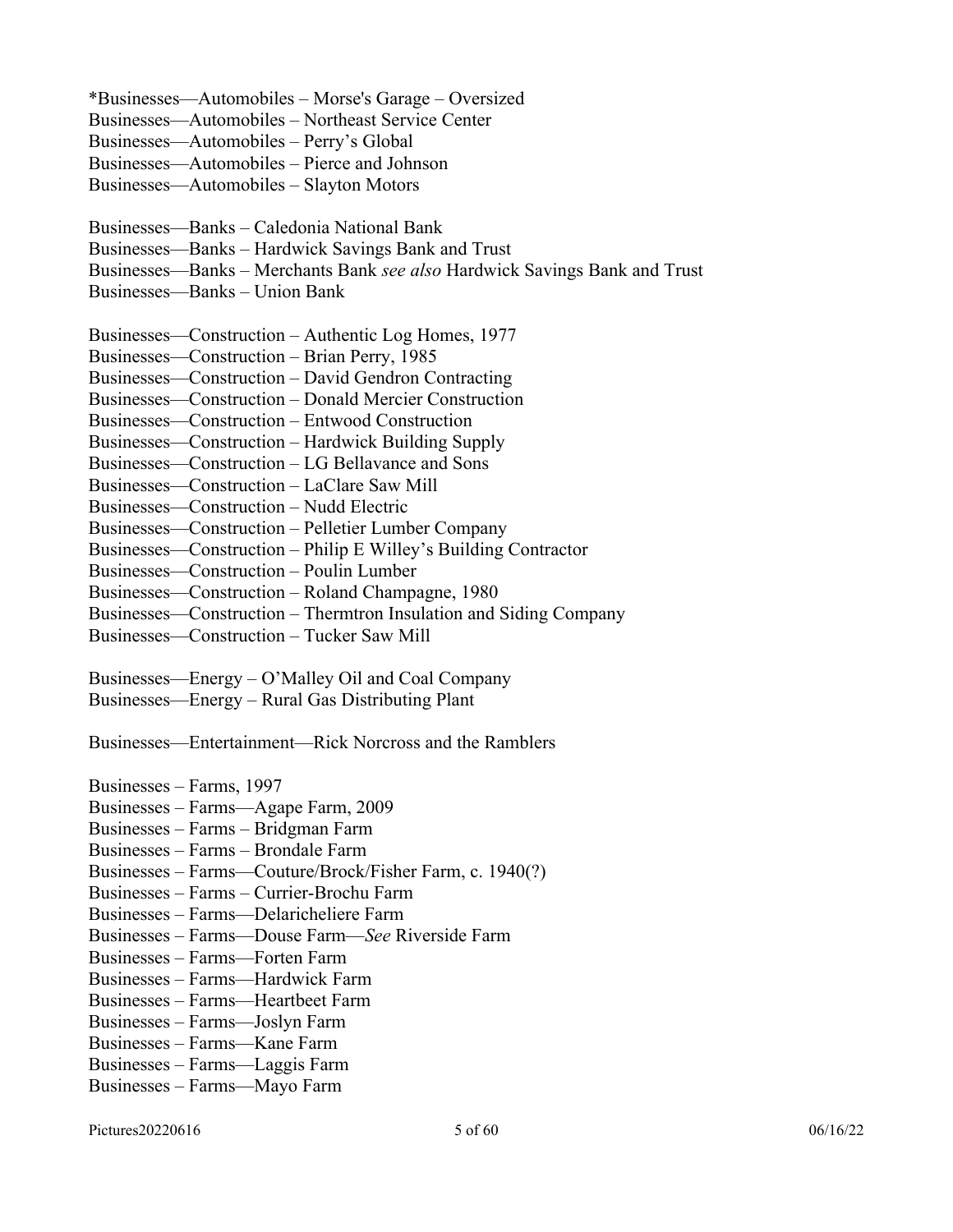Businesses – Farms—Meyer Farm Businesses – Farms—Michaud Farm Businesses—Farms – Mier Farm Businesses—Farms – Montgomery Farm Businesses—Farms – NEK Miniature Horses Businesses – Farms—Riverside Farm Businesses – Farms—Underwood Farm, c. 1920 Businesses – Farms—Ward Farm Businesses—Granite—Crystal Brook Granite Company Businesses—Granite—Emerson Granite Company Businesses—Granite—Fletcher Quarry Businesses—Granite—Fletcher Sheds Businesses—Granite—Granite Works Businesses—Granite—Miscellaneous Product Businesses – Granite—Swenson Quarry, 1984 Businesses—Granite—Unknown Quarries Businesses—Granite—Unknown Sheds \*\*Businesses—Granite—Unknown Sheds (Map Case: X-L Pictures) Businesses—Granite—Woodbury Granite Company—George Stevenson at Lathe Businesses – Granite—Woodbury Granite Company—Buildings Businesses – Granite—Woodbury Granite Company—Electric Plant Businesses – Granite—Woodbury Granite Company—Quarries Businesses – Granite—Woodbury Granite Company—Sheds Businesses—Groceries – Buffalo Mountain Coop Businesses—Groceries – Cloverdale Store Businesses—Groceries – Corner Store Food Mart Businesses—Groceries – Elm Street Bakery Businesses—Groceries – First National Stores Businesses—Groceries – Grand Union Businesses—Groceries – Hall's Market Businesses—Groceries – Hardwick Village Market, 2014 Businesses—Groceries – Henry's Meats, 1930s Businesses—Groceries – M&M Market Businesses—Groceries – Nancy Lee Fruit Market, *see also* Hardwick Hardware, American Legion Businesses—Groceries – Pete's Family Market Businesses—Groceries – R&L Kwik Stop Businesses—Groceries – Riverside Beverages Businesses—Groceries – Shervino Grocery Businesses—Groceries – Whitcomb's Store \*Businesses—Manufactures – Barr's Better Beverage – Oversized Businesses—Manufactures – Caspian Arms \*Businesses—Manufactures – Gerald Morse Sawmill – Oversized

Businesses—Manufactures – Hardwick Knitware

Businesses—Manufactures – Hardwick Wood Pallet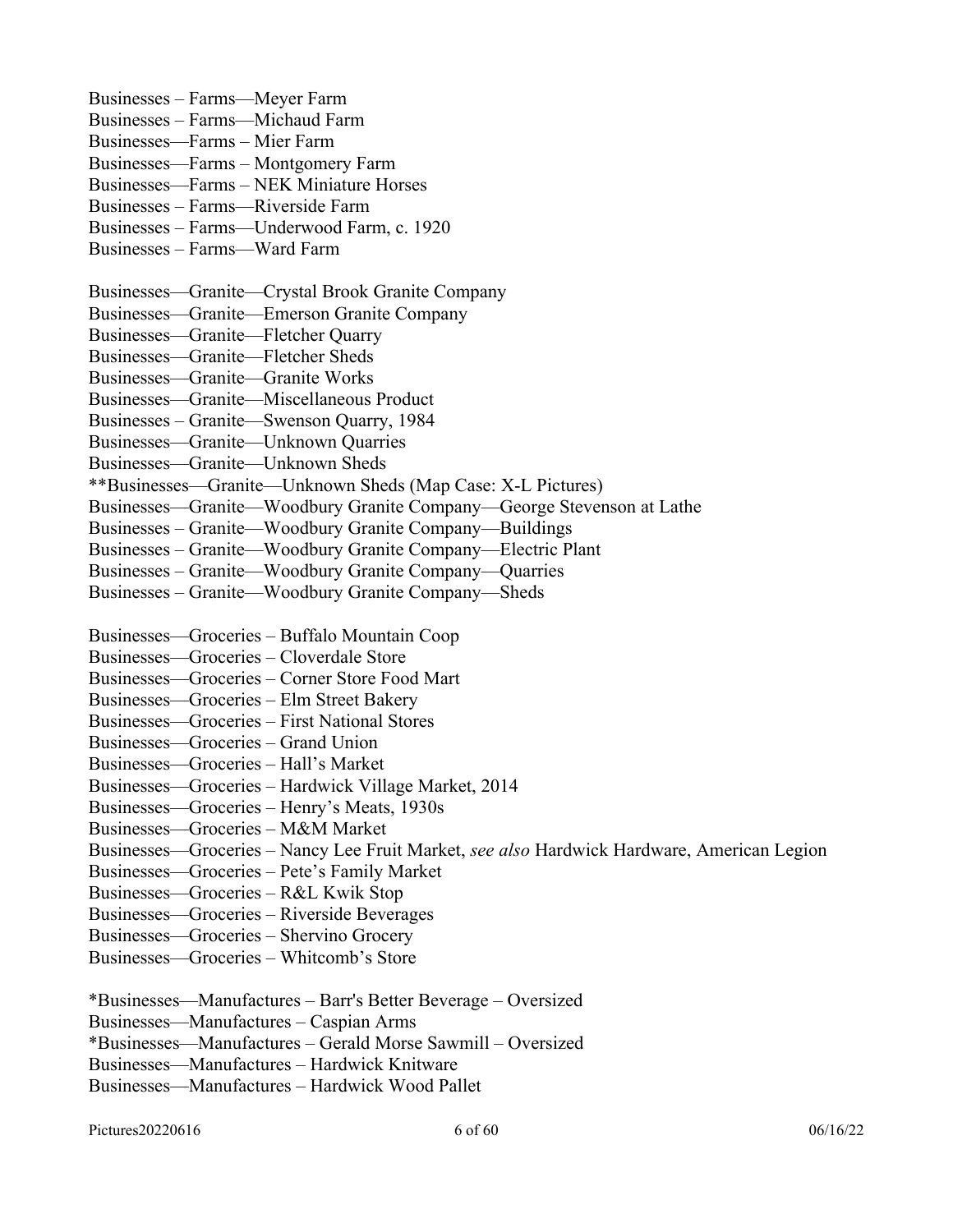Businesses—Manufactures – Home Knitters, 1981 Businesses—Manufactures – Log Yard Businesses—Manufactures – Sam Daniels Company Businesses—Manufacturer – Tri-Corp Businesses—Manufacturer – Vermont Chair Company Businesses—Manufacturer – Vermont Natural Coatings, 2014

Businesses—Professions – Aiossa and Bucknam Law Firm, 1984

Businesses—Professions – Braun Dental

Businesses—Professions – Gohl architect

Businesses—Professions – Hardwick Dental Group

Businesses—Professions – Karin Seidel, Optometrist

Businesses—Professions – Northern Counties Dental Center

Businesses—Professions – Northern Counties Health Center, Inc.

Businesses—Professions – Shireen Avis Fisher, Attorney

Businesses—Professions – Victoria Hill, Physical Therapist

Businesses—Recreation – Buffalo Mountain Power Sports, 2014

Businesses—Recreation – Coles Pond Casino

Businesses—Recreation – Haynesville Mineral Springs

\*Businesses—Recreation – Haynesville Mineral Springs – Oversized

\*\*\*Businesses—Recreation – Haynesville Mineral Springs (Map Case: X-L Pictures)

Businesses—Recreation – Idle Hour Theater

Businesses—Recreation – Lanphear [snowmobile] Sales and Service

Businesses—Recreation – LeBelles Orchestra

Businesses—Recreation – Office, The [bar]

Businesses—Recreation – Rite Way Sports Shop

Businesses—Recreation – Somerset House B&B

Businesses—Recreation – Studio One [dance]

Businesses—Recreation – Village Motel

Businesses—Restaurants – Alpha Warner Restaurant

Businesses—Restaurants – Bruno's Cafe

Businesses—Restaurants – C&E Restaurant

Businesses—Restaurants – Cakes, Candy, and Catering, 1982

Businesses—Restaurants – Chicken Coop, 1981

Businesses—Restaurants – Claire's Restaurant, 2009

Businesses—Restaurants – Connie's Kitchen

Businesses—Restaurants – Deli Lama Deli

Businesses—Restaurants – Fireside Restaurant

Businesses—Restaurants – Hall's Restaurant

Businesses—Restaurants – Holy Grounds

Businesses—Restaurants – House of Pizza

Businesses—Restaurants – In a Pig's Eye Deli and Cafe

Businesses—Restaurants – JD Elliot Restaurant

Businesses—Restaurants – Kwik Bite Snack Bar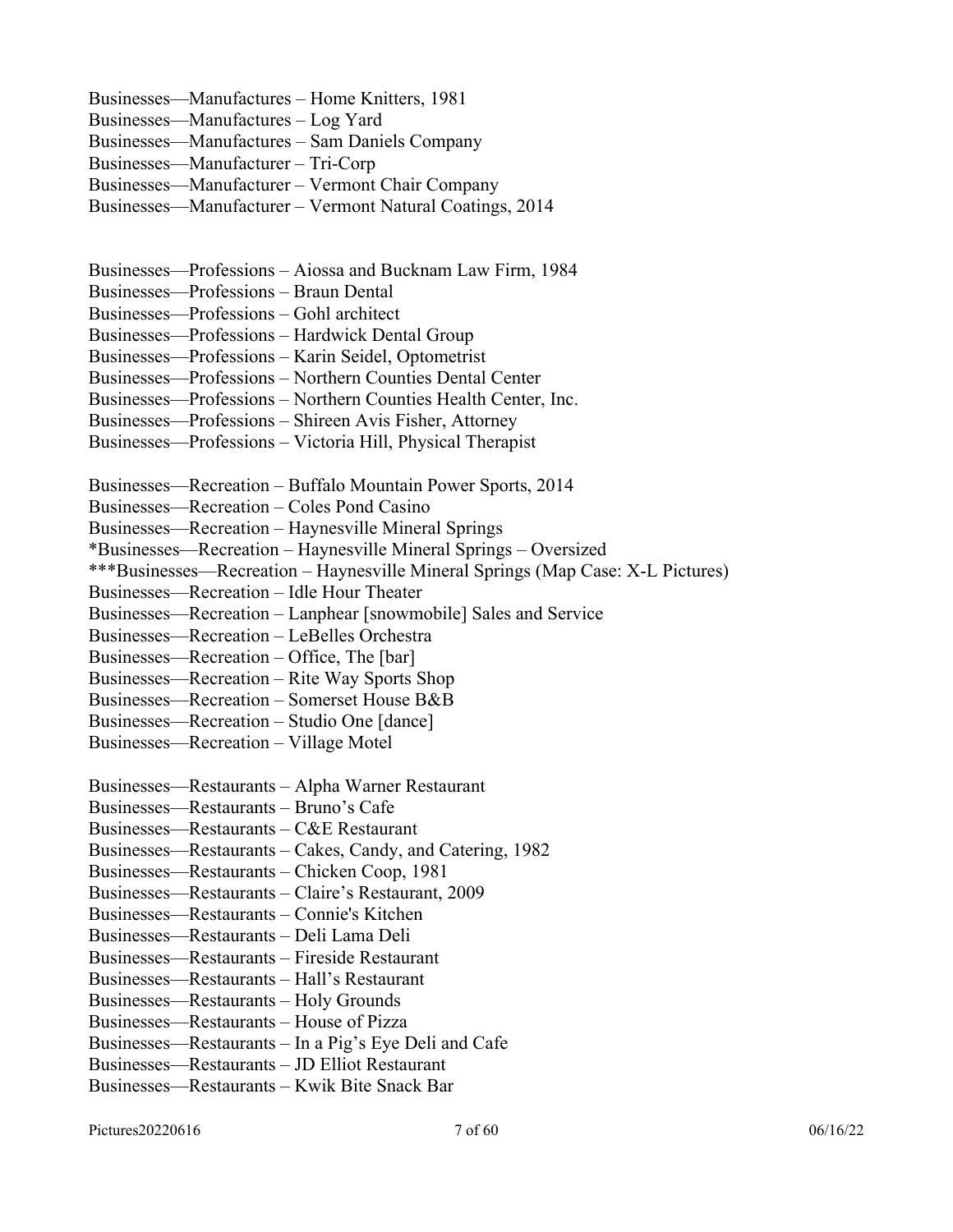Businesses—Restaurants – MerLu's Restaurant Businesses—Restaurants – Mike's Italian restaurant *See also* Flood Zone Businesses—Restaurants – Mountain View II Snack Bar Businesses—Restaurants – Pat's Nearly Famous BBQ Businesses—Restaurants – Positive Pie, 2015 Businesses—Restaurants – Quick Bite Snack Bar Businesses—Restaurants – Renaissance Cafe Businesses—Restaurants – Robb Cafe Businesses—Restaurants – TYCOS Sandwich Shop Businesses—Restaurants – Vermont Supper Club, 2014 Businesses—Restaurants – Village Restaurant Businesses—Retail – Angel Outfitters Shop, 2015? Businesses—Retail – Artfair Shop, 1977 Businesses—Retail – Bailey-Hazen Book Shop, 1984 Businesses—Retail – Brickhouse Shop, 1984 Businesses—Retail – Brooks Drug Store, 1999 *See also* Rite Aid Pharmacy Businesses—Retail – C.F. Davis Store, c. 1905 Businesses—Retail – Children's Loft Businesses—Retail – Christian Light Book Store Businesses—Retail – Contrary Mary's Arts and Craft Businesses—Retail – Cox's Pharmacy Businesses—Retail – D&L Beverage Businesses—Retail – Dean Jalspen Chips, 2014? Businesses—Retail – Dollar General Businesses—Retail – Ellis Paint and Wallpaper Businesses—Retail – Fisher's Folly (flowers) Businesses—Retail – Flower Basket Businesses—Retail – G.O. Kimball Shop Businesses—Retail – Galaxy Book Shop Businesses—Retail – Gale's Department Store Businesses—Retail – JEAN-IUS at Work Businesses—Retail – Goodrich Paint Shop Businesses—Retail – Hardwick Bakery, delivery wagon Businesses—Retail – Hardwick Department Store Businesses—Retail – Hardwick Hardware, *see also* Nancy Lee Fruit *and* American Legion Businesses—Retail – Hardwick Office Center Businesses—Retail – Nearly New Businesses—Retail – Hardwick News Central Businesses—Retail – Hardwick News Stand Businesses—Retail – Hardwick Trading Center Businesses—Retail – Hardwick Video Store Businesses—Retail – JH McLoud Company Businesses—Retail – Joe LaJoy's News Store Businesses—Retail – Nearly New Shop Businesses—Retail – Racette's Dress Shop Businesses—Retail – Rite-Aid Drug Store *See also* Brooks Drug Store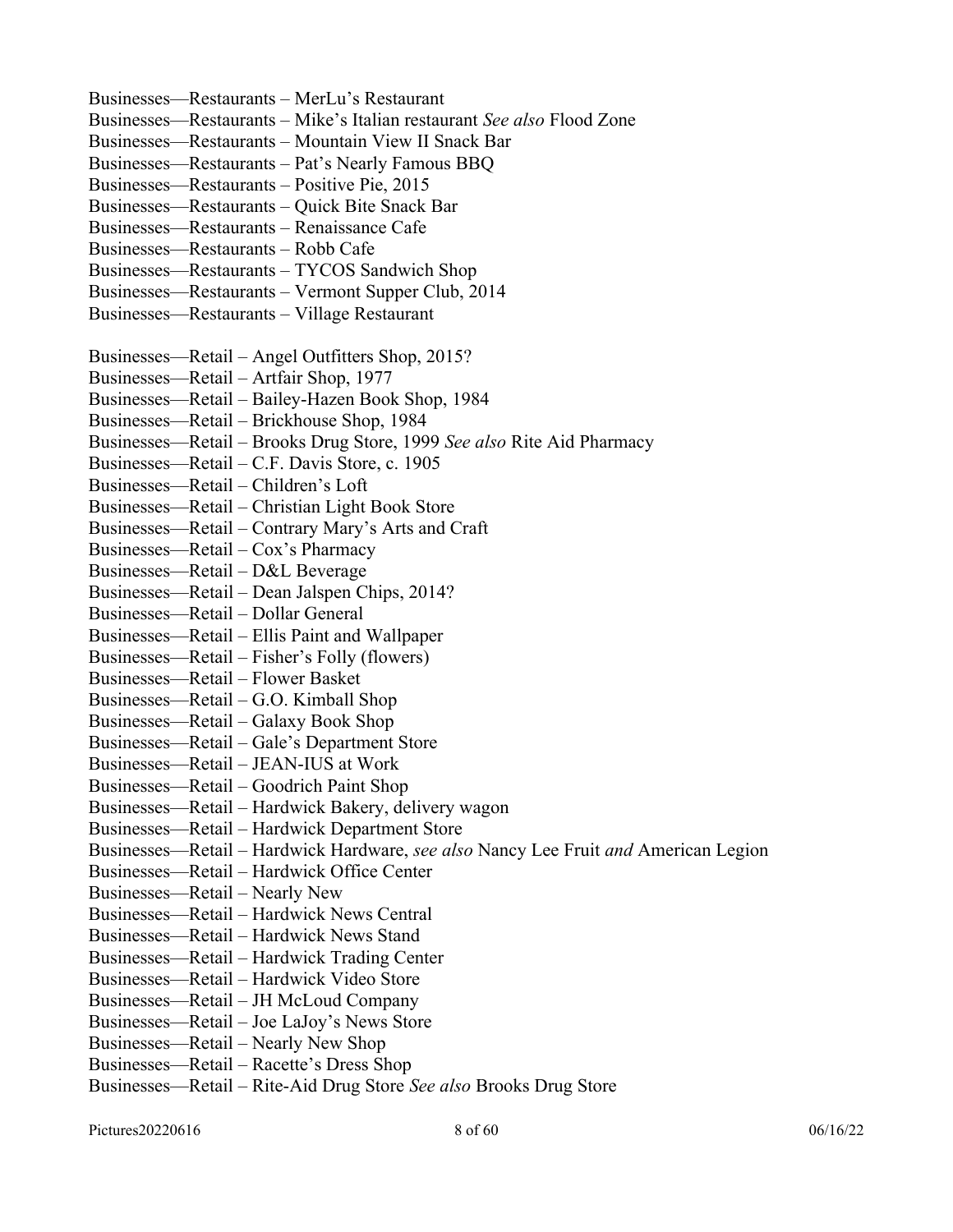Businesses—Retail – Smith and Son Office Supply Businesses—Retail – Trading Center Store *See* Hardwick Trading Center Businesses—Retail – WW Marshall Businesses—Retail – Yarn + Businesses—Services – Buffalo Mountain Wood Storage Businesses—Services – C.Travis Shoe Repair, 1920 Businesses—Services – Calderwood Insurance Businesses—Services – Cooper Hill Quilt Works (Caroline Aiossa) Businesses—Services – Day Care Providers Businesses—Services – Figures Unlimited Businesses—Services – FT R (gristmill) Businesses—Services – Hardwick Dry Cleaners Businesses—Services – *Hardwick Gazet* Businesses—Services – Hardwick Hair Design Businesses—Services – Hardwick Industrial Park Businesses—Services – Hardwick Steam Laundry Businesses—Services – Hardwick Video Store Businesses—Services – Holcomb Funeral Home Businesses—Services – Jeudevine Music School Businesses—Services – Joyce LeCours Daycare Businesses—Services – Lorraine Barnes Pre-school Businesses—Services – M Stewart Associates [accountants] Businesses—Services – Morse Insurance Company Businesses—Services – Noel Lussier, Auctioneer Businesses—Services – Northern Vermont Funeral Service Businesses—Services – O'Malley's Oil Company (Dennis Pudvah) Businesses—Services – P&A Plumbing Businesses—Services – Patch Office Businesses—Services – R&W Bookkeeping Businesses—Services – Recycling and Trash Depot, 2009 Businesses—Services – S&J Fitness

- Businesses—Services Sanville Realty
- Businesses—Services Shear Precision
- Businesses—Services Spot Carpet Cleaning
- Businesses—Services Threshold Studio
- Businesses—Services Trees
- Businesses—Services Tracy's Clip Joint, 1998
- Businesses—Services Vermont Food Venture
- Businesses—Services Village Laundromat
- Businesses—Services WF Bill Hill Auctioneer
- Businesses—Services Wildcat Bussing Incorporated
- Businesses—Services Willey's Plumbing
- Businesses—Services Williams Business Agency

Businesses—Transportation – Hardwick Stage (includes Person's Stage)

Pictures20220616 06/16/22 06:00 06/16/22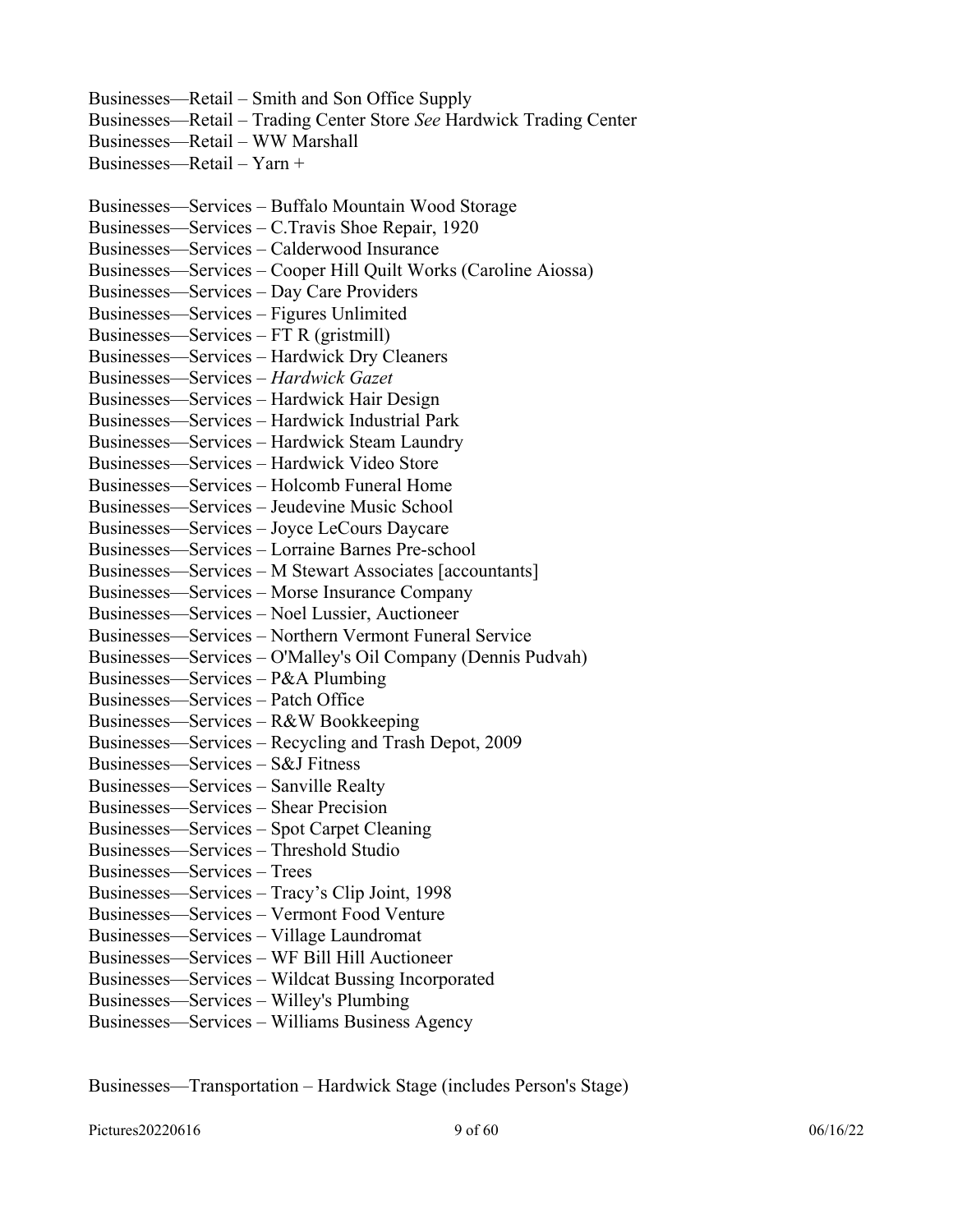Businesses—Transportation – Railco, Inc. Businesses—Transportation – Taxi, 1977

Cemeteries—Main Street Cemeteries—Sanborn Cemetery

*Children lists individuals or groups of children outside a school setting, named from left to right. See also Families and Schools.* 

Children—Angell, Esther Rose [m. Trow] and George Timothy Children—Blodgett, Ruth Children—Brochu, Kevin Children—Brochu, McKenna, Abigail Cote, 2014 Children—Cook, Pete Children—Cross, Claude, Alfred Wheeler, Muriel Jerome [m. Houghton], Howard Jerome, Beverly Cliche, Prentiss Jenkins, Patty Smith [m. Brochu], Marilyn Wheeler [m. Stevens], Blanche Brochu [m. Jerome], Robert Brochu, from the Maple Street neighborhood, 1950s Children—Farr, Jettie Children—Grant, Carol, Alyssa Molleur, Lizzie Considine, 2014 Children—Hancock, Marian, c. 1890 Children—Haynes, Louetta [m. Bickford], Isabelle Hoyt [m. 1<sup>st</sup> McWilliam then ??], Jane Kinney Children—Herrick, Nicholas, 2004 Children—Hoyt, Isabelle and Sarah Peck [m. Densmore], 1928 Children—Kinney, James Children—Lambert, Donald, 1982 Children—Laroe, Lisa, 1977 Children—Menard, Keli and Jeffry, 1979 Children—Mendes, Robert and Robert Montgomery, 1980 Children—Preman, Marc, 1982 Children—Quinn, Patrick, 2014 Children—Richardson, Emily, Jillian Brochu, Taylor Chase, Meryn Drown Children—Rogers, Cassandra, 2015 Children—Rogers, Jesse, 2009 Children—Shattuck, Perley and Ula Shattuck [m. Fraiser] Children—Strong, Wesley, 2009 Children—Zecchinelli, Justin and Jason

*We list organizations within a church as a subdivision of the church. If the organization continues after a church consolidation, the listing will start with the original church followed by the new church's name.* 

Churches—Advent Church, 1885 Churches—Baptist Church Churches—Baptist Church—Pathfinders Women's Group Churches—Catholic—St. Norbert's Churches—Catholic—St. Norbert's—Catholic Daughters of America Churches—Congregational / United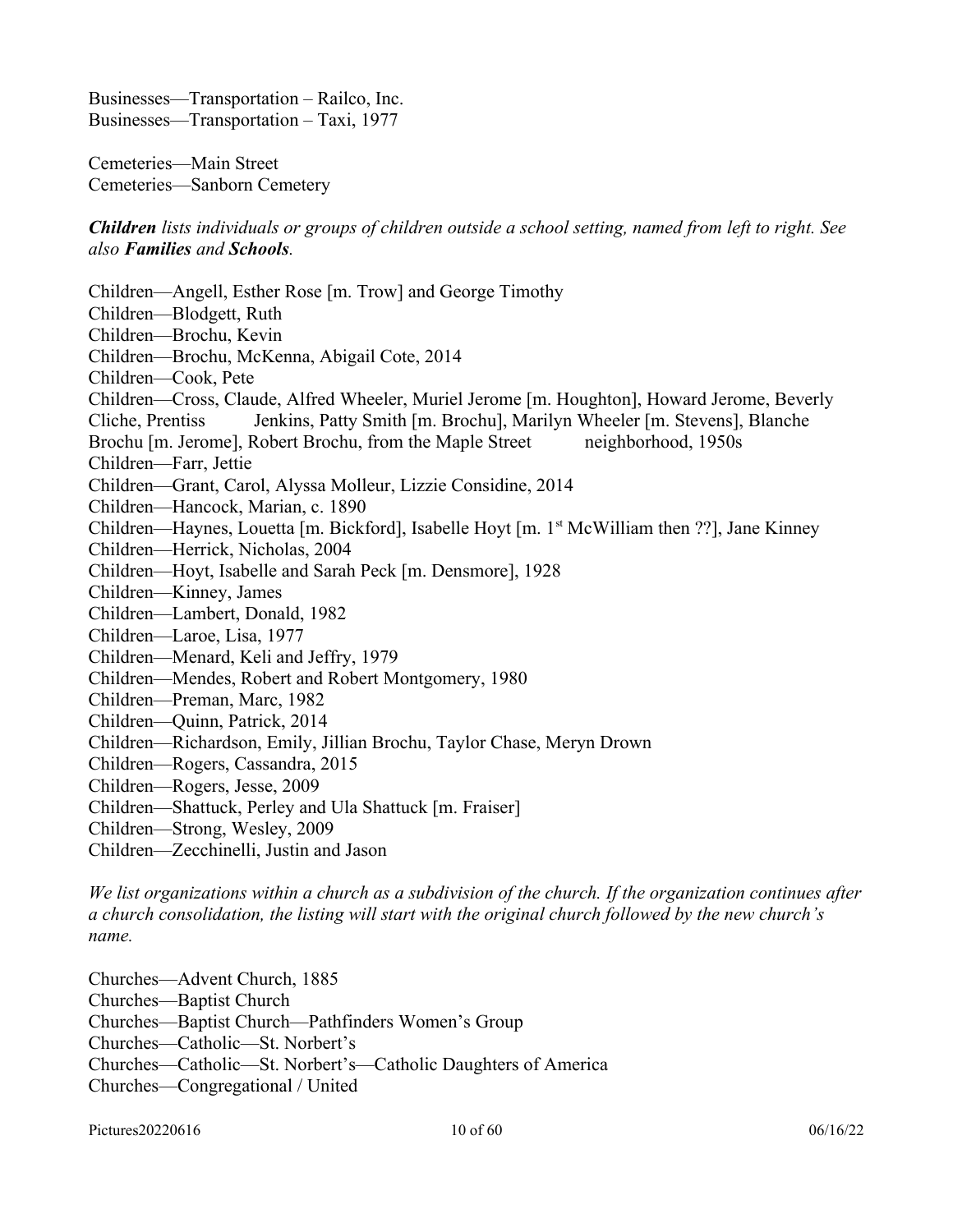Churches—Congregational / United — Good Hearted Club Churches—Congregational / United — Groups, 1939-1941 Churches—Congregational—Sports \*Churches—Congregational—Sports – Baseball – KKK – Oversized Churches—Episcopal Church Churches—Episcopal Church – Food Pantry Churches—Independent – Gospel Hall Churches—Independent – Jehovah's Witnesses – Kingdom Hall Churches—Independent – Promised Land Ministries Churches—Independent – Touch of Grace Churches—Methodist, *see also* Masonic Temple Churches—Methodist —People Churches—United Church

Civil War — Veterans

Colleges—Community College of Vermont Colleges—New Hampshire Community Technical College — Scholarship winners

Dams—Shipman Mill Dam (near Hardwick motel) Dams—Grist Mill Dam (behind Village Restaurant) Dams—Jackson Bridge Dam Dams—Pottersville Dam

*We list places appearing only in East Hardwick or serving predominately the East Hardwick community using the same logic that applies to the general inventory.* 

East Hardwick—Activities – World War II East Hardwick—Agriculture – Barns

East Hardwick—Bridges East Hardwick—Buildings – Apartment House East Hardwick—Buildings—Caledonia Grange #9 East Hardwick—Buildings – Donlon Building East Hardwick—Buildings—Hardwick Hotel

East Hardwick—Buildings—Post Office

East Hardwick—Buildings – School

East Hardwick—Businesses—Agriculture – Lamoille Valley Creamery

\*East Hardwick—Businesses—Agriculture – Lamoille Valley Creamery (Map Case: X-L Pictures)

East Hardwick—Businesses—Agriculture – Wirthmore Seeds

East Hardwick—Businesses—Automobiles – Bixby Garage

East Hardwick—Businesses—Automobiles – Gebby's Garage

East Hardwick—Businesses—Manufacturers—Albee Sugar House

East Hardwick—Businesses-- Recreation – Hardwick Hotel

East Hardwick—Businesses—Retail – Battles Store *see* East Hardwick—Businesses—Retail – McFeeters Store

Pictures20220616 06/16/22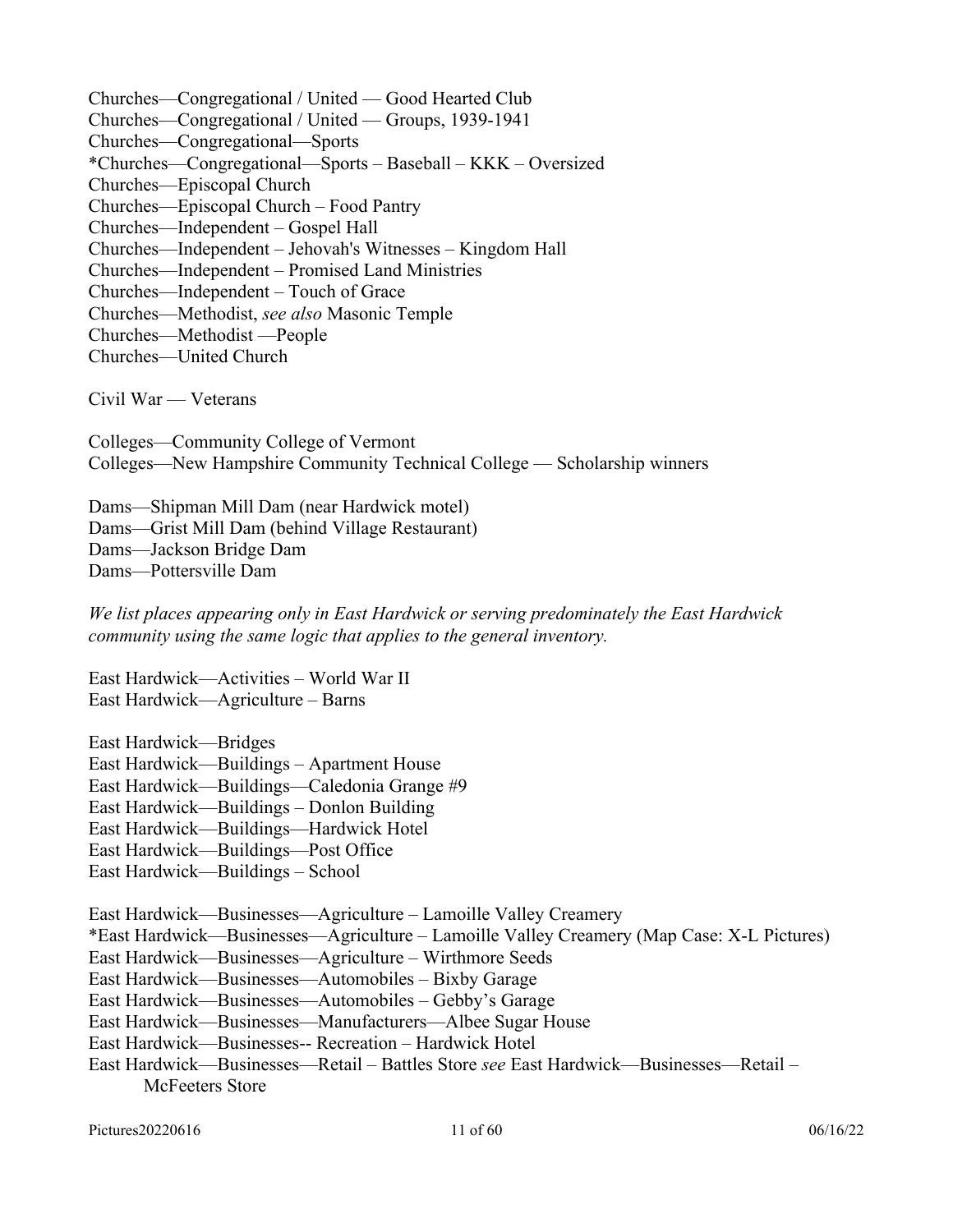East Hardwick—Businesses—Retail – Cedar Rail Flower Shop East Hardwick—Businesses—Retail – Eastman General Store East Hardwick—Businesses—Retail – E.P. Carpenter Drug Store East Hardwick—Businesses—Retail – McFeeters Store East Hardwick—Businesses—Services – Meat Lockers East Hardwick—Churches—Baptist \*East Hardwick—Churches—Baptist – Oversized East Hardwick—Churches—Congregational \*\*East Hardwick—Churches—Congregational (Map Case: X-L Pictures) East Hardwick—Events—Community Day East Hardwick—Events—Hurricane, 1938 East Hardwick—Falls East Hardwick—Organizations—Scouting— Boy Scouts East Hardwick—Railroad East Hardwick—Railroad – Train wreck, 1944 East Hardwick—Residences – Albee, *See*, East Hardwick—Residences—Kane East Hardwick—Residences – Cook, Charles East Hardwick—Residences—Corner of Cedar and Main Streets East Hardwick—Residences—Domey (Interior) East Hardwick—Residences—Farr East Hardwick—Residences—Gebbie East Hardwick—Residences—Jennings East Hardwick—Residences—Kane East Hardwick—Residences—Kidder East Hardwick—Residences—Lasure, Bev East Hardwick—Residences—Michaud East Hardwick—Residences—Moffatt East Hardwick—Residences—Patch East Hardwick—Residences—Smith East Hardwick—Residences—Stevens East Hardwick—Residences—Warner East Hardwick—Rivers – Lamoille River East Hardwick—Roads – By-Pass East Hardwick—School – Class, 1940 East Hardwick—School – Classes \*East Hardwick—Social Events – Sugar Party – Oversized East Hardwick—Streets—Hardwick Street East Hardwick—Streets—Main Street \*East Hardwick—Streets—Main Street – Oversized East Hardwick—Streets—School Street East Hardwick—Village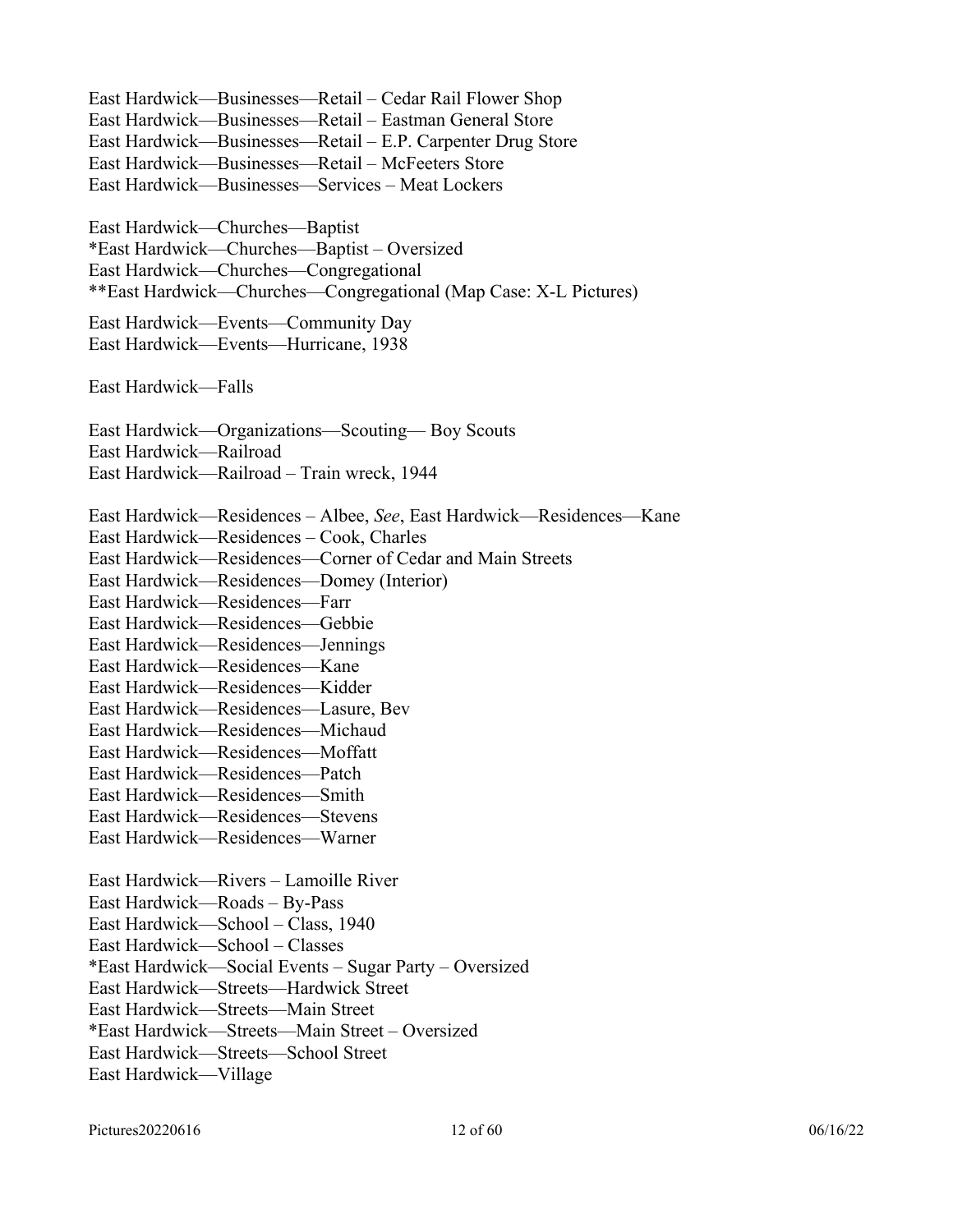#### *Events include regular or repeated community activities.*

Events—Fall Foliage Festival Events—Fire Works Preparation Events—First Friday, 2014 Events—French Heritage Festival, 1984 Events—Green-Up Day Events—Hardwick Fall Foliage Craft Fair Events—Hardwick Fiddlers Contest, 1984, 1987 Events—Hardwick Spring Festival, 1966, 1991 Events—Hardwick Spring Festival, 1970-79 Events—Hardwick Spring Festival, 1980-89 Events—Hardwick Spring Festival, 1990-1999 Events—Hardwick Spring Festival, 2010-2019 Events—Holiday Happenings Arts and Crafts Fair, 2014 Events—Policemen's Ball, 1977 Events—Pumpkin Walk, 2015 Events—Reggae Festival, 1998 Events—Tulip Festival, 1949 – Planting Events—Tulip Festival, 1950, 1952 Events—Tulip Festival, 1953 Events—Tulip Festival, 1954 Events—Tulip Festival, 1955 Events—Tulip Festival, 1957 Events—Tulip Festival, 1957 – Cubmobiles Events—Tulip Festival, 1958 – Art Events—Tulip Festival, 1958 – Cubmobiles Events—Tulip Festival, 1958 – Festival Queen Candidates Events—Tulip Festival, 1958 – Floats Events—Tulip Festival, 1958 – Officials Events—Tulip Festival, 1959 Events—Tulip Festival, 1959 – Festival Queen Candidates Events—Tulip Festival, 1961 – Floats Events—Tulip Festival, undated – Cubmobiles

*We list Families by the adult male, e.g.,* Families—Ambrosini, Fosco and Helen*, unless a woman heads it, e.g.,* Families—Badger, Helen*, or the collection covers multiple generations, e.g.* Families— Angell*. See also Children, Friends, Individuals, and Weddings and Engagements* 

Families—Ainsworth, Josh, 2005 Families—Ainsworth, Stanley, 1977 Families—Ainsworth, Wendell, 1999 Families—Alper, Eleanor, 2015 Families—Ambrosini, Fosco and Helen Families—Anair, Ray and Lucy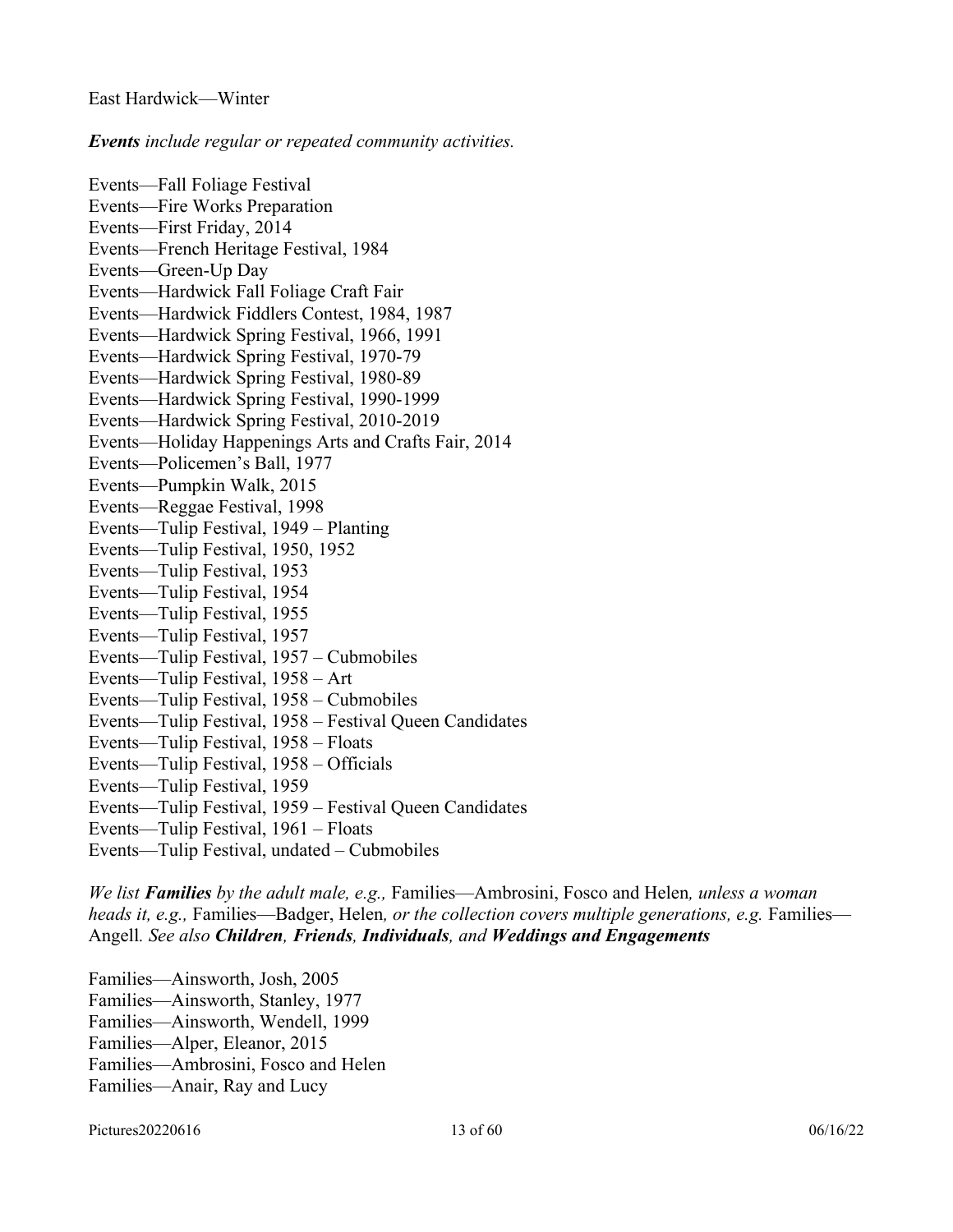Families—Angell Families—Arnold, Francis Families—Atkins, Fred and Earline Families—Atkins, Leonard and Verna Families—Badger, Helen Families—Baker, Penny Families—Baker, Shelly Families—Batchelor Families—Bates, Safford Charles Families—Bedell, Al and Henrietta Families—Bellevance, Bert and Joyce Families—Bellavance, Joseph and Lorraine Families—Bellavance, Laurent Families—Benjamin, Alan and Susan Families—Bradford, John and Hattie Families—Bridgman, George W. and Dorman Families—Briggs, Robert and Madine (?) Families—Breitmeyer, Ken and Judy Families—Brochu, Albert and Darlene Families—Brochu, David and Georgette Families—Brochu, Elodie and Davila Families—Brochu, John Families—Brochu, Joseph Families—Brochu, L. and Tanguay Families—Brochu, Lionel(Red) and Shirley Families—Brochu, Michael and Jeannette Families—Brochu, Odias Families—Brochu, Paul Families—Brown, Philip and Patricia Families—Buck, John and Tracy Families—Buckley, Brendan Families—Bumps, Pearl Families—Burnham, David and Katherine Families—Calderwood, Scott and Maria Families—Camarra, Tim, 2015 Families—Camp, Gerald and Joan Families—Carey, Edward and Mary Families—Carr, Howard and Ruth Families—Carr, Mike, 2014 Families—Carter, George Families—Cassavant, Cora Families—Chaffee, Leland Families—Chouinard, Julian and Ester Families—Cleveland, Raymond and Rosie Families—Cleveland, Roger and Ruth Families—Clow, Clayton Families—Cobb, Roscoe and Leone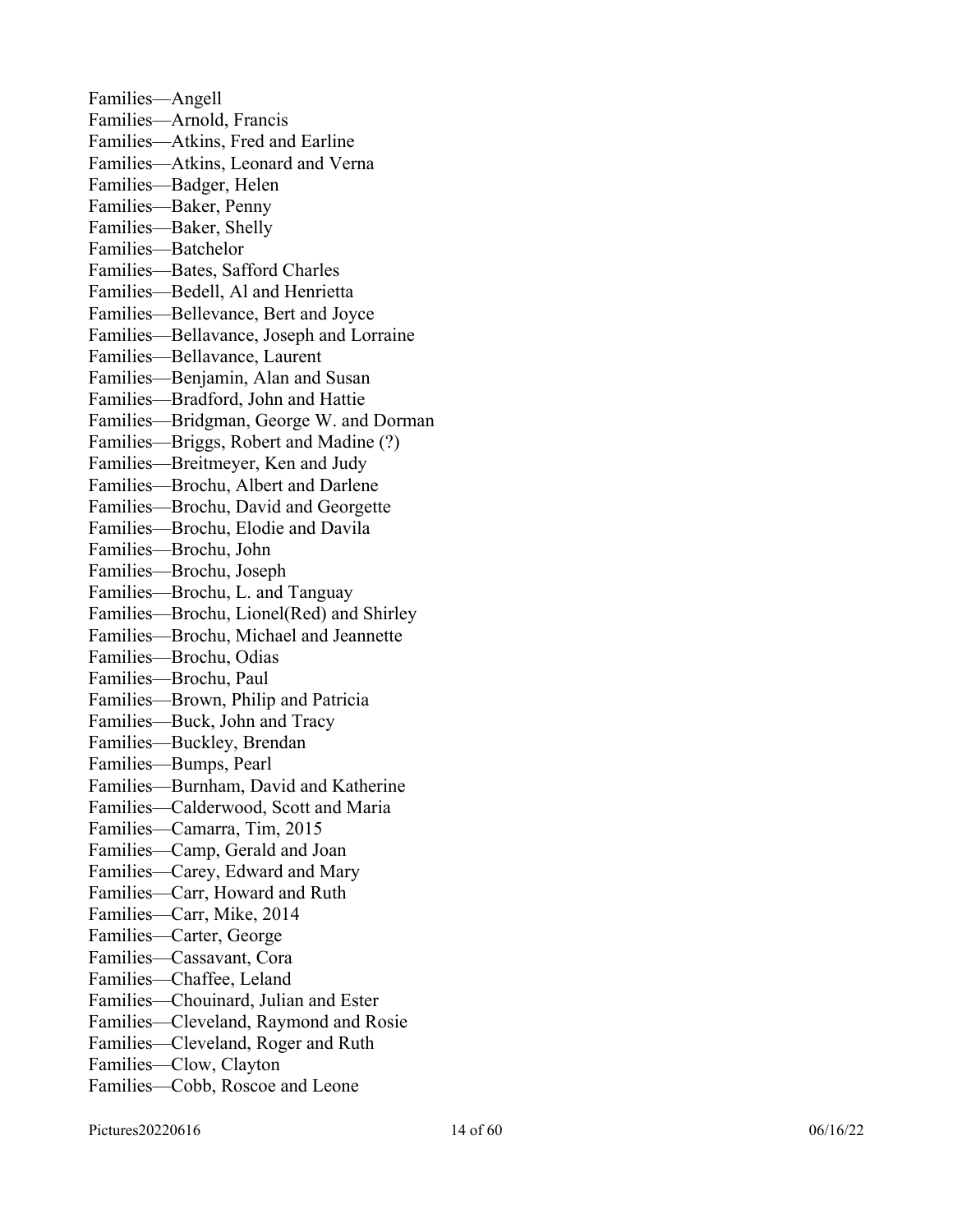Families—Colburn, Harvey and Shirley Families—Coolbeth, Earl and Barbara Families—Cook, Geirge and Lena Families—Daniels, Elwyn, Jr. (Bobsie) Families—Daniels, Patricia Gallant Families—Darling, Sumner Families—Davis, Gloria Families—Davison, Vanessa, 2015 Families—Delarichelliere, Justin Families—Delarichelliere, Marc and Doris Families—Demers, George and Bernadette Families—Demers, Laurent and Antoinette Families—Demers, Phil and Pauline Families—Demers, Tyler Families—Densmore, Raymond and Sal Families—DesGroseilliers, John and Marge Families—Dickson, John Families—Dickson, Robert and Hazel Families—Douse, Dot Families—Driscoll, David and Claire Families—Drown, Arthur and Dorothy Families—Ducharme, Karen Families—Dufresne, Emile and Jeanne Families—Dufresne, Doris, 1985 Families—Dunbar, Brian Families—Earle, Sydney and Blanche Families—Eastman, Philip Families—Eldred, Heather Families—Etland, Norman and Ginger Families—Farr, Fred and Evangeline Families—Farr, Gene and Lynne Families—Farr, Iva Families—Ferland, Davila and Delina Families—Ferland, Pat and Theresa Families—Ferland, Sharon Families—Ferris, Alson Families—Ferris, Ron and Fran Families—Fontain, Roger and Estelle Families—Forant, Jim and Edna Families—Foss, Vern Families—Fournier, Emile and Margueritte Families—Fradette, Arsene and Denise Families—Fradette, Sharon Families—Frederick, Paul and Diana Families—Fullerton, George and Nellie Families—Gagetta, Bruno and Eleanor (b. Young) Families—Gagnon, Alan and Mary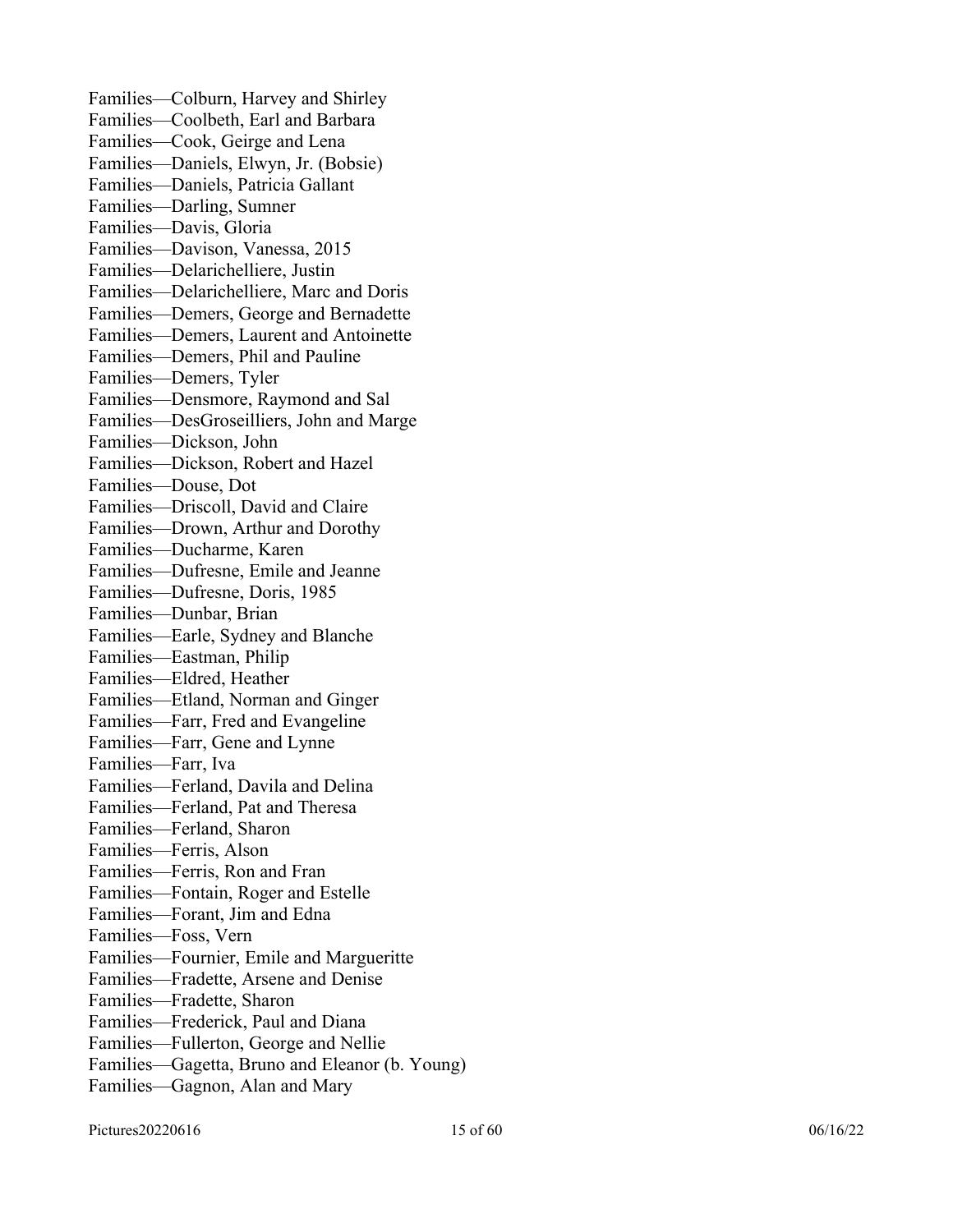Families—Gaillard, David and Ruth Families – Gallow, William Gillen Families—Gates, Arthur Families—Gates, Ed Families—Gero, Michael, 2014 Families—Gifford, Gilbert Families—Gifford, Perley and Arlene Families—Gilbert, Sadie Families—Goodrich, Gertrude Families—Hale, David and Shelly Families—Hall, Gerald and Geneva Families—Hall, Jim and Pat Families—Hammel, Roger Families—Hayden, Heidi Weglars Families—Hayden, Stacey Families—Heath,William Sr. Families—Hill, Aaron Families—Hill, Charlotte Families—Hill, Steve and Elaine Families—Hodgdon, Archie and Bobby Families—Hodgdon, Archie and Ilean Families—Hodgdon, Lori Families—Holton, Adolphus Families—Horner, Forest Families—Houston, Paul and Frances Families—Hudson, Dan Families—Hussey, Raymond and Lorraine Families—Isham, Rupert and Pauline Families—Jerome, Kelly and Kerry Families—Jeudevine, Alden Families—Jewett, Earl and Emiline Families—Keen, Families—Kentish, Edward, 1988 Families—King, Gary and Betty Families—Kinnear, Willy Families—Kirkpatrick, Floyd and Ula Families—Kovach, Richard Families—Lacroix, Victoria Families—LaJoy, Joe and Belle Families—Lamore, Morris and Rosemarie Families—Lane, Donald Families—Lanphear, Wyman and Joyce Families—Laundry, Jim and Jennifer Families—LaRoe, Gerald and Carol Families—LeBlanc, Joseph and Rita Families—LeCours, David and Suzanne Families—LeCours, Roger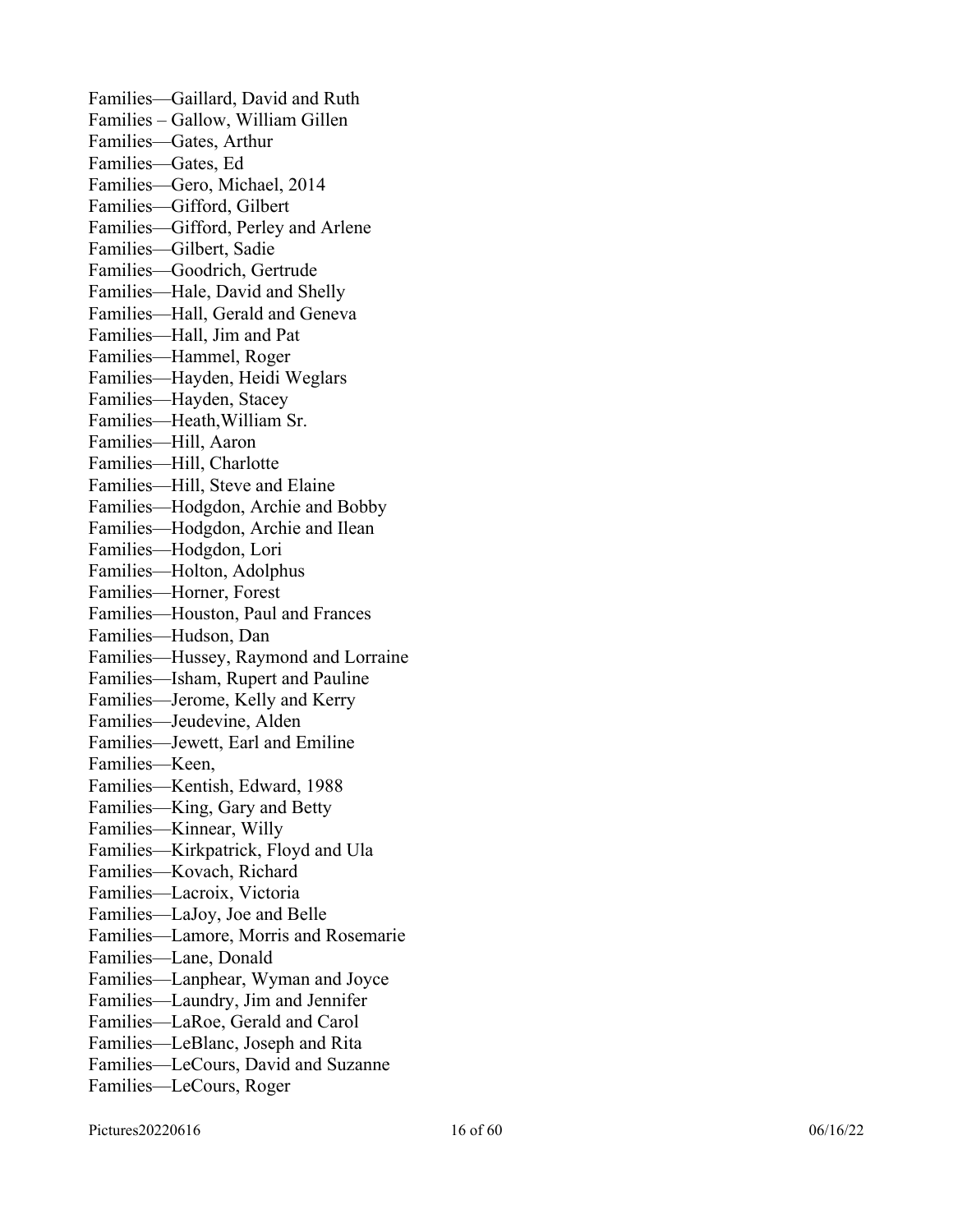Families—LeCours, Sam and Violet Families—Lemay, Alphege and Anne Marie [b. Brochu] Families—Lemire, Myrtle Families—Libbey, Harvey and Lola Families—Lindmer, Dan and Willie Families—Lorry, Victoria Families—Lussier, Antonio and Georgianna Families—Lussier, Noel and Barbara Families—Mack Families—Mann, Samuel S. Families—Martin, Harold and Phoebe Families—Massey, Lew and Clara Families—May, Billy and Betty, 1988 Families—Mayo, David and Judy Families—McAdam, Fred and Jesslyn Families—McAllister, Adam Families—McAllister, Russell Families—Meader(?) Families—Menard, Ivan, 2009 Families—Mercier, Emile Families—Mercier, Henry Families—Merrill, David and Joyce Families—Meyer, Stephen Families—Meyer, Taylor Families—Michaud, Walter and Theresa Families—Michaud, Yvon and Marie Paule Families—Moffett, Una Families—Moffett, Wade Families—Moffett, Walden Families—Molleur, Paul and Theresa Families—Molleur, Paulette [m. Colburn] Families—Montgomery Families—Montgomery, Craig and Louise Families—Moore, Kevin and Mindy Families—Mosher, Chandler Families—Neill, Cecil and Gertrude Families—Noble, Greg and Lara Families—O'Connor, June Families—Paine, George and Charlotte Families—Pape, Frank and Beverly Families—Paquette, Oliver J. Families—Parchment, Terry and Ramonda Families—Patten, Harold Families—Peake, Rupert and Gertrude Families—Perry, Benny Families—Perry, Melvin, Jr. and Sandra Families—Phelps, Eddie and Beverly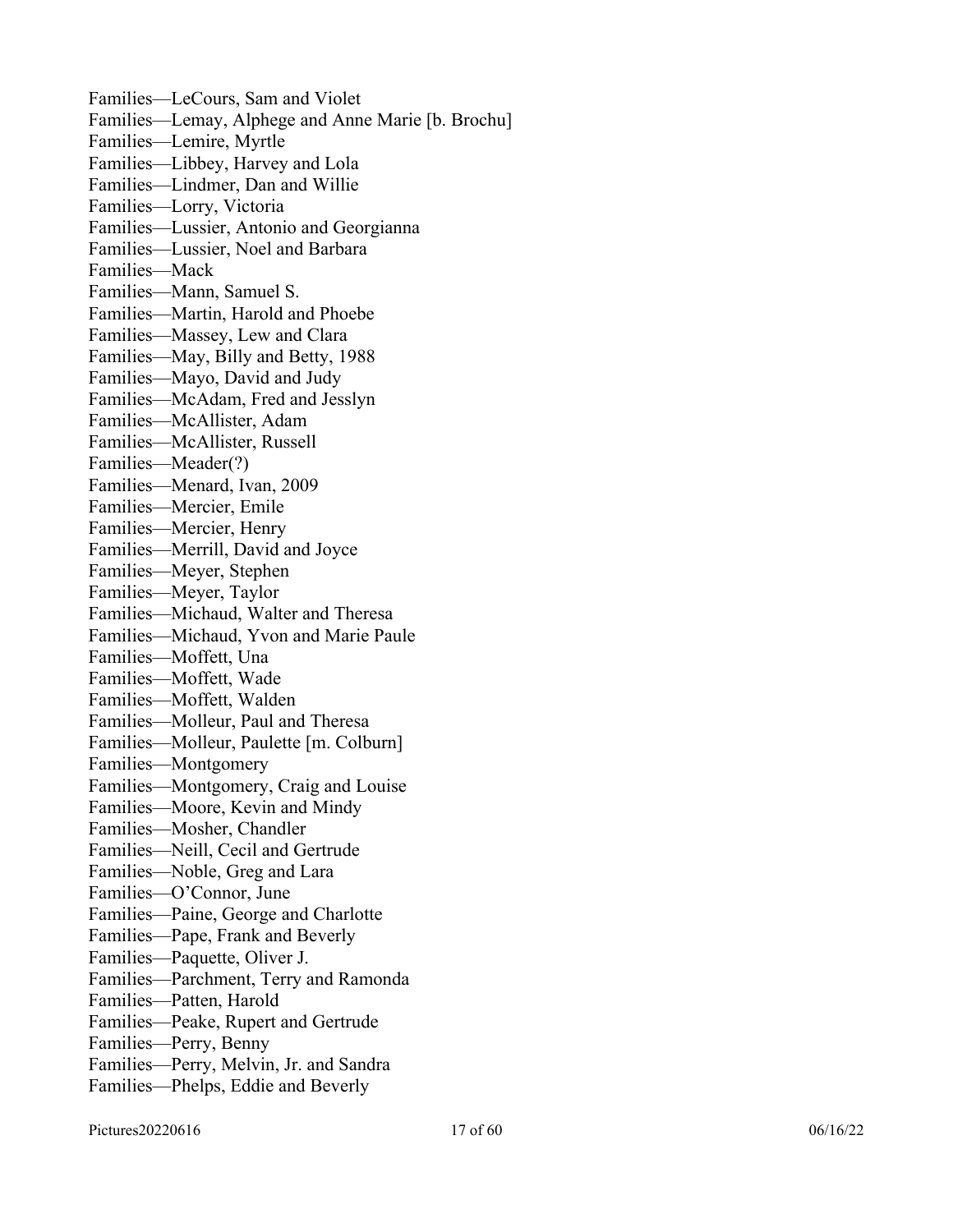Families—Powers, Amos Families—Prescott, Harold and Eva Families—Pudvah, Bernard and Frances Families—Rafferty, Brian and Gamble, Judy Families—Renaud, Danielle and Megan Families—Renaud, Rosaire and Alice Families—Renaud, Raymond and Jeannne Families—Renaud, Roland and Marie Families—Rich, Harold and Marjorie Families—Richter, Eric and Caroline Families—Rogers, Milton and Nancy Families—Rowell, Percy and Gladys Families—Savoie, Leon Families—Shedd, Tim Families—Shepard, Wendell and Beverly Families—Sholan, James and Leona Families—Smith, Robert Families—Saari, Albert Families—Salls, Edward and Janet Families—Slayton, Glen Families—Speir, Carlos and Doris Families—Spiller, Bob and Elsie Families—Stevens, Almont (Buster) and Marilyn Families—Sullivan, Helen Families—Sweetland, Robert and Laurel Families—Thompson, Burleigh and Margaret Families—Thompson, Jule and Harriet Families—Travers, Frank and Florence Families—Trow Families—Trow, George C. Families—Urie, Larry and Joan Families—Valentine, George and Sandy Families—Vogan, Gerry and Karen Families—Ward, Edward Families—Wells, Dick and Janice Families—Wheatly, William and Cora Families—Whipple, Gary Families—White Families—Willey, Elaine, 2014 Families—Williams, Art and Fran Families—Williams, Earle and Margaret Families—Young, Bob and Priscilla Families—Zecchinelli, Allen and Phyllis Families—Zecchinelli, Vincent

Falls – Hardwick village Main and Wolcott Streets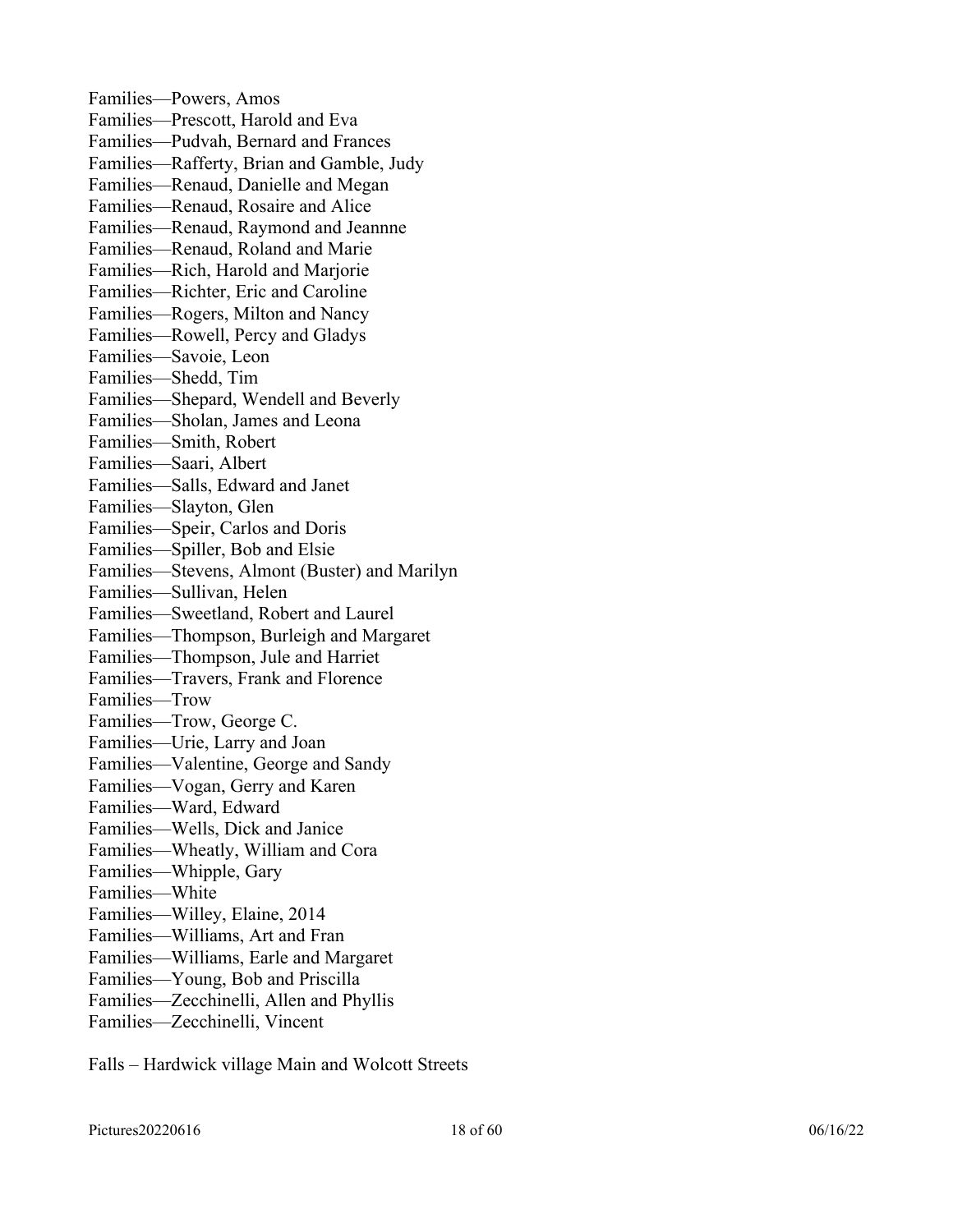**Fires** Fires—American Legion Post (Brush Street), 1949 Fires—Anair Granite Co. (Wolcott Street), 1952 Fires – Benway, Betty (Rte. 14 South), 1984 Fires—Butterfield, Greg and Ruth Behring (Bunker Hill), 1980 Fires—Carr, Howard Residence (East Hardwick), 1983 Fires—Cotnoir Farm (West Hill), 1981 Fires—Drown, James (Center Road), 1985 Fires—Fisher, George (Maple Street), 1980 Fires—Hale, Gordon (Elm Street), 1980 Fires—Hardwick Academy Auditorium/Gymnasium (North Main Street), 1959 Fires—Hill's Feed Store, 1959 Fires—John Edward's Store Fires—Lariche, Leopold Fires—Laundry, Jim and Jennifer, 2014 Fires—Main Street, 1903, 1923, 1992 Fires—McAllister, Roaul and JoAnne (Lower Cherry St.), 1985 Fires—McLoud Block (Mill Street), 1971 Fires—MerLu's Restaurant (Main Street), 1992 Fires—Molleur, Robert (East Hardwick), 1985 Fires—Patoine, Laurent , House (Mackville), 1979 Fires—Prescott, Harold and Eva (Highland Avenue), 1977 Fires—Richards, Henry (Highland Avenue) Fires—Stuart, Gretchen, 2015 Fires—Unknown Fires—Williams Block (Mill Street), 1982 Floods—1869 Floods—1906 Floods—1927 (s*ee also* the notebook entitled 1927 Flood) \*\*Floods—1927 (Map Case: X-L Pictures) Floods—1935 Floods—1942–Wolcott Street Floods—1964--Ice Jam Floods—1973 Floods—1976 Floods—1981 Floods—1983 Floods—2010--Ice Jam Floods—2014 Floods—Ice Jams—Unidentified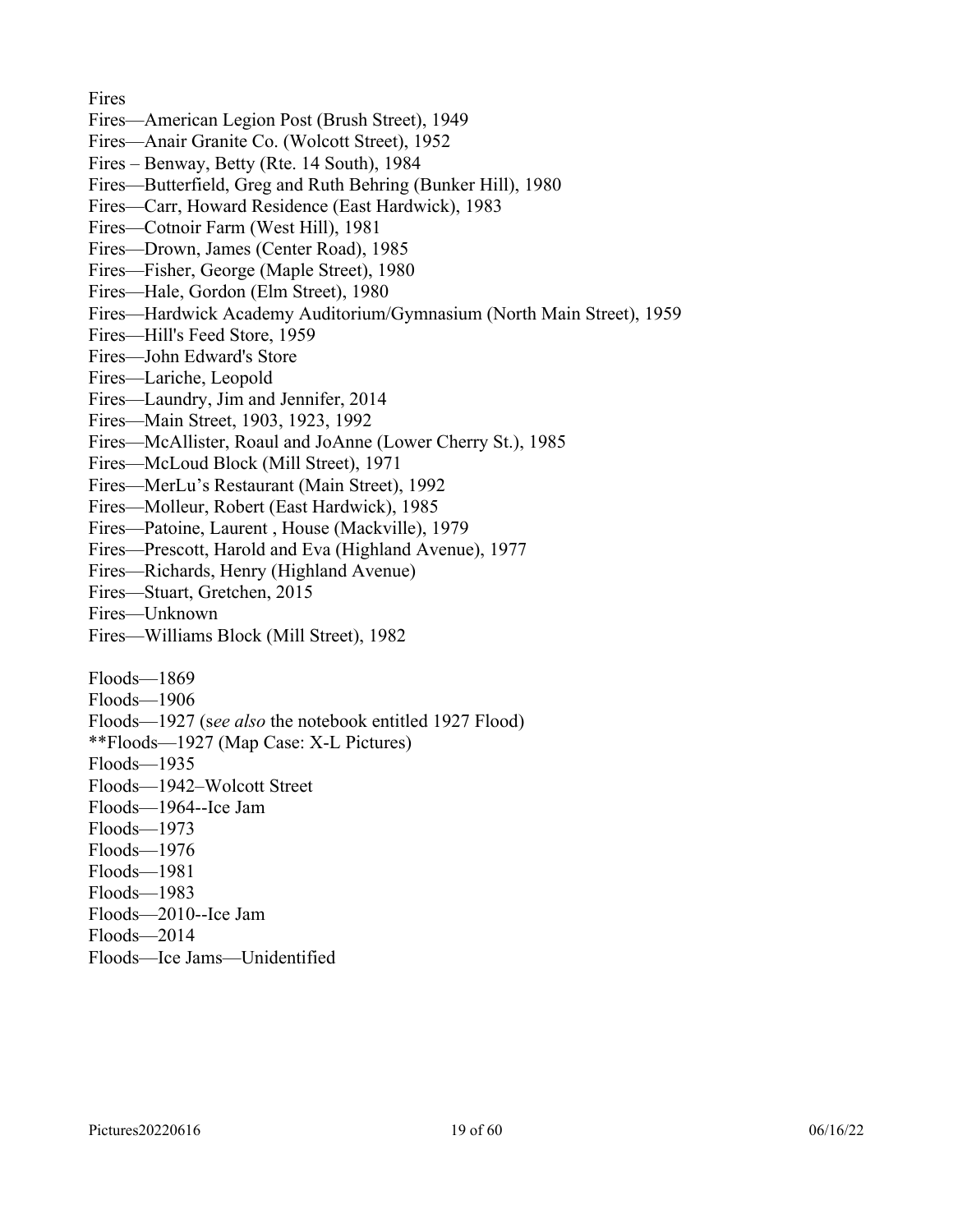*Friends includes groups of people gathered together for sociability. They are listed according to the caption on the back. See also Events, Families, Individuals, Organizations, Recreation, Schools, Sports, and Weddings and Engagements*

| Friends—Adams, C.M; Hazel Calderwood, Evelyn Lyford, Howard Merrill, Gerald Ladd, Eldred Ladd,<br>Robert Renaud, Carroll Rowell, 1935 |
|---------------------------------------------------------------------------------------------------------------------------------------|
| Friends—Adams, Gregory, Jr., Michael Fassett, David Thompson, John Miserak, 1977                                                      |
| Friends—Aiossa, Caroline [b. Cary], Dan O'Connor, Jane Johns [b. Toussant], Betty O'Connor, 1984                                      |
| Friends—Appolt, Ed and Perley Shattuck, c. 1905                                                                                       |
| Friends—Appolt, Ed, Frank Carr, Paul Stormy, Arnold Coates, Bill Hill                                                                 |
| Friends—Badger, Durwood and Willard Bugbee, 1984                                                                                      |
| Friends-Badger, Woodrow, Amelia Barcomb, Ralph Whitney, Marguerite and Louis Dufresne,<br>c.1935                                      |
| Friends—Bessette, Dona, Jeannette Brochu [b. Brochu], JoAnn McAllister [b. Tetreault], with Sen. Pat<br>Leahy, 1980                   |
| Friends—Brown, Gary, Wendell Hasting, Julie McCoy— splitting wood, 1983                                                               |
| Friends—Cottage Street Gang, c. 1945                                                                                                  |
| Friends—Daniels, Elwyn, Ken Atkins, Keith Morrison, Pete Tremblay, Ferdenand Lemay, Bill Hill,<br>1953                                |
| Friends—Davis, Marjorie, Kay O'Malley [m. Curley], Evaden Gilcris [m. Blaise], Clare Robb [m.<br>Cowell], c. 1950                     |
| Friends-Davison, Jim, Dave Coolbeth, 1985                                                                                             |
| Friends-Davison, Tyson, Carter Hill, Lauren Thomas, 2015                                                                              |
| Friends—Densmore, Cheryl and Linda Gomes (sisters)                                                                                    |
| Friends-Donald, Mary H., Helen Foss, c.1900                                                                                           |
| Friends-Dr. Warren and Dr. Kinney, 1958                                                                                               |
| Friends—Earle, Theresa [b. Nolan], Lorraine Kish, Phyllis Zecchinelli [b. Smith]                                                      |
| Friends-Ferland, Raymond, Dona and Pat Bessette [b. Murphy], Dina and Francis Keife, Ray Renaud                                       |
| Friends—Fisher, George and Hazel, Joe and Marie Ange LaVertu [b. Fortin], Loretta Sullivan, Mary                                      |
| Sullivan Renaud, late 1950s                                                                                                           |
| Friends—Gallant, Katie, Kelsey Renaud?, 2014                                                                                          |
| Friends—Gauthier, Rita [b. Guillet] and Helen Preman [b. Michaud]                                                                     |
| Friends-Gilbert, Cheryl, Clair Denton, Penny Tolman, 1985                                                                             |
| Friends—Gilcris, Evaden [m. Blaise], Joyce Slayton [m. Mitchell], ?, Jay Slayton, Margorie Davis,                                     |
| Annette Couture, c. 1950                                                                                                              |
| Friends—Greaves, Hazel [b. Hoxie], Evie Foss, 1980                                                                                    |
| Friends-Knapp, Vesta [m. Magoon], Irene Lambert, Helen Lambert [m. Easton], Hazel Stevens,                                            |
| Sawyer, c. 1916<br>Jessie                                                                                                             |
| Friends—Lambert, Irene, Jessie Sawyer, Bessie Leach, 1919                                                                             |
| Friends—Larrabee, Guy and Earl Jennings, c. 1918                                                                                      |
| Friends—LeCours, Denis and Dante McPherson, 2009                                                                                      |
| Friends—Pecor, Larry, Wendell Ainsworth, Donald Richardson, Donald Allen, Lionel Dufresne,                                            |
| George Whitney, 1977                                                                                                                  |
| Friends—Perry, Ruby, Sanford Dix, Bernard Perry, 1985                                                                                 |
| Friends—Pisanelli, Joan [m. Brochu], Janet Bird [b. Potter], Clare Robb [m. Cowell], ?, Evaden Gilcris                                |
| [m. Blaise], c. 1950                                                                                                                  |

Friends—Read, Nick, Devin Whipple, 2015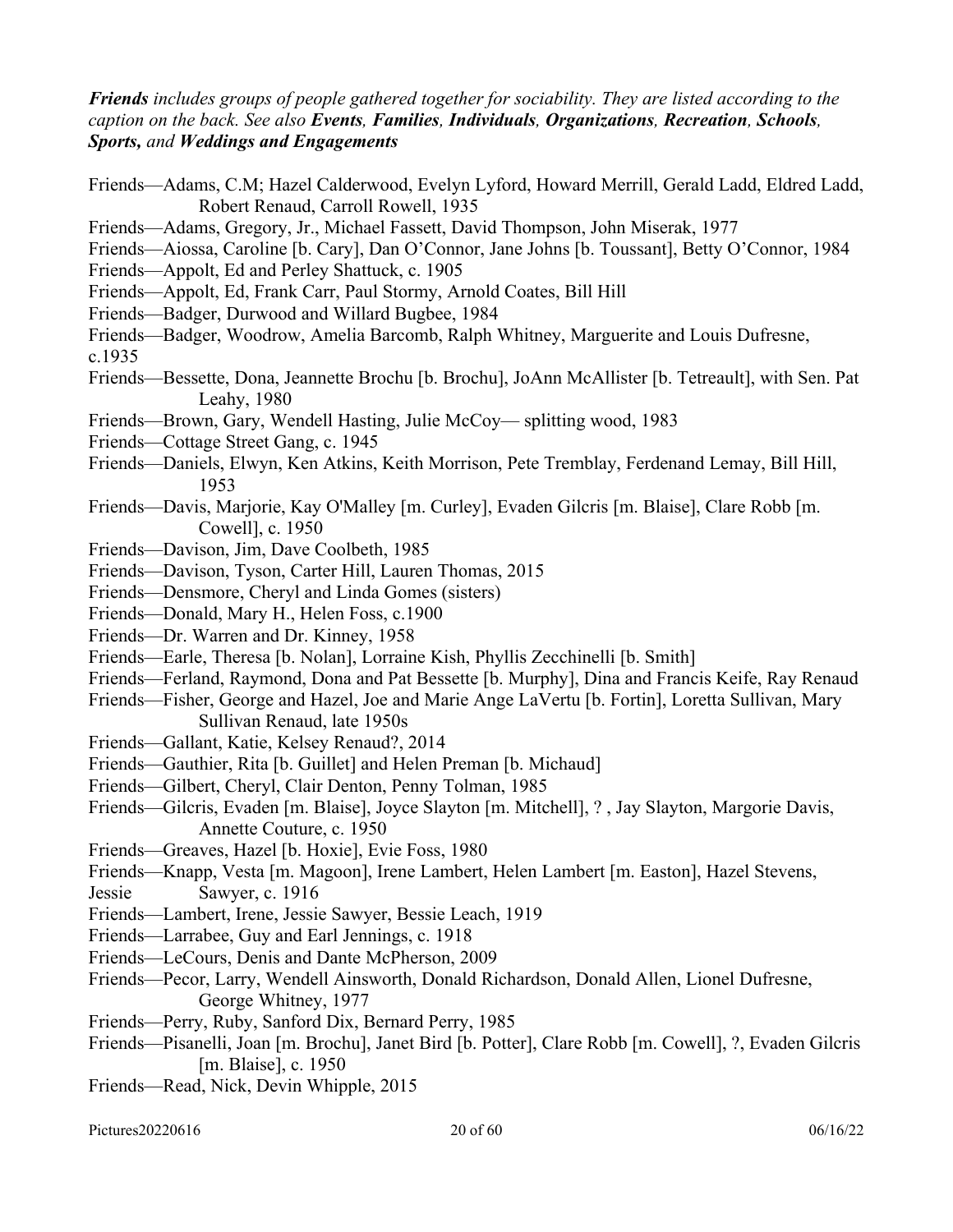Friends—Strong, Marge, Judy Strong [m. Peterson], Ardys Luther [b. Lamonda], Gail O'Brien [b. Luther] Friends—Tabacco, Apollonia, Kassity Hale, 2015 Friends—Traynor, William and Durwood Chase, c. 1924 Friends—Wood, Paul and Elwyn (Bobsy) Daniels Groups—Hardwickians in Florida Groups—Construction crew, c. 1930s \*Groups—Six women, c. 1900 – Oversized Hardwick—History–Centennial, 1891 Hardwick—Souvenir Photos, 1906 Hardwick, Town of—Act 250 Hardwick, Town of—Economic development, 1987 Hardwick, Town of—Electric Department Hardwick, Town of—Electric Department—Power Plant \*Hardwick, Town of—Electric Department—Power Plant – Oversized Hardwick, Town of—Fire Department Hardwick, Town of—Officials, c.1970s Hardwick, Town of—Police Department Hardwick, Town of—Public Meetings Hardwick, Town of—Public Works Dept. Hardwick, Town of—Recreation Committee Hardwick, Town of—Revitalization Grant, 1981 Hardwick, Town of—Select Board Hardwick, Town of—Sewer Plant Hardwick, Town of—Town and Village Merger Hardwick, Town of—Town Clerks Hardwick, Town of—Town Meetings Hardwick, Town of—Water and Sewer Department Hardwick, Town of—Water Treatment Plant \*Hardwick Village—Panoramic views – Oversized

Hardwick, Village of—Officials Hardwick, Village of—Street Department Hardwick, Village of—Town and Village Merger *see* Hardwick, Town of—Town and Village Merger Hardwick, Village of—Village Meetings

Holidays—Halloween

*Individuals* includes pictures, frequently studio portraits, of a single person. See also **Families** and *Friends. Women appear under the name they had when pictured. A note in square brackets behind a name indicates either their married name [m. Doe] or their birth name [b. Doe]. Names in parentheses are nicknames. A date after a name indicates that the folder contains a picture of that date. Those with* 

Pictures20220616 06/16/22 06:00 06/16/22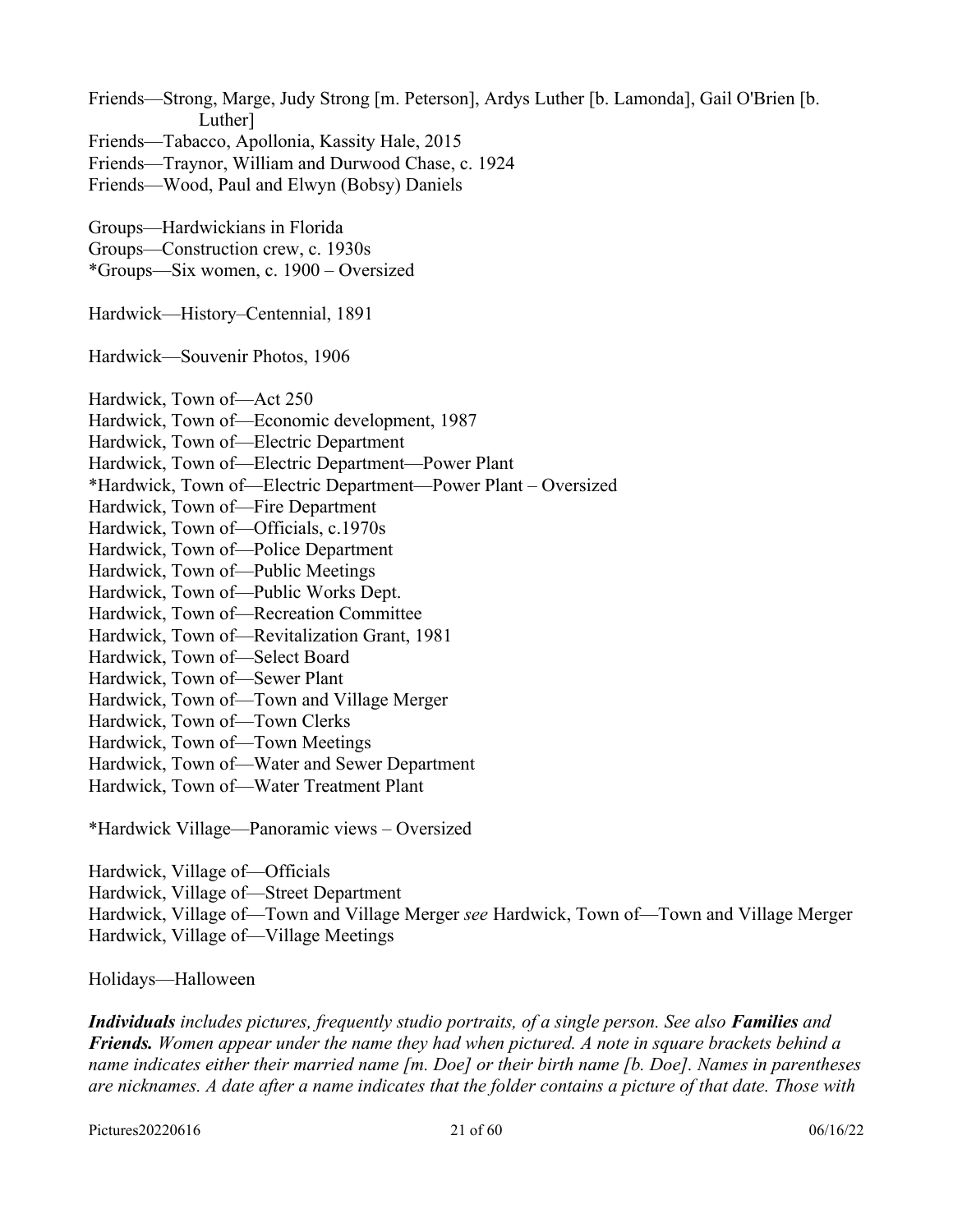*no dates contain multiple pictures taken at different times.* 

Individuals—Aiken, D.W. Individuals—Aiken, Gayleen, 2005 Individuals—Ainsworth, David Individuals—Ainsworth, Orise [b. Dufresne], 1984 Individuals—Alexander, Kaleb, 2005 Individuals—Alexander, Wes, 2014 Individuals—Allaire, Noah, 2009 Individuals—Allen, David, 1980 Individuals—Allen, Lottie, 2014 Individuals—Allen, Patty [b. Larrabee], 1985 Individuals—Allen, Pauline [m. Kelton], 1979 Individuals—Allen, Perley, 2015 Individuals—Allen, Trey, 2007 Individuals—Alston, Doug, 1980 Individuals—Alston, Reginald, 1979 Individuals—Ambrosini, Helen, 1995 Individuals—Anair, Alfred, 2013 Individuals—Anair, Dick, 1982 Individuals—Angell, Carolyn, c. 1945 Individuals—Angell, Eleanor Individuals—Angell, Esther Rose [m. Trow] Individuals—Angell, George Timothy Individuals—Angell, Lucille [m. Cobb?] Individuals—Angell, Timothy Edward Individuals—Angell, Warren Frederick Individuals—Archer, Betty, 1977 Individuals—Arnell, Bobby, 1999 Individuals—Atwood, Matt, 2009 Individuals—Augutinowitz, Michael, 2005 Individuals—Avery, Emmett, 2014 Individuals—Avery, Lucian, 2000 Individuals—Badger, Durwood, 1977 Individuals—Badger, Red, 2009 Individuals—Bagley, Jim, 2004 Individuals—Bailey, David, 2009 Individuals—Bailey, Larry, 1981 Individuals—Baker, Wade, 2009 Individuals—Barclay, Kate, 1998 Individuals—Barnes, Greg, 1982 Individuals—Barnes, Lorraine, 1979 Individuals—Barr, Rhonda, 1983 [m. Walter] Individuals—Bassett, Maurice Individuals—Bassette, Drient Individuals—Bartlett, Wendy, 2014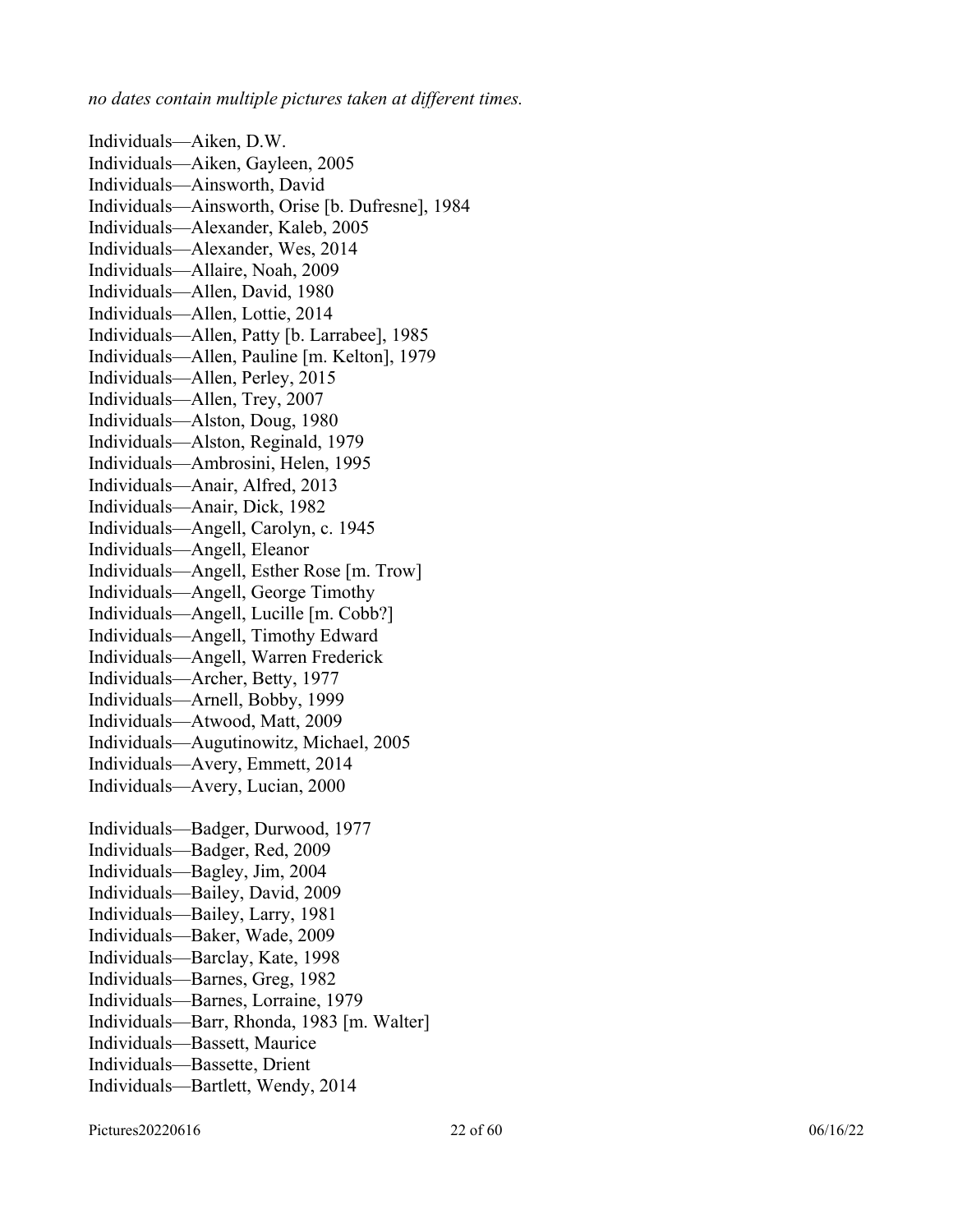Individuals—Batten, Anne Individuals—Batten, James Individuals—Batten, Kenneth, 1977 Individuals—Beck, Terry, 1988 Individuals—Bedell, Almon Individuals—Beede, Lloyd Individuals—Behrsing, Sarah, 2014 Individuals—Bellavance, Angela [m. Greaves], 1985 Individuals—Bellavance, Avery, 2014 Individuals—Bellavance, Connie [b. Casavant], Individuals—Bellavance, Conrad, 1975 Individuals—Bellavance, Joseph (Joey), 1996 Individuals—Bellavance, Raelane, 1990 Individuals—Bellavance, Robert, 1979 Individuals—Bellavance, Laurent (Zoom), Individuals—Bellavance, Tracey, 1999 Individuals—Belote, Jeff, 1999 Individuals—Bessette, Dona Individuals—Bickford, George F. Individuals—Bilquin, Trevor, 2009 Individuals—Bird, Lenore [m. Renaud], 1983 Individuals—Blight, Gary, 1982 Individuals—Bogart, Steven, 1982 Individuals—Bolieu, Lynn, 1981 Individuals—Bonantony, Dorothy [m. Cabot], 1982 Individuals—Bovatt, Donna, 1978 Individuals—Bovatt, Joseph, 1988 Individuals—Bovatt, Lisa, 1985 Individuals—Bowen, Jocelyn, 2014 Individuals—Boyd, Billy, 2009 Individuals—Bridges, Robert, 2000 Individuals—Brochu, Adrien Individuals—Brochu, Charlie, 1984 Individuals—Brochu, Jessica, 2005 Individuals—Brochu, Joan, 1994 Individuals—Brochu, Lorenzo, 1989 Individuals—Brochu, Lydia [m. Batten], 1977 Individuals—Brochu, Marsha [b. Kallahan] Individuals—Brochu, Mike, 2009 Individuals—Brochu, Patricia [m. Cox] Individuals—Brochu, Richard, 2014 Individuals—Brochu, Shirley [b. Larrabee], 2009 Individuals—Brooks, Ernest, 1990 Individuals—Brown, Arthur, Individuals—Brown, Ben, 2005 Individuals—Brown, Chere, 1977 Individuals—Brown, Connie Bird [2nd m. Kapusta], 1983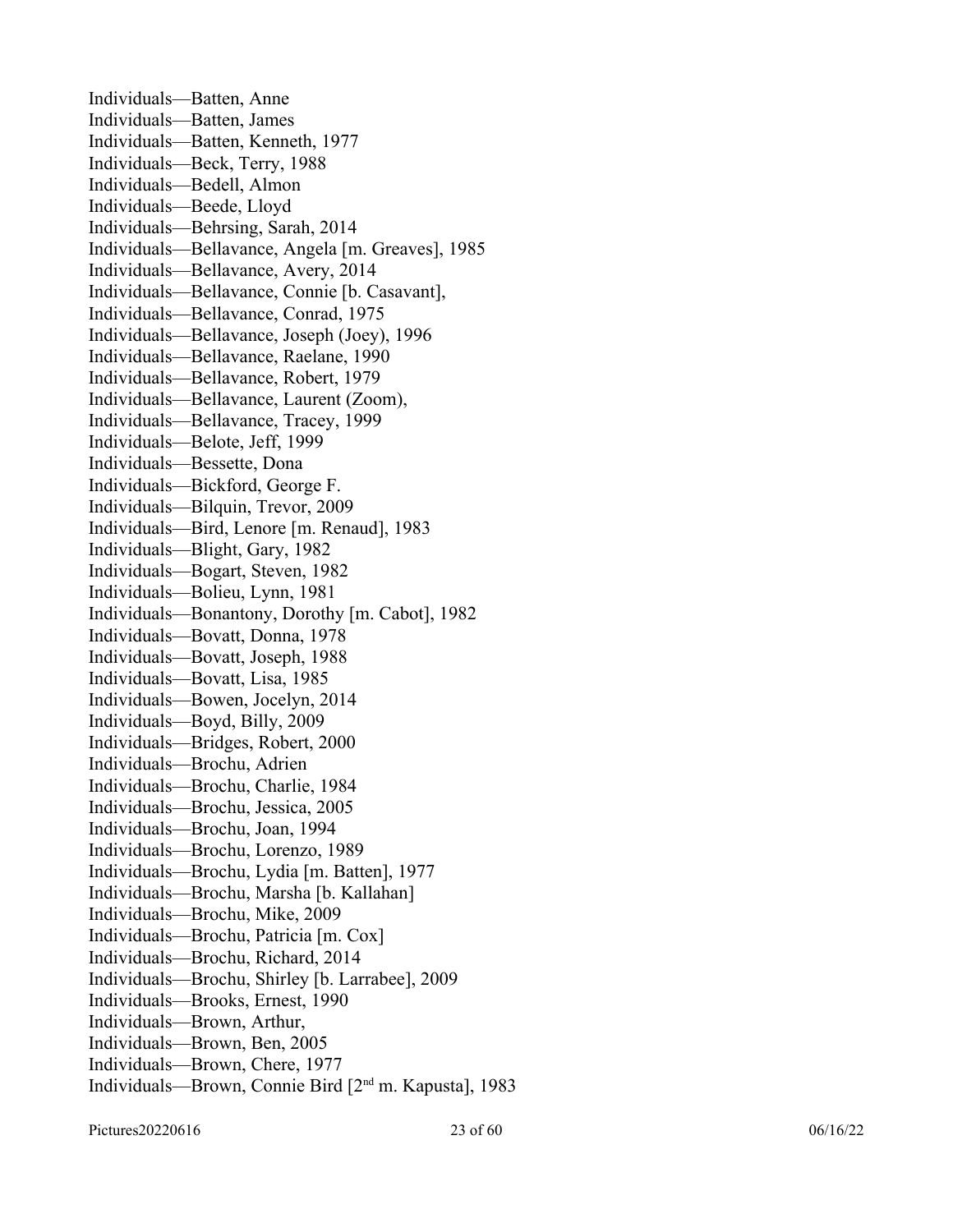Individuals—Brown, Elizabeth, 2014 Individuals—Brown, Guy, 1987 Individuals—Brown, Kenneth, 1997 Individuals—Brown, Philip Austen, 2014 Individuals—Bryan, Frank, 1984 Individuals—Buckley, Brendan, Individuals—Bucknam, Charlie, 1985 Individuals—Bucknam, Deborah, 1981 Individuals—Bunde, Ruth Individuals—Burbank, Lauren Joy, 1983 Individuals—Burnham, Ken Individuals—Burnham, Michael, 2014 Individuals—Butterick, Charles, 1984 Individuals, Kristen, 1994 Individuals—Calcagni, Irma [m. 1<sup>st</sup> Cox, 2<sup>nd</sup> Jewett], c. 1930 Individuals—Calcagni, Martha, 197? Individuals—Camp, Gerald, 1977 Individuals—Campbell, Mike, 1972 Individuals—Cardosi, Libia, c. 1929 Individuals—Cardosi, Pola, 1934 Individuals—Carr, Betty Jean Individuals—Casavant, Wanda, 2014 Individuals—Cathcart, Charles, 2005 Individuals—Cathcart, Lisa, 1998 Individuals—Chabot, Ed, 1981 Individuals—Chabot, Matt, 1981 Individuals—Chadwick, Evelyn, 1982 Individuals—Chapin, Mae, 1989 Individuals—Chapin, Merrill, 1977 Individuals—Chase, Joyce [b. Geoffrey] [1st m Phelps], 2009 Individuals—Chase, Mary [b. Marckres], 1977 Individuals—Chase, Taylor, 2005 Individuals—Chesnutt, David, c. 1995 Individuals—Cillo, Paul, 1990 Individuals—Clark, Marlene [b. Jamieson], 2009 Individuals—Clow, Clayton, 1979 Individuals—Clow, Kathy [m. 1<sup>st</sup> Zilius], 1979 Individuals—Coates, Jeffrey Individuals—Coates, Stephen Individuals—Cochran, Cassidy, 2014 Individuals—Colburn, Harvey, 1979 Individuals—Colburn, Paulette [b. Bellavance, 1st m. Brochu], 2014 Individuals—Collins, Tom, 1984 Individuals—Connelly, Sawyer, 2005 Individuals—Coolbeth, Beth, 1989 Individuals—Coolbeth, Bonnie Sue, 1981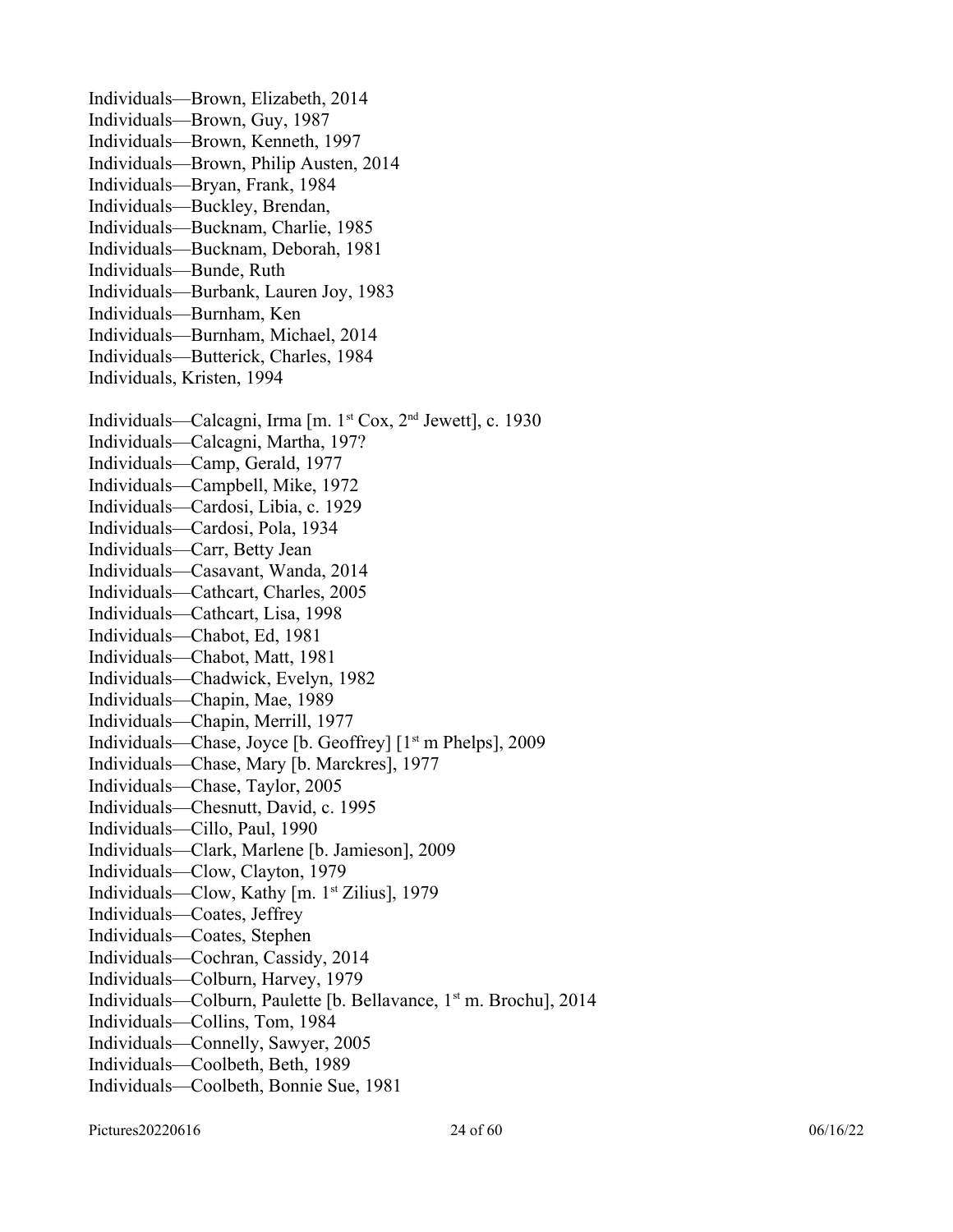Individuals—Coolbeth, Sherman, 1982 Individuals—Cooley, Delores, 1977 Individuals—Corrow, Bette [b. Longe], 1981 Individuals—Corson, Frank Earle, 1967 Individuals—Coultas, Craig, 2014 Individuals—Coultas, Patty, 2009 Individuals—Courchaine, Delia, 1977 Individuals—Courchaine, Owen, 2005 Individuals—Couture, Annette, 197? Individuals—Cox, Luola Eldridge Individuals—Cox, Terence, 2014 Individuals—Crane, W.D. Individuals—Cummings, Frank, c. 1929 Individuals—Cummings, Philip, c. 1926 Individuals—Curschman, Craig, 1996 Individuals—Daniels, Bea [b. Larock], 1942 Individuals—Daniels, Ezoa [m. Goodrich], 1942 Individuals—Daniels, Gordy Individuals—Darling, Sumner, Sr., c 1900 (Interior shot) Individuals—Davis, Edgar, 2005 Individuals—Davis, Florence (m. Beard), c 1940 Individuals—Davis, Harold, c. 1917 Individuals—Davis, Ken, 1982 Individuals—Davis, Marjorie, c. 1950 Individuals—Day, Shirley, 2015 Individuals—DeCell, Sheila, 1977 Individuals—DeGoosh, Bonnie Individuals—DeGoosh, Debbie, 1983 Individuals—DeGoosh, Janice [1st m. Vogan, 2nd M Bamfort], 1983 Individuals—DeGoosh, John, 1995 Individuals—Delaricheliere, Alan Individuals—Delaricheliere, Tod? Individuals—DeMag, Fred, 1999 Individuals—Demars, Alfred, c. 1940 Individuals—Demers, Mary Jane [b. Lapete], c. 1900 Individuals—Demers, Nancy [b. Brochu], 1997 Individuals—Densmore, Raymond Individuals—Densmore, Victor, 2014 Individuals—Deschamps, Olive [b. Dufresne], 1977 Individuals—desGroseilliers, John Individuals—desGroseilliers, Marge, 197? Individuals—Devenger, Beth [m. Smith], 1972 Individuals—Devenger, Darlene, 2015 Individuals—Deyo, Victor, 1981 Individuals—Dickenson, Estella Individuals—Dickson, Elizabeth, 1979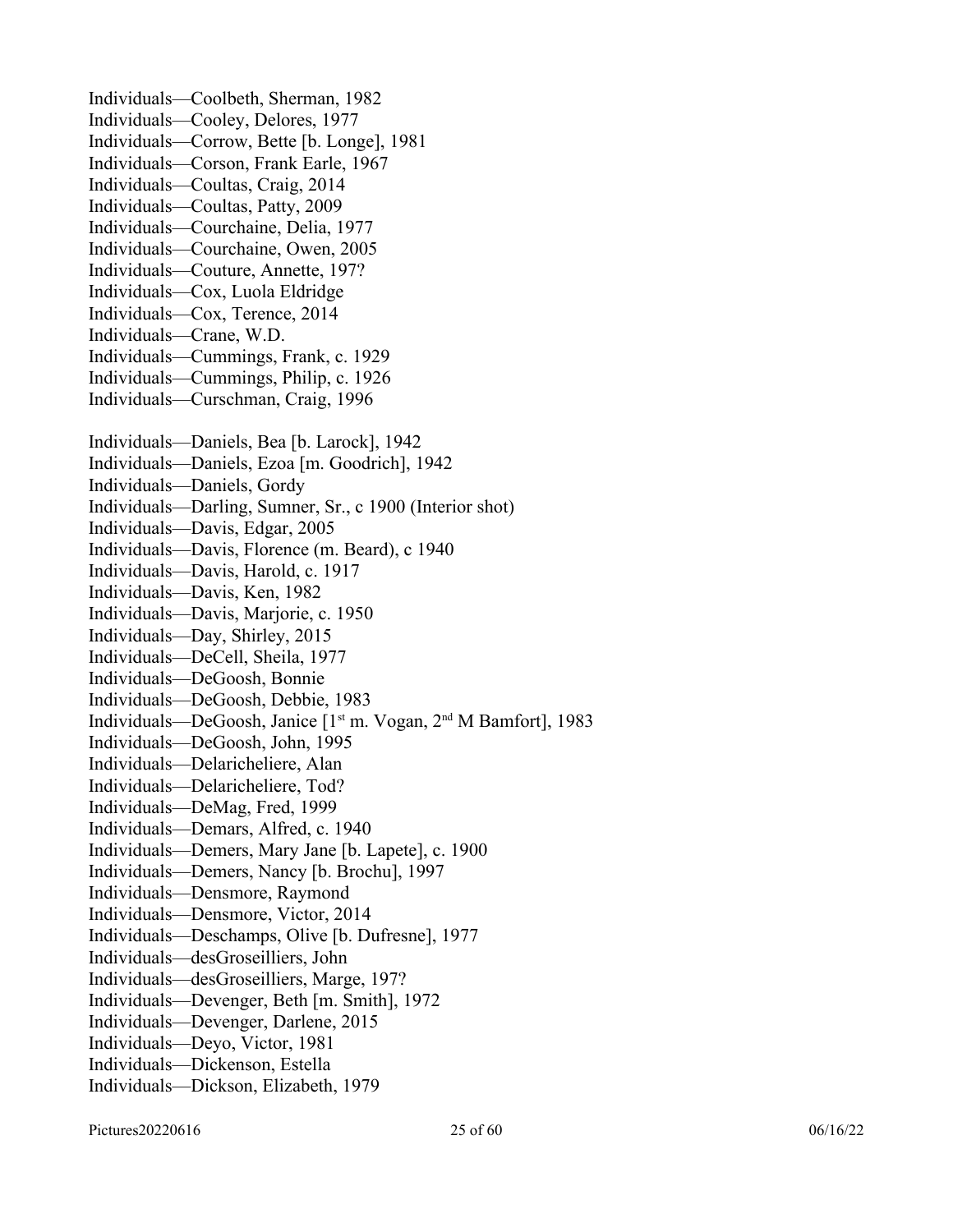Individuals—Dickson, Hazel, 1984 Individuals—Dimick, Barry, 1967 Individuals—Dimick, Donna (with Nicaraguan exchange student), 1977 Individuals—Dimick, JoAnn, 2014 Individuals—Dimick, Wendell, 2009 Individuals—Donlin, Francis (Dump) Individuals—Dow, David M., 1984 Individuals—Doten, Marion, c. 1900 Individuals—Drenan, W.S. Individuals—Dreschler, Catherine [b. Young], 1979 Individuals—Drown, Harley ("Jamie"), 2014 Individuals—Drown, James, 1984 Individuals—Dubuque, Gary, 1977 Individuals—Dubuque, Martha, 1984 Individuals—Duby, Betty [m. Ferland], c1942 Individuals—Ducharme, Karen [b. Dufresne], 2000 Individuals—Dufresne, Eugene, 1977 Individuals—Dufresne, Jeanne [b. Bellavance or Martineau], 1981 Individuals—Dufresne, Leona [m. Smith], 1972 Individuals—Dunn, Arah Individuals—Dunn, James C., d. 1864 Individuals—Dunn, Thomas, 2014 Individuals—Duquette, Gerard, 197? Individuals—Duquette, Jeanne, 1979 Individuals—Durgin, Lester, 1977 Individuals—Dziobek, Jim Individuals—Earle, Wendell, 1984 Individuals—Eastman, Alberta [b. Pinard], 1983 Individuals—Edgar, Timothy, 2009 Individuals—Edmond, Richard, 1977 Individuals—Farr, Lynn, 1977 Individuals—Farr, Wayne, 2005 Individuals—Faughn, Thomas, 1979 Individuals—Fecteau, Joselyn, 2015 Individuals—Fecteau, Louise, 2014 Individuals—Fee, Alice, 1983 Individuals—Fellows, Ted, 1977 Individuals—Ferland, Brad Individuals—Ferland, Reginald, 2014 Individuals—Ferland, Ronald, 2015 Individuals—Fisher, George Individuals—Fisher, Ralph, 2009 Individuals—Fisher, Sally, c. 1930 Individuals—Flanders, Anne, 1977 Individuals—Forant, Stephanie, 1999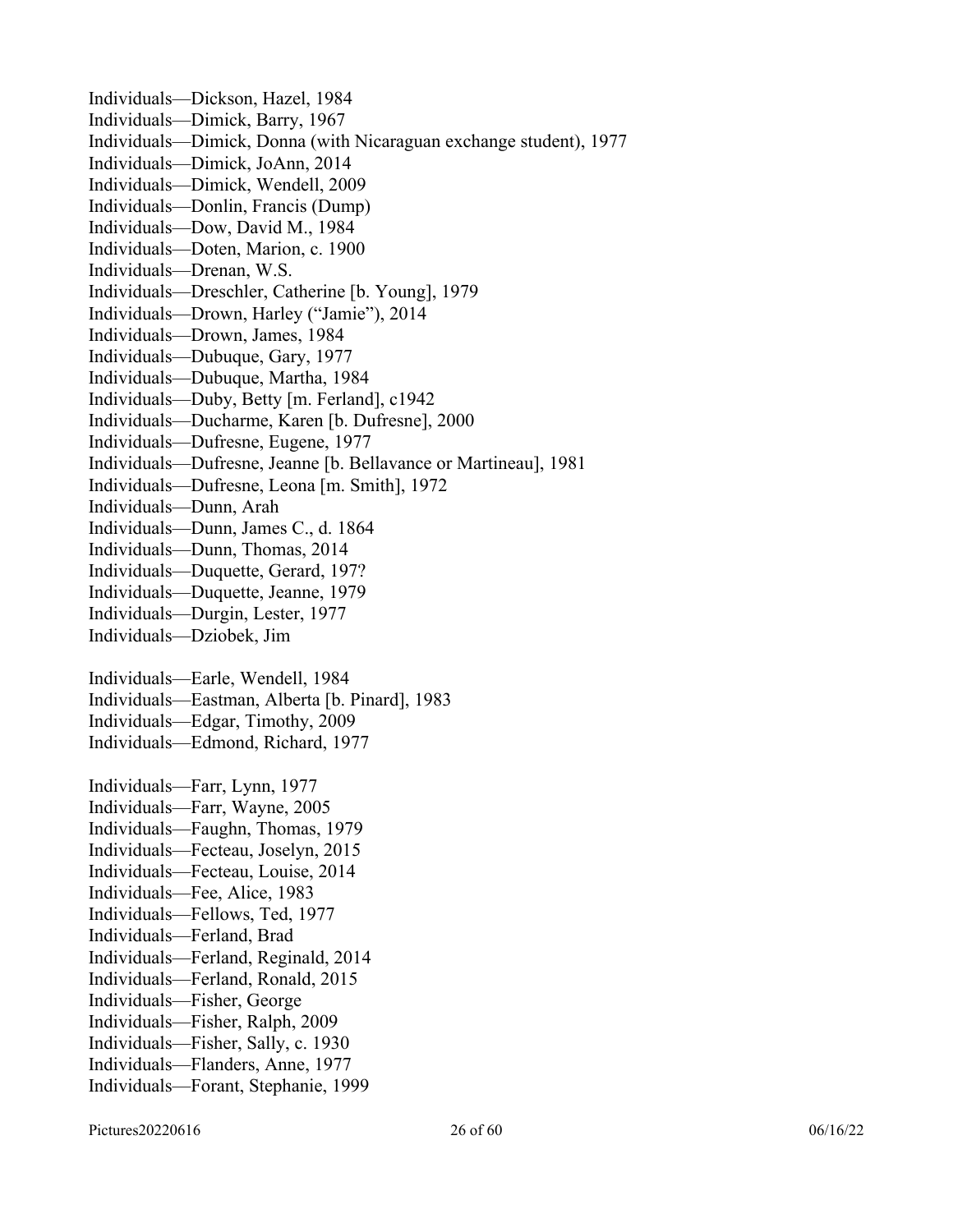Individuals—Ford, Charles, Jr., 1984 Individuals—Foss, Britney, 2009 Individuals—Foster, Brooke, 2015 Individuals—Foster, Eloise, 2014 Individuals—Foster, Roberta [b. Hall] Individuals—Foster, Scott, 2000 Individuals—Fradette, Julie, 1995 Individuals—Fradette, Mario, 2014 Individuals—Fradette, Sdita, 1999 Individuals—Frampton, Merle E., c1950 Individuals—Friedman, Gladys, 1977 Individuals—Frost, Caitlyn, 2014 Individuals—Fuller, Sheila [m. Smith], 1979 Individuals—Gaboriault, Beatrice [b. Muenier], 1977 Individuals—Gaboriault, Marguerite, 1985 Individuals—Gaboriault, Mike, 1960 Individuals—Gagetta, Dora, 1933 Individuals—Gagnon, Julie Ann, 1982 Individuals—Gallagher, Edward M., c.1900 Individuals—Galli, Elda, c. 1929 Individuals—Gallo, William Individuals—Gamble, Susan [b. Rowell] Individuals—Gates, Allen, 2009 Individuals—Gates, Helen, 2004 Individuals—Gates, James, 2014 Individuals—Gaudette, Ila, 1980 Individuals—Gauthier, Arthur, 1977 Individuals—Gauthier, Carol Individuals—Gebbie, Lester, 1980 Individuals—Gelineau, Armand, 2009 Individuals—Gendron, Elaine [b. Mercier], 1982 Individuals—Gendron, Mary Claire, 1981 Individuals—Genovesi, Mark, 1977 Individuals—George, Mira, 2015 Individuals—Gilblair, Tracy, 2000 Individuals—Gile, Hazel [b. Pope], 1984 Individuals—Godfrey, Elaine, c. 2003 Individuals—Gomez, Richard, 2004 Individuals—Goodrich, Alberta [b. Blaise], 1979 Individuals—Goodrich, Dan, 1984 Individuals—Goodrich, Ezoa [b. Daniels], 1979 Individuals—Goodrich, Roy, 1989 Individuals—Graham, Charles M., 1982 Individuals—Gras, Alfred, 1977 Individuals—Gravel, Edward, 1994 Individuals—Gravel, Rita [m. Richardson], 1984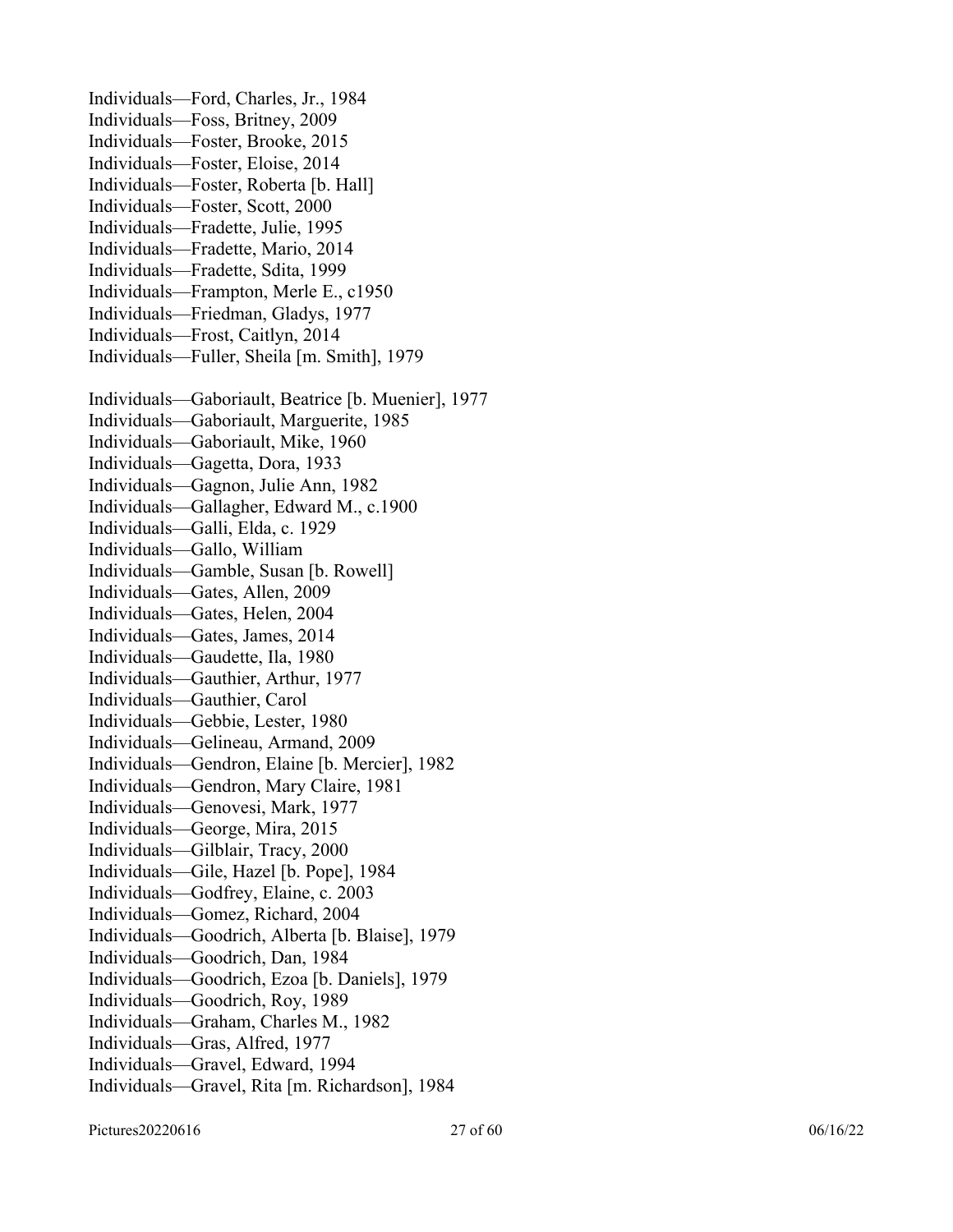Individuals—Greenwood, Nancy, c. 1935 Individuals—Grow, Blaine, Individuals—Hackett, Jean Individuals—Hale, Gertrude, 2015 Individuals—Hale, Sandy, 1980 Individuals—Hall, Henry, 2014 Individuals—Hall, John, 1981 Individuals—Hall, Lance, 2005 Individuals—Hall, Marjorie [m. Mazola], c. 1930 Individuals—Hamel, Larry Individuals—Hamel, Lise Fradette, 1980 Individuals—Hancock, ? (Marian Hancock's mother), c. 1890 Individuals—Hancock, John Individuals—Hardt, Alder, 2015 Individuals—Hark, Denise Lemay LeCours Individuals—Harrington, Steve, 1982 Individuals—Hartrich, Paulette, 1977 Individuals—Harvey, Clayton, 1977 Individuals—Harvey, Eldridge, 1977 Individuals—Haveson, Noah, 2015 Individuals—Hawk, Bob, 1990 Individuals—Hay, Brittany, 2015 Individuals—Hay, Julie, 1983 Individuals—Hay, Ruth Janet, 1977 Individuals—Hayes, Ellen, 1996 Individuals—Hemmons, Kathleen, 2014 Individuals—Henchel, Judy, 1982 Individuals—Henderson, Damon Individuals—Hill, Aaron, 2009 Individuals—Hill, Alma, 2001 Individuals—Hill, Bill Individuals—Hill, Dan Individuals—Hill, Janet [b. Hill], 2005 Individuals—Hill, Mary, 1983 Individuals—Hobbs, Ruth [b. Leonard], c. 1940 Individuals—Holcomb, Frances Individuals—Holcomb, Steve, 1980 Individuals—Holton, Jonathan, c. 1800 Individuals—Hooker, Mildred, c. 1920 Individuals—Hopkins, Kevin, 1983 Individuals—Houriet, Robert, 1985 Individuals—Hovey, Elwyn (Tunky), 1942 Individuals—Hovey, Wallace, 1977 Individuals—Howard, Bonnie [b. Martin], 1977 Individuals—Howard, Jan [b. Rowden,  $1<sup>st</sup>$  m Benedict] Individuals—Howard, Peg [b. Marcy], 1985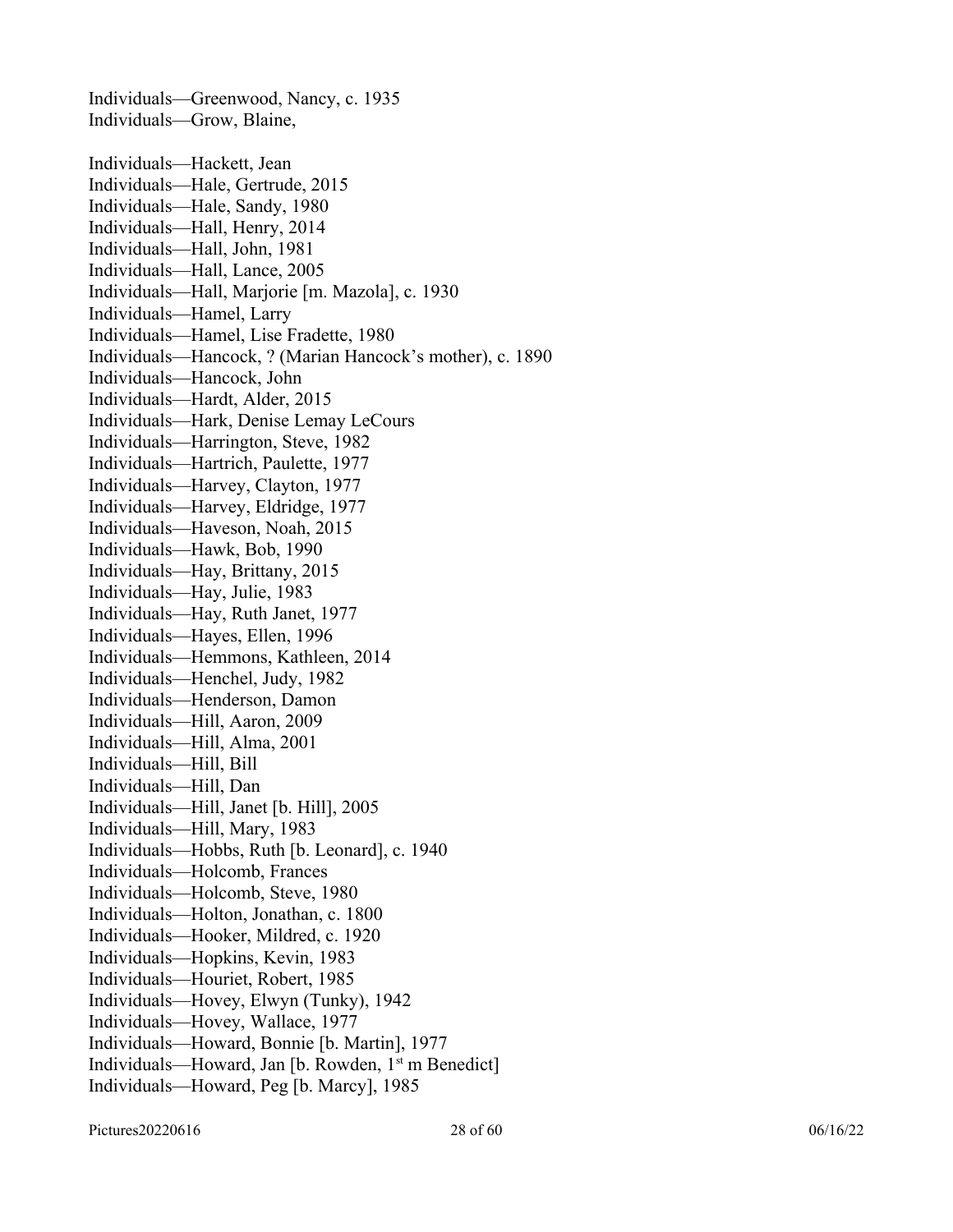Individuals—Hudgens, Matt, 2014 Individuals—Hudson, Daniel Individuals—Hunt, Dave, 1984 Individuals—Hussey, Earle, 1977 Individuals—Hussey, Lorraine [b. Lavertu] Individuals—Hutchinson, Allen, 1977 Individuals—Hutchinson, Shirley [b. LeClair] Individuals—Isham, Austin, Jr., 2000 Individuals—Jackson, Ralph, c. 1928 Individuals—Jarvis, Judy, 1996 Individuals—Johns, Jane [b. Tousant] [1<sup>st</sup> m. LaPierre], 2001 Individuals—Johnson, Annabel Young, 1906 Individuals—Johnson, Connie, 1989 Individuals—Johnson, Lorraine Atkins Individuals—Johnson, Robert, 2014 Individuals—Judkins, Patti [1<sup>st</sup> m. Brochu, 2<sup>nd</sup> m. ?], 1983 Individuals—Kane, Judith, 1977 Individuals—Kane, Rachel, 2009 Individuals—Kane, Tom, 1988 Individuals—Kapusta, John, 1982 Individuals—Kaufman, Bruce, 1995 Individuals—Keene, Edward, 1979 Individuals—Kellogg, Bob, 1988 Individuals—Kellogg, Roger, 1982 Individuals—Kennedy, Pauline Jean, 1984 Individuals—Keough, Jamie, 1998 Individuals—Keough, Howard, 2009 Individuals—Kerr, Charles, 1996 Individuals—Kibbee, Dot, 2004 Individuals—Kinney, Linda, 1980 Individuals—Kish, Ed, 2014 Individuals—Klingler, Ken, 1979 Individuals—Klotz, Sierra, 2014 Individuals—Knapp, Vesta [m. Magoon], 1919 Individuals—Kruger, Wendy, 2009 Individuals—Kyle, Juanita, 1979 Individuals—LaBree, Aldea [b. Marcoux], 2009 Individuals—LaCasse, Albert Individuals—LaCasse, Ken, 2014 Individuals—LaCasse, Brian G., 1980 Individuals—LaCasse, Pauline [m. Leclair], 1977 Individuals—LaFlamme, Julien, c. 1977 Individuals—Lafont, Edna Pearl, 2015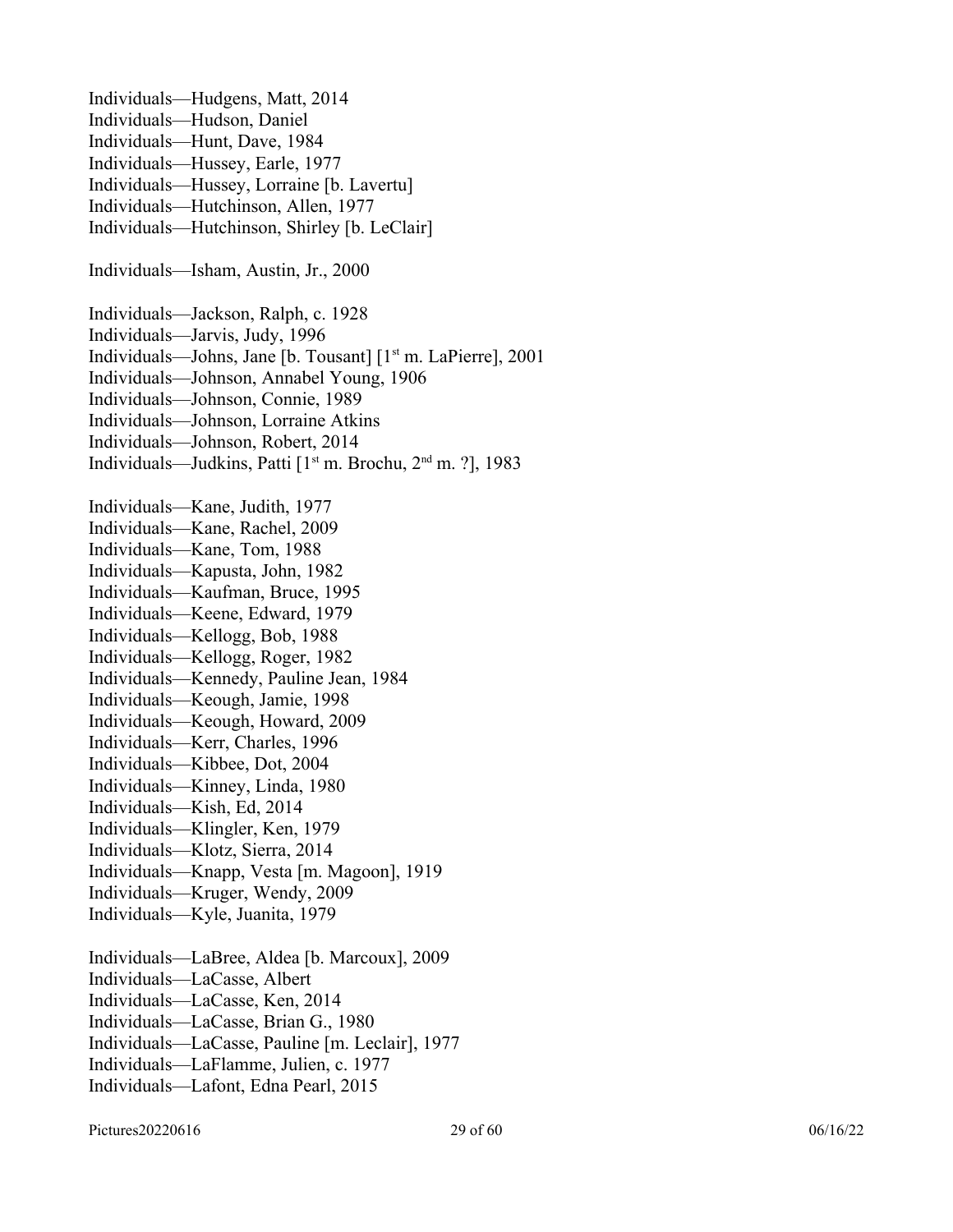Individuals—LaViolette, Erlene [b. Lamorey], 1980 Individuals—Lagasse, Emeril, 2009 Individuals—Laggis, Chris, 1985 Individuals—Laggis, Hana?, 2015 Individuals—Laggis, Hilary, 2014 Individuals—Laggis, John, 2014 Individuals—Laggis, Pat, 1980 Individuals—Laird, Ernest, 1981 Individuals—Lambert, Helen [m. Easton], 1919 Individuals—Lamere, Bambi, c. 1975 Individuals—Lamere, Katherine, 1974 Individuals—Lamonda, Denise, 2014 Individuals—Landry, Faith, 1983 Individuals—Lane, Florence Taylor, 1977 Individuals—Lanphear, Wyman Individuals—Larrabee, Guy, c1945 Individuals—Larsen, Margaret Ann, 2009 Individuals—Larsen, Robert, 1981 Individuals—Lawless, Ann, 1982 Individuals—LeBlanc, David Individuals—LeBlanc, Gail [b. Farr], 1984 Individuals—LeBlanc, Patti (b. Johns), 1983 Individuals—LeBlanc, Paul, 2014 Individuals—Leccese, Nora, 2014 Individuals—LeClair, Robyn, 1984 Individuals—LeCours, David, 2009 Individuals—LeCours, Deborah, 1982 Individuals—LeCours, Larry, 1996 Individuals—LeCours, Patrick, 1981 Individuals—LeCours, Roger, 1984 Individuals—Leighton, Richard, 1989 Individuals—Lemay, Michael, 1979 Individuals—Leriche, Jeannine, 1981 Individuals—Leriche, Lucy, 1988 Individuals—LeVeer, Arthur J. c. 1935 Individuals—Lichenstein, Mark, 1982 Individuals—Ling, Sharon Cate, Individuals—Lingenfelter, Marguerite[b. Titus], 1981 Individuals—Little, Todd W, 1983 Individuals—Loura, Beverly (m. Phelps) Individuals—Lovinsky, Jim, c1990 Individuals—Lumsden, Elizabeth, 2005 Individuals—Luneau, Marc, 1983 Individuals—Lurvey, Gloria [b. Macha], 2004 Individuals—Lussier, Jon, 1977

Individuals—MacLellan, Gordon, 1977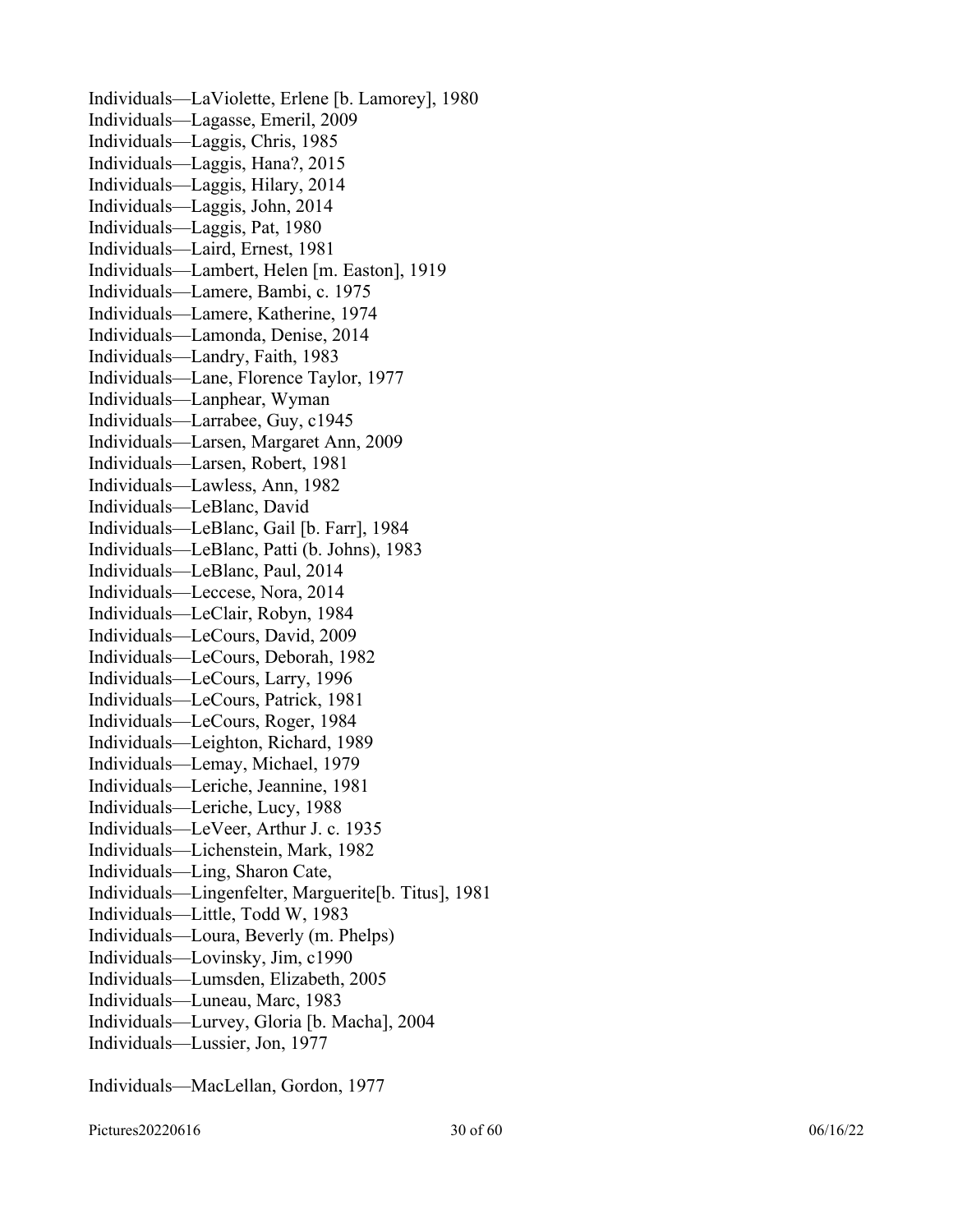Individuals—McAndrews, Mark, 1988 Individuals—McCarren, Louise, 1990 Individuals—McCarthy, Joe, 1985 Individuals—McCarthy, Matt, 1999 Individuals—McCoy, Brent, 1999 Individuals—McFeeters, Bob, 1990 Individuals—McGough, Gertrude, c. 1930 Individuals—McMath, David, 2014 Individuals—Mack, Mary Kate, c. 1900 Individuals—Madeiros?, Frank, 1980 Individuals—Mader, Brad, 2005 Individuals—Magoon, Vesta Knapp, 1977 Individuals—Mahoun-Volk, Kathleen, 1985 Individuals—Maloney, Don, 1981 Individuals—Manning, David, 2009 Individuals—Martin, Alison, 1994 Individuals—Martin, Melissa [m. Hall], 2000 Individuals—Martin, Roger, 1977 Individuals—Martin, Sue, 1983 Individuals—Martineau, Janice [m. Perry] [m. Tatro], 1982 Individuals—Matthews, Mary [b. Cabot], 1980 Individuals—Mayo, Tyler, 2014 Individuals—Menard, Kelli, 1990 Individuals—Mendes, Lisa [m. DeLaricheliere], 1983 Individuals—Mercier, Kathi Ann, 1999 Individuals—Mercier, Katrina, 1989 Individuals—Mercier, Mary [b. Isham], 1980 Individuals—Mercier, Phil, 1981 Individuals—Metcalf, Mike, 2014 Individuals—Meyer, Andrew Individuals—Michaud, Allen Individuals—Michaud, Angela, 1984 Individuals—Michaud, Daniel David, 2000 Individuals—Michaud, Jeremy, 1995 Individuals—Michaud, Travis Individuals—Miles, Florence, 1977 Individuals—Misuk, Aaron, 1995 Individuals—Mitchell, Joyce [b. Slayton], 2009 Individuals—Moffett, Shirley [b. Beede,  $1<sup>st</sup>$  m. Mehan] Individuals—Molleur, Anne [m. Hanson], 1984 Individuals—Molleur, William, 2009 Individuals—Morrill, Savannah, 2005 Individuals—Morgan, Sarah Individuals—Morse, Dave, c2000 Individuals—Morse, George A., c1920 Individuals—Morse, Melvin Gregg Individuals—Morrison, Damion, 2014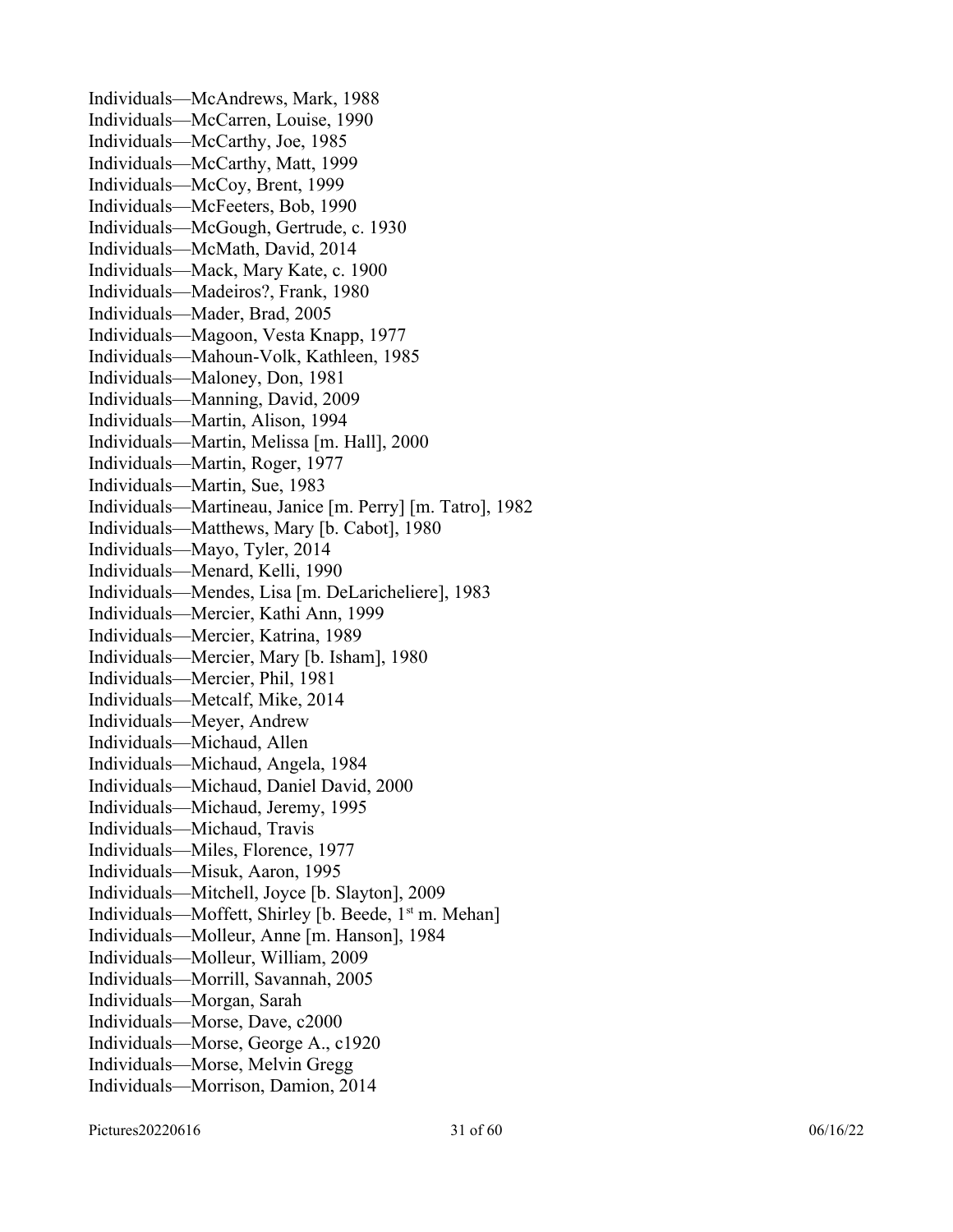Individuals—Moulton, Bob, 1982 Individuals—Moulton, Cindy, 1981 Individuals—Moulton, Rob Individuals—Moynihan, Dorothy, 1937 Individuals—Nease, Dave, 1989 Individuals—Neil, James C., 1984 Individuals—Nelson, Alma, 1926 Individuals—Norcross, Rick Individuals—Norton, Sheila, 1982 Individuals—Notterman, Helmut, 1984 Individuals—Notterman, Nancy, 1981 Individuals—Nunn, Lucille [m. Lumsden], 1929 Individuals—Ober, Mary, c. 1890 Individuals—O'Brien, Joseph, 1977 Individuals—O'Connor, Dan, 1977 Individuals—O'Malley, Elizabeth (Betty) Gifford [m. Roy], 1978 Individuals—O'Malley, Kathleen [b. Curley] Individuals—Owen, Sue [b. Bird], 1977 Individuals—Parker, Julie [b. Gallivan] Individuals—Parker, Scudder Individuals—Parkhurst, Archie, 1989 Individuals—Patch, Edna, 197? Individuals—Patoine, Fernard, 2015 Individuals—Patoine, Frank, 1980 Individuals—Patoine, Loretta, 2004 Individuals—Patoine, Penny, 1983 Individuals—Patoine, Rosa [b. Meunier], 1977 Individuals—Pepe, Amy, 2009 Individuals—Pequignot, Robert Individuals—Perkins, Bob, 1982 Individuals—Perron, Ida, 1980 Individuals—Perry, Bruce, 1979 Individuals—Perry, Dave Individuals—Perry, Dorothy, 2000 Individuals—Perry, Jaden, 2015 Individuals—Persons, Ralph, 1981 Individuals—Phelps, John, 1984 Individuals—Phelps, Jordon, 2014 Individuals—Phelps, Joyce [b. Geoffrey, m  $1<sup>st</sup>$  ??], 1979 Individuals—Phelps, Sarah, c. 1890 Individuals—Pinard, Joseph, c. 1930 Individuals—Piper, Mary, 2015 Individuals—Platka, Bob, 1984 Individuals—Poff, Denise, 1971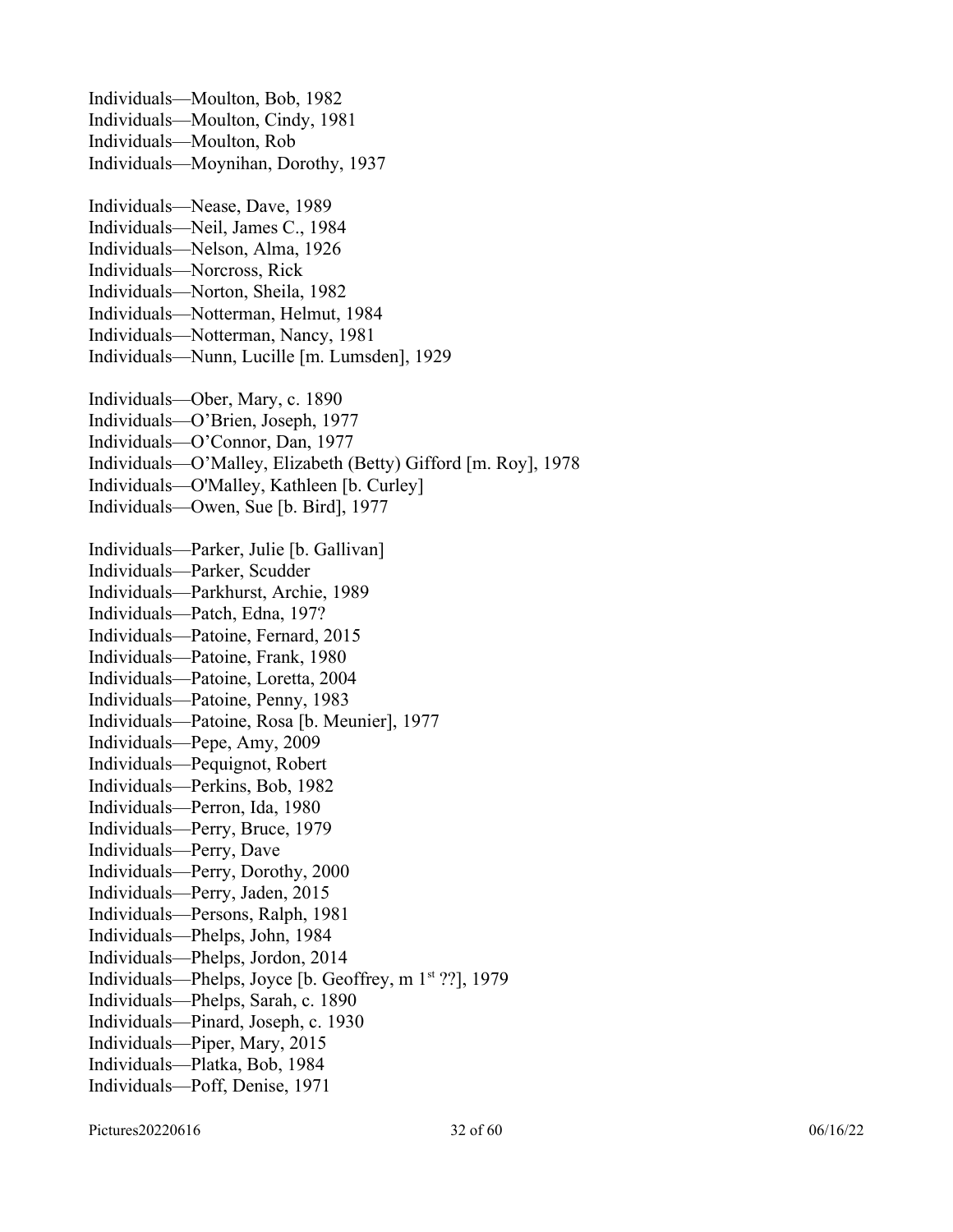Individuals—Poff, Gary, 1985 Individuals—Potter, James, 1982 Individuals—Potter, June, 1980 Individuals—Pound, Thomas, 2009 Individuals—Prescott, Eva Individuals—Prescott, Harold Individuals—Prescott, Terry, 1977 Individuals—Prescott, Wayne, 1985 Individuals—Pritchard, Marvin, 2009 Individuals—Proper, Ernest, c. 1950 Individuals—Pudvah, Bernard, 1982 Individuals—Putvain, Bonita Jo Individuals—Putvain, Bryan, 1979 Individuals—Putvain, Darlene Individuals—Putvain, Joseph Francis, 1999 Individuals—Putvain, Kimberly, 2000 Individuals—Raymond, Jim, 2009 Individuals—Rawson, Rhonda, 2000 Individuals—Remick, Eric Individuals—Renaud, Fidelle "Fido", 1977 Individuals—Renaud, Gail [b. Tousant], 1983 Individuals—Renaud, Gerry, 1979 Individuals—Renaud, Matt, 2014 Individuals—Renaud, Roland, 1989 Individuals—Renaud, Wayne, 2015 Individuals—Riach, Betty [m. Atkins], c1930 Individuals—Riach, Bobby, c.1950 Individuals—Richardson, Bruce Individuals—Richardson, Delores [b. LeBlanc], 1977 Individuals—Richardson, Karen [b. Williams], 1996 Individuals—Richardson, Donald, 2014 Individuals—Richter, Emily, 1996 Individuals—Richter, Eric, 1977 Individuals—Rickard, Jane, c. 1925 Individuals—Robb, Clare [m. Cowell], c1955 Individuals—Robb, Jayne Anne, 1977 Individuals—Robb, William, 1977 Individuals—Robinson, Nancy Ann [m. Dimick], c. 2000 Individuals—Rochester, Lucinda [m. Smith], 2009 Individuals—Rodriguez, Norman, 1999 Individuals—Rogers, David, 2005 Individuals—Rogers, Dean, 1974 Individuals—Rogers, Milton, 1983 Individuals—Roe, Pipen [b.Travdeh] [1<sup>st</sup> m. Kellogg], 2015 Individuals—Rowell, Carroll, 1981 Individuals—Royer, Larry, 1985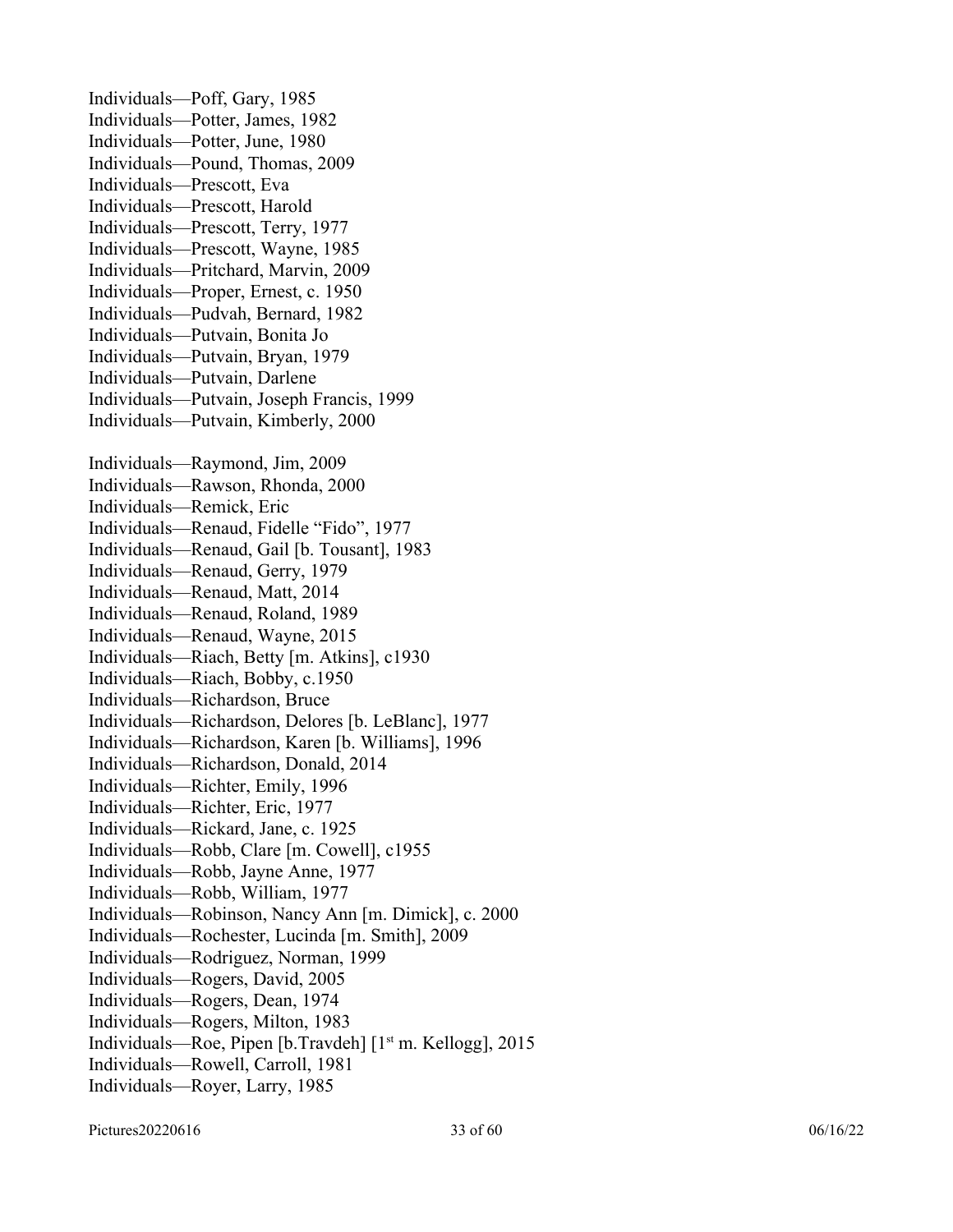Individuals—Rudolph, Bonnie, 1980 Individuals—Rutledge, Everett, c. 1920 Individuals—Safford, Charles Individuals—Salls, Louise Houston Hale, 2009 Individuals—Salls, Sharon, 1988 Individuals—Sampson, Steve, 2015 Individuals—Sanborn, Donald, 1979 Individuals—Sartelle, Sandra, 2014 Individuals—Sawyer, Susan Individuals—Scanlon, Helen Individuals—Schade, Nancy, 1990 Individuals—Schaefer, Mike, 2005 Individuals—Schaffer, Bob, 1984 Individuals—Scharrenberg, Creed, 1980 Individuals—Scharrenberg, Linda, 1977 Individuals—Schneider, Jerry, 2014 Individuals—Schoolcraft, Barbara [.b Batten], 1997 Individuals—Scott, Gordon, Individuals—Seitz, Charles, 1983 Individuals—Selee, Irene, 1977 Individuals—Shatney, Christine, 2014 Individuals—Shattuck, Alberta [b. Hawtes], 1977 Individuals—Shattuck, Lewis Individuals—Shattuck, Marion [b. Goodhue], 1978 Individuals—Shattuck, Perley, c.1910 Individuals—Shedd, Alicia, 2004 Individuals—Shedd, Tim, 2000 Individuals—Shepard, Bailey, 2014 Individuals—Shepard, Kathy Individuals—Shepard, Steve, 1975 Individuals—Shepard, Wayne Individuals—Sholan, Lawrence, 2009 Individuals—Sholan, Mildred, 2014 Individuals—Simpson, Wally, 1979 Individuals—Sihtsova, Larissa, 1999 Individuals—Silver, Ila [b. Thompson], 1981 Individuals—Slayton, Deanna, 1982 Individuals—Slayton, Jay, 1990 Individuals—Slayton, Joyce [m. Mitchell] Individuals—Slayton, Roger, 1980 Individuals—Slayton, Sawyer, 2014 Individuals—Smigliani, Thomas, 1996 Individuals—Smith, Bob, 1980 Individuals—Smith, Charles, 2009 Individuals—Smith, Elizabeth (Betty) [Mrs. John Chester, below], 2000 Individuals—Smith, Francesca [b. Heath],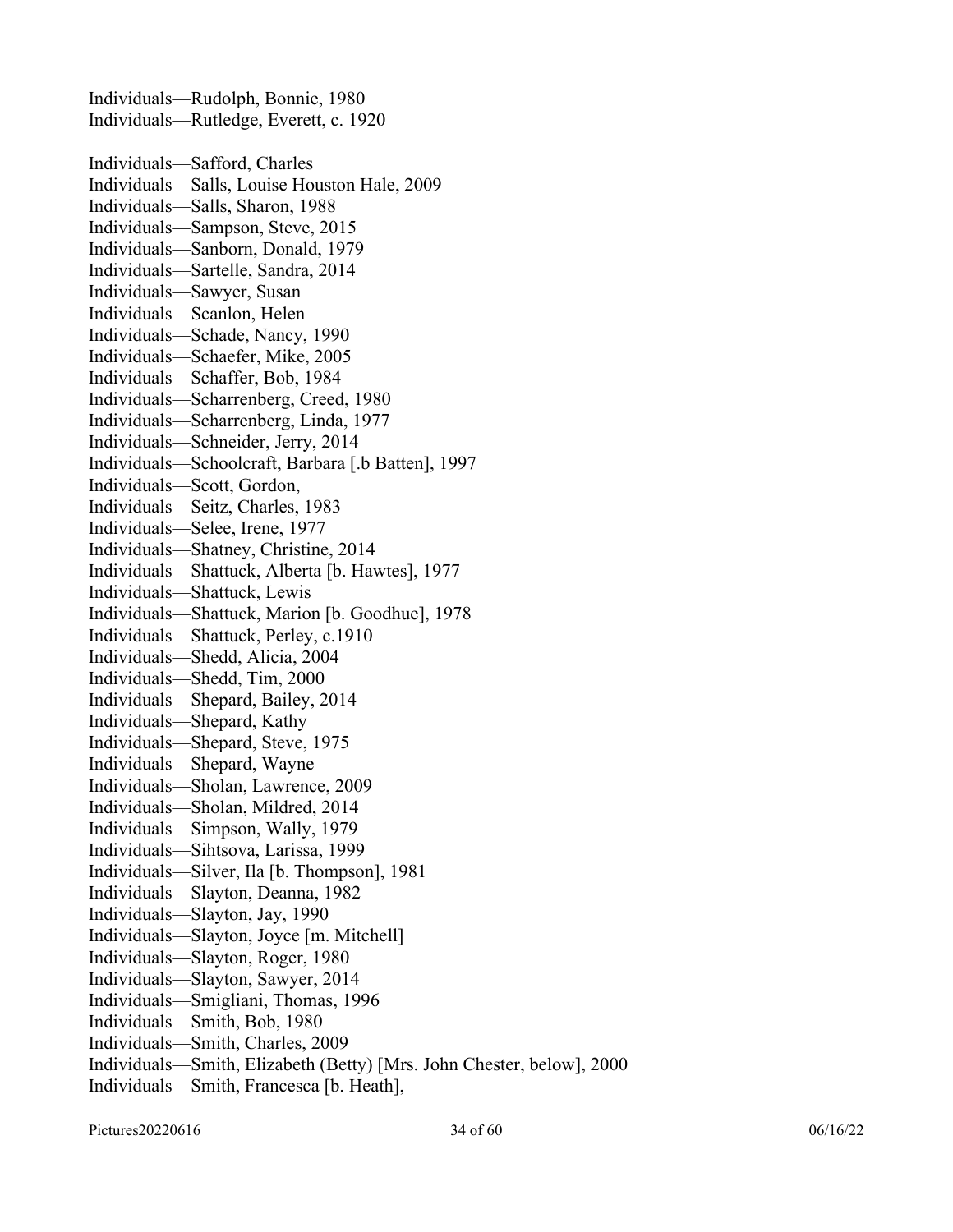Individuals—Smith, Joan [b. Pilbin], 1985 Individuals—Smith, John Chester, c1940 Individuals—Smith, Mike, 1982 Individuals—Smith, Nancy Tillotson, 1982 Individuals—Smith, Ralph, c.1920 Individuals—Smith, Lucinda [b. Rochester] Individuals—Snyder, David, 1981 Individuals—Spaulding, Anna [b. Prince], c1900 Individuals—Spaulding, Norma, 2014 Individuals—Speir, Alice [b. Cox], 1921 Individuals—Speir, Allen, 1977 Individuals—Speir, Sharleen, 2009 Individuals—Sperry, John, 2014 Individuals—Stevens, Almont (Buster), 1982 Individuals—Stevens, Daniel, 1985 Individuals—Stevens, Madge, c. 1913 \*Individuals—Stewart, J. Chesley, c. 1943 – Oversized Individuals—Stratton, Crystal, c1996 Individuals—Stratton, David, 1977 Individuals—Stratton, Mary [b. Bolio], 1981 Individuals—Strong, Willis, 1981 Individuals—Stubbs, Don, 1984 Individuals—Swantko, Jean, 1984 Individuals—Tatro, Barry, 1996 Individuals—Tatro, Lisa, 2005 Individuals—Taylor, Rose, c. 1890 Individuals—Teuscher, James, 2009 Individuals—Thayer, Brian, 1973 Individuals—Thomas, Kathleen, 1980 Individuals—Thomas, Linda [b. Earle], 2009 Individuals—Thomas, Marilyn, 1950 Individuals—Thompson, Ashley, 2015 Individuals—Thompson, Wendy, 1984 Individuals—Todd, Wayne, 1980 Individuals—Tooten, June, 1990 Individuals—Traynor, Verna [b. Turcotte], 1977 Individuals—Tripp, Peter, 1982 Individuals—Trembley, John, 2009 Individuals—Trow, Caroline Morse, c. 1870 Individuals—Truesdell, Marjorie, 1996 Individuals—Tucker, Melvin, c. 1921 Individuals—Turek, Ron, 1977 Individuals—Twing, Joyce, 2005 Individuals—Urie, Grant, 1977

Individuals—Urie, Larry, 1984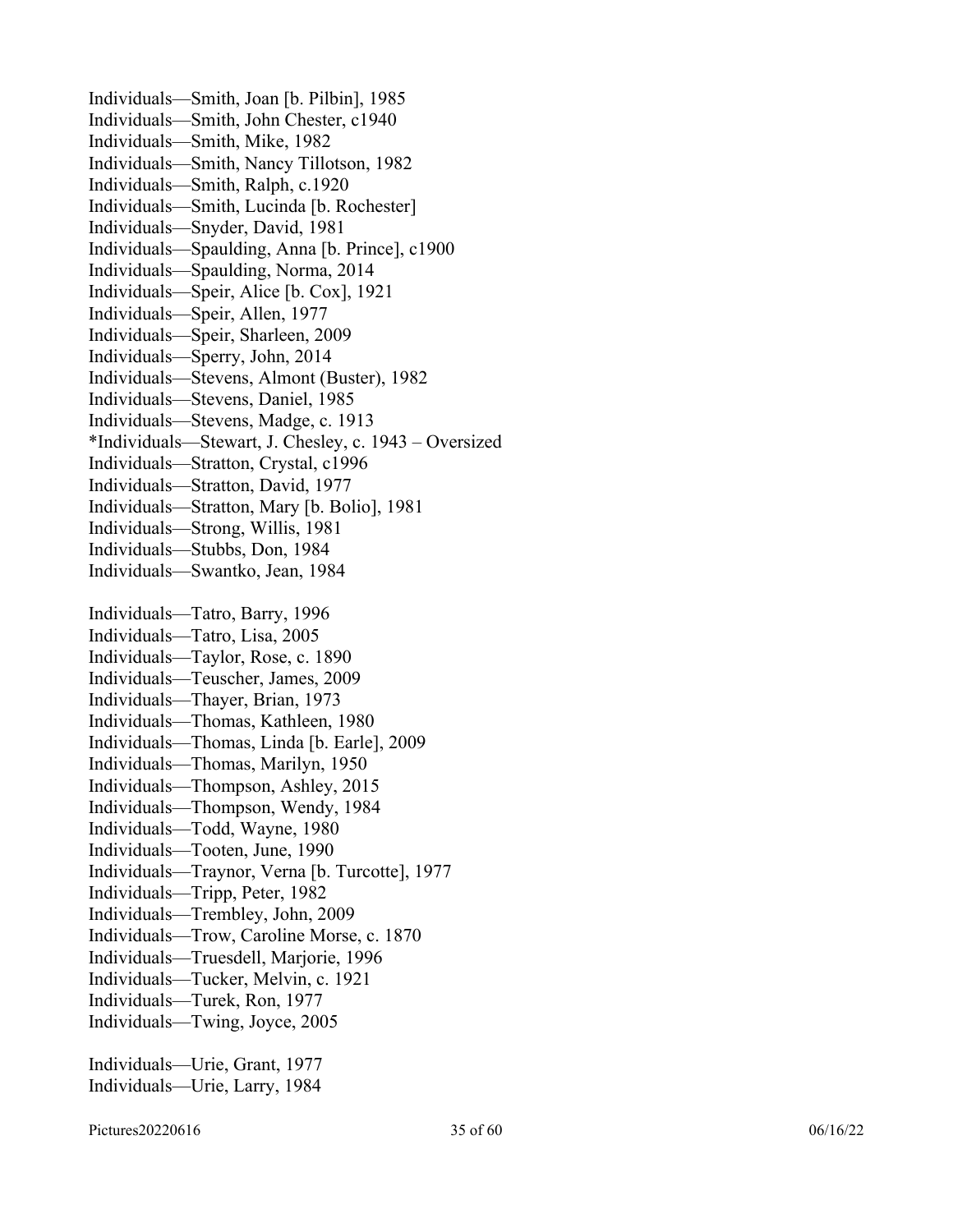Individuals—Utley, Gayle, 1977 Individuals—Van Sant, Roger, 1988 Individuals—Vasiliadis, Billy, 2005 Individuals—Vogan, Karen [m. Holmes], 2009 Individuals—Volk, Charlie Individuals—Voyer, Janet, Individuals—Walbridge, Larry, 1980 Individuals—Ward, Clarence, 1982 Individuals—Ward, Sharon, 1990 Individuals—Warren, A. B., c1960 Individuals—Weaver, Melissa, 1982 Individuals—Weeks, Mayme [b. Smith], 1977 Individuals—Welcome, Billy, 1999 Individuals—Wheeler, Doris, c.1945 Individuals—Wheeler, Mary  $\lceil m \rceil^{st}$  ?,  $2^{nd}$  Bradee], c1970 Individuals—Wheeler, Myrtie Thompson, c1920, 1950 Individuals—Whipple, Devon, 2014 Individuals—White, Alice Blanche, 1914 Individuals—White, Henry, c. 1930 Individuals—White, Katherine,1999 Individuals—Whitney, George, 1977 Individuals—Whittaker, Charles, 2009 Individuals—Wiesen, Norma, 1984 Individuals—Wiesen, Ron, 2014 Individuals—Wilhout, Caleb, 2014 Individuals—Willard, Bruce, 1988 Individuals—Willey, Harold Individuals—Willey, Helen Ferland, 1977 Individuals—Williams, Art, 1979 Individuals—Williams, Carol [m.  $1<sup>st</sup>$  Choquette,  $2<sup>nd</sup>$  ??], 1981 Individuals—Williams, Dwayne P., 1979 Individuals—Williams, Earle, c. 1933 Individuals—Williams, Hollis,1980 Individuals—Williams, Jarred, (2004) Individuals—Williams, Ken, 1982 Individuals—Willis, Sally Anne Lance, 2005 Individuals—Winslow, Kayla, 2005 Individuals—Wood, Larry, 1985 Individuals—Woodmansee, Madene [b. Gebbie], 2014 Individuals—Wright, Milton, 1977 Individuals—Yacavone, Seth, 1997 Individuals—Yankee, Glenn Individuals—Young, Bob, 1977 Individuals—Young, Staci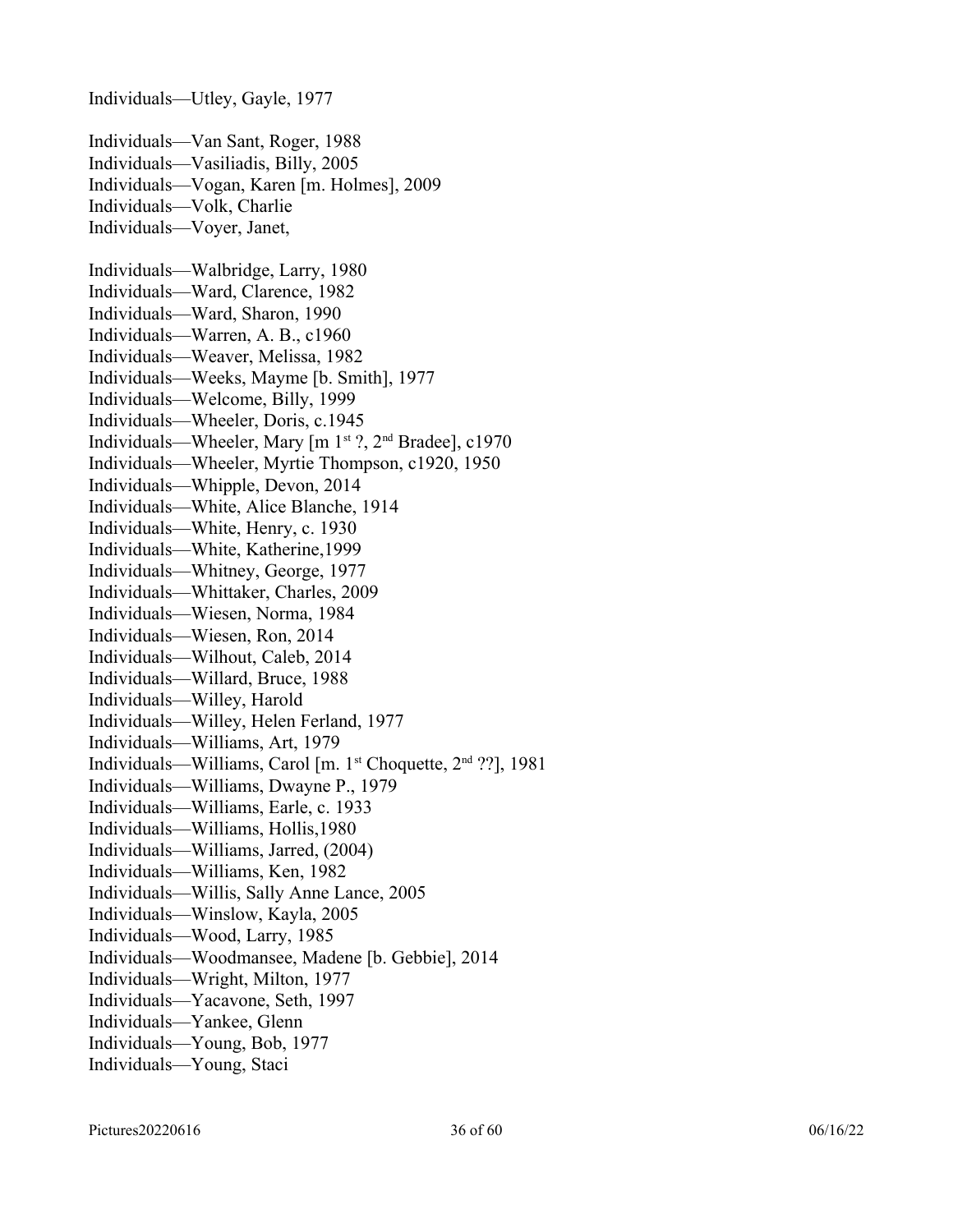Individuals—Zecchinelli, Vincent, 1981 Individuals—Zilius, Ona, 1979 Individuals—Zulu, John, 1977

Inventions—Washing Machine invented by Guy Shepard, c. 1916

Lakes—Elligo Pond Lakes—Hardwick Lake \*\*Lakes—Hardwick Lake (Map Case: X-L Pictures) Lakes—Hardwick Lake—archeological findings, c. 2012

Libraries—Jeudevine Library \*\*Libraries—Jeudevine Library (Map Case: X-L Pictures)

*Mackville: Places appearing only in Mackville or serving only the Mackville community are listed below using the same logic that applies to the general inventory.* 

Mackville

Monuments—Cemetery – Ambrosini, Eleanora Monuments—Hardwick Veterans Memorial

Nichols Ledge (Woodbury)

*Organizations includes non-church, not-for-profit organizations — fraternal, charitable, and public service—for all ages of people.* 

Organizations—4-H Club Organizations—American Legion Organizations—American Legion Auxiliary—*See* American Legion Organizations—American Red Cross Organizations—AWARE (Domestic violence mediation)

Organizations—Boy Scouts, *see* Organizations—Scouting— Boy Scouts Organizations—Brownie Scouts, *see* Organizations—Scouting—Brownie Scouts \*Organizations—Boys State – Oversized Organizations—Camp Wapanacki Organizations—Campfire Girls Organizations—Center for an Agricultural Economy Organizations—Center for Northern Studies Organizations—Child and Family Development Center Organizations—Community Action Ride Service Organizations—Craftsbury Chamber Players Organizations—Cub Scouts, *see* Organizations—Scouting—Cub Scouts of America

\*Organizations—Dale Carnegie Alumni Association – Oversized

Pictures20220616 06/16/22 06/16/22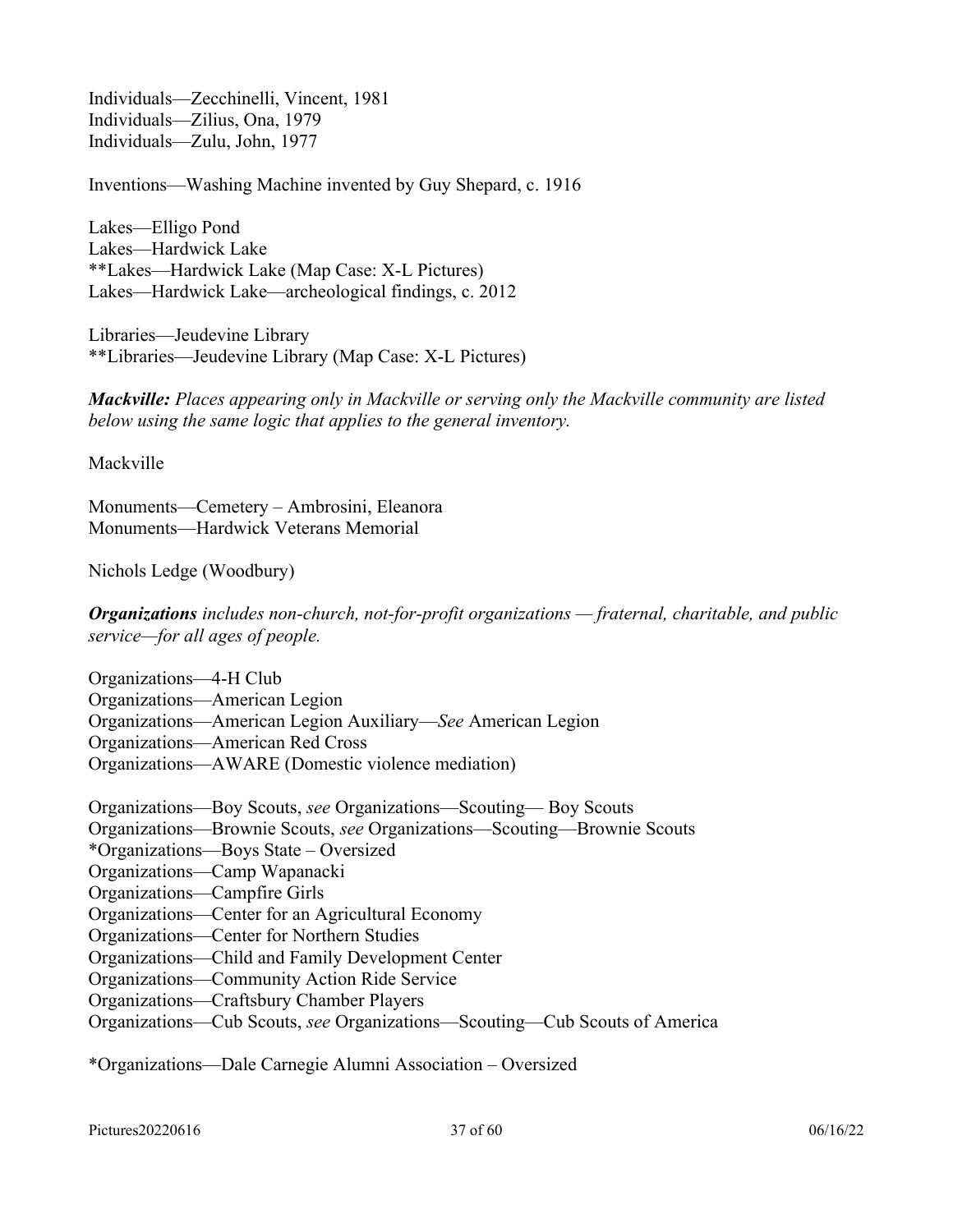| Organizations - Eastern Star, see Organizations - Order of Eastern Star<br>Organizations-Eat and Lose Club |
|------------------------------------------------------------------------------------------------------------|
| Organizations-Explorer Scouts, see Organizations-Scouting-Explorer Scouts                                  |
| Organizations-Freemasonry                                                                                  |
| Organizations-Fresh Air Fund                                                                               |
| Organizations—Girl Guards of World War II                                                                  |
| Organizations-GRACE (Grass Roots Art and Community Effort)                                                 |
| *Organizations—Grand Army of the Republic – Oversized                                                      |
| Organizations-Grange-Hardwick                                                                              |
| *Organizations—Grange—Hardwick – Play, 1927 – Oversized                                                    |
| Organizations—Hardwick Area Agency on the Aging                                                            |
| Organizations—Hardwick Area Business Association                                                           |
| Organizations—Hardwick Area Chamber of Commerce                                                            |
| Organizations-Hardwick Area Community Coalition                                                            |
| Organizations-Hardwick Area Farmers' Market                                                                |
| Organizations—Hardwick Area Food Pantry, See also Churches--Episcopalian                                   |
| Organizations-Hardwick Area Health Center                                                                  |
| Organizations-Hardwick Area Resource Group                                                                 |
| Organizations-Hardwick Children's Holiday Project                                                          |
| Organizations—Hardwick Community Garden                                                                    |
| Organizations-Hardwick Community Television                                                                |
| Organizations-Hardwick Cystic Fibrosis                                                                     |
| Organizations-Hardwick DeMolay                                                                             |
| Organizations—Hardwick Historical Society, see HHS boxed collection<br>Organizations-Hardwick Hospital     |
| Organizations-Hardwick Patch                                                                               |
| Organizations-Hardwick Recreation Committee                                                                |
| Organizations-Hardwick Rescue Squad, 1981                                                                  |
| Organizations-Hardwick Restoration Justice                                                                 |
| Organizations—Hardwick Serve Program                                                                       |
| Organizations-Hardwick Senior Center                                                                       |
| Organizations-Hardwick Teen Center                                                                         |
| Organizations-Hardwick Trails                                                                              |
| Organizations-Hardwick Trails Committee                                                                    |
| Organizations-Hardwick Women's Club                                                                        |
| Organizations-Hardwick Youth Center                                                                        |
| Organizations-Hardwick Volunteer Firemen's Auxiliary                                                       |
| Organizations-Head Start                                                                                   |
| Organizations-Heartwick Community Kitchen                                                                  |
| Organizations—Herrick's Rangers                                                                            |
| Organizations-Kiwanis                                                                                      |
| Organizations-Knights of Columbus                                                                          |
| *Organizations-Knights of Pythias - Oversized                                                              |

Pictures20220616 38 of 60 06/16/22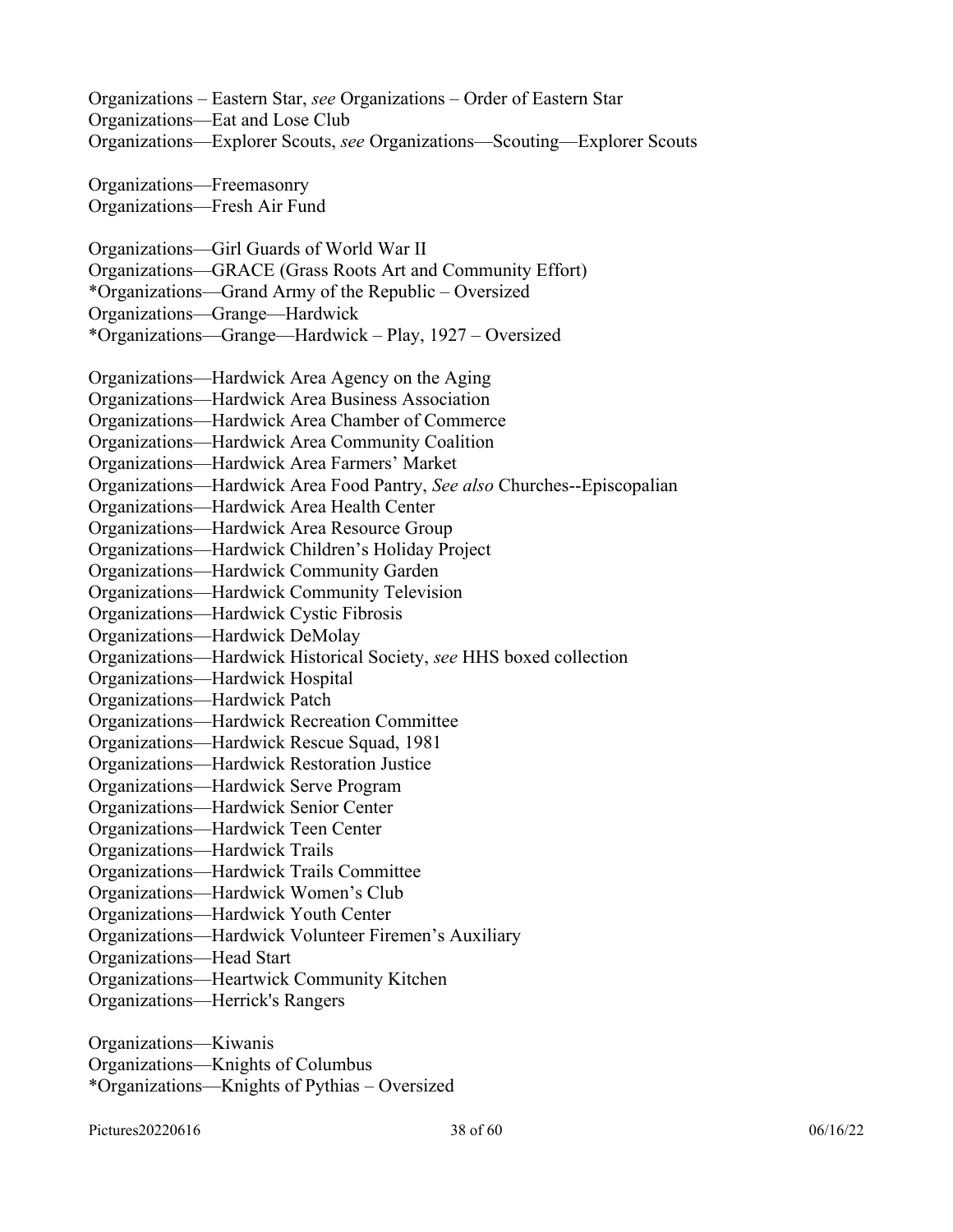Organizations—Make a Wish Foundation Organizations—Masons *See:* Freemasonry Organizations—Meals on Wheels Organizations—Modern Woodsmen of America Organizations—Mohawks

Organizations—National Grange of the Order of Patrons of Husbandry *See* Organizations—Grange \*Organizations—New England Order of Protection – Oversized

Organizations—Northeast Employment & Training Office

Organizations—Northern Roots Growers

Organizations—Order of Eastern Star

Organizations—Parent/Community Leadership Course, 1999 Organizations—Parent-to-Parent Program

Organizations—Peace and Justice Coalition

\*\*Organizations – Rocata Campfire Girls (Map Case: X-L Pictures)

Organizations—Scouting—Boy Scouts of America

- \*Organizations—Scouting—Boy Scouts of America Oversized
- Organizations—Scouting—Brownie Scouts

Organizations—Scouting—Cub Scouts of America

Organizations—Scouting—Explorer Scouts

Organizations—Scouting—Girl Scouts of America

Organizations—Senior Citizens

Organizations—Senior Trotters

Organizations—Snowflake Ridgerunners

Organizations—Special Olympics

Organizations—Townsend Club

Organizations—United Farmers' Cooperative Creamery

Organizations—Vermont Children's Aid Society Organizations—Vermont Junior Home Guard—Company I, c. 1942-43 Organizations—Vermont Timber Truckers & Producers Association

Organizations—Wit and Wisdom

Parades, 1940s-50s Parades, 2000-2009 Parades—Arbor Day, 1910 (view on Church Street) Parades—Hardwick Centennial, 1892-93

Parks—Memorial Park

Pictures20220616  $06/16/22$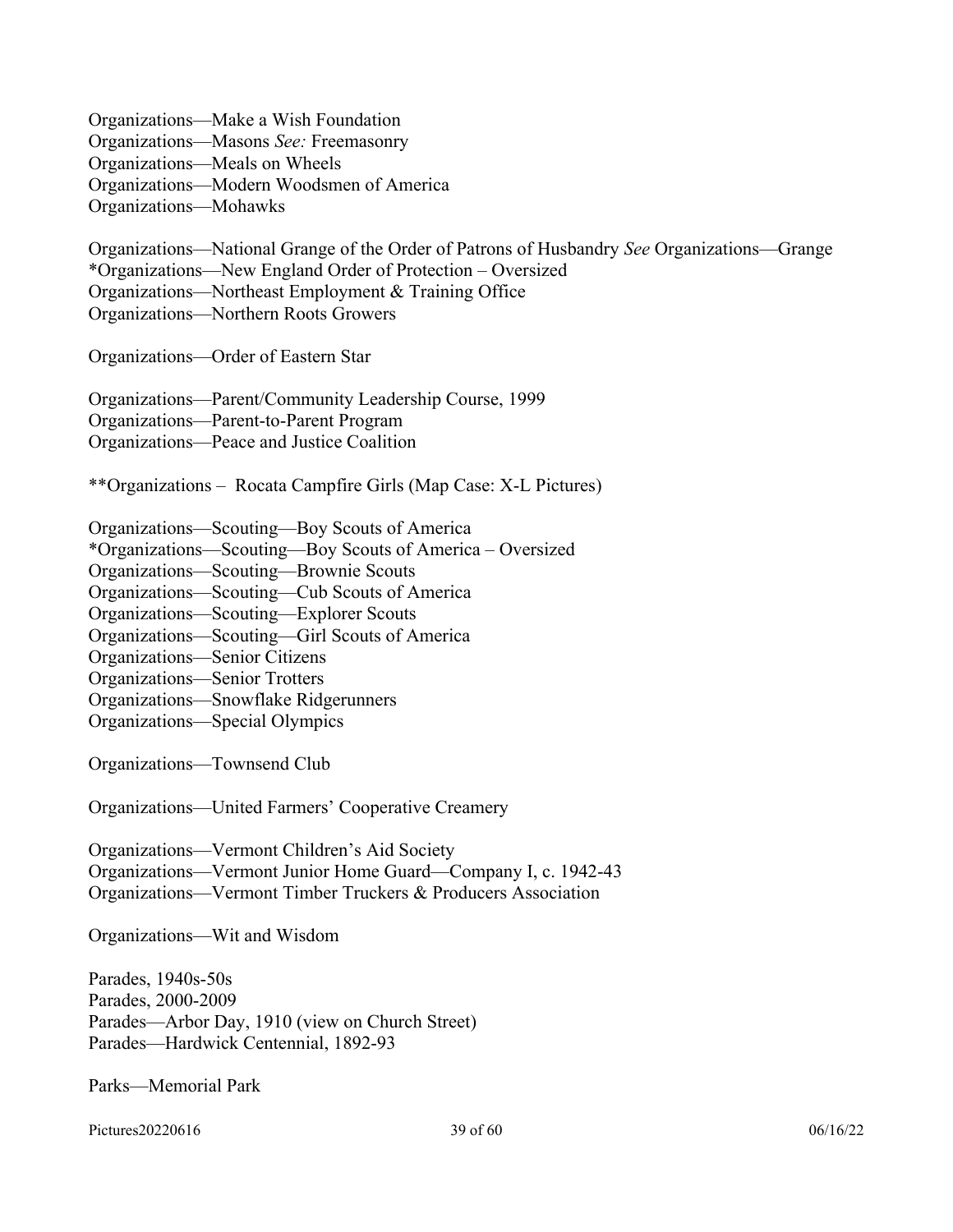Parks—Prospect Park Parks—Theater Lot Park (Art Park)

Pets—Thomas (cat), 1890

*Politicians includes pictures of local representatives in Montpelier, as well as state or national politicians who visited Hardwick* 

Politicians—Diamond, Jerry Politicians—Douglas, Jim, 2005 Politicians—Guest, James Politicians—Jeffords, Jim Politicians—Leahy, Patrick, 1979 Politicians—Morse, Gerald, 1984 Politicians—Parker, Scudder, Bernie Sanders, Peter Smith Politicians—Stafford, Robert Politicians—Troiano, Chip

\*Public Events—Unknown – Oversized Public Health—Flu Clinic

Railroads – Hardwick and Woodbury \*\*Railroads – Hardwick and Woodbury (Map Case: X-L Pictures) Railroads—Hardwick Depot \*Railroads—Hardwick Depot – Oversized \*\*Railroads—Hardwick Depot (Map Case: X-L Pictures) Railroads—Hardwick Depot—Station Master, 1987 (Arthur Cole) Railroads—Lamoille Valley (St.J. & L.C.) Railroads—Lamoille Valley—Foliage Tours Railroads—Lamoille Valley—Santa Claus Railroads—Overpasses Railroads—Shay Engine, 1931 Railroads—St.J. & L.C. [*St. Johnsbury and Lake Champlain* or *St. Johnsbury and Lamoille County*] Railroads—St.J. & L.C.—Wrecks x 2 Railroads—Tracks and Equipment

*Recreation includes what people do for fun, typically not competitively.* See *Sports for competitive recreation.*

Recreation—All Terrain Vehicles (ATV) Recreation—Bands \*Recreation—Bands – Oversized Recreation—Bands—Boy Scout Orchestra, c. 1919 Recreation—Bands—Maple Street Blues Recreation—Bingo Recreation—Canoeing Recreation—Circuses--Robert Bros. Circus, 1998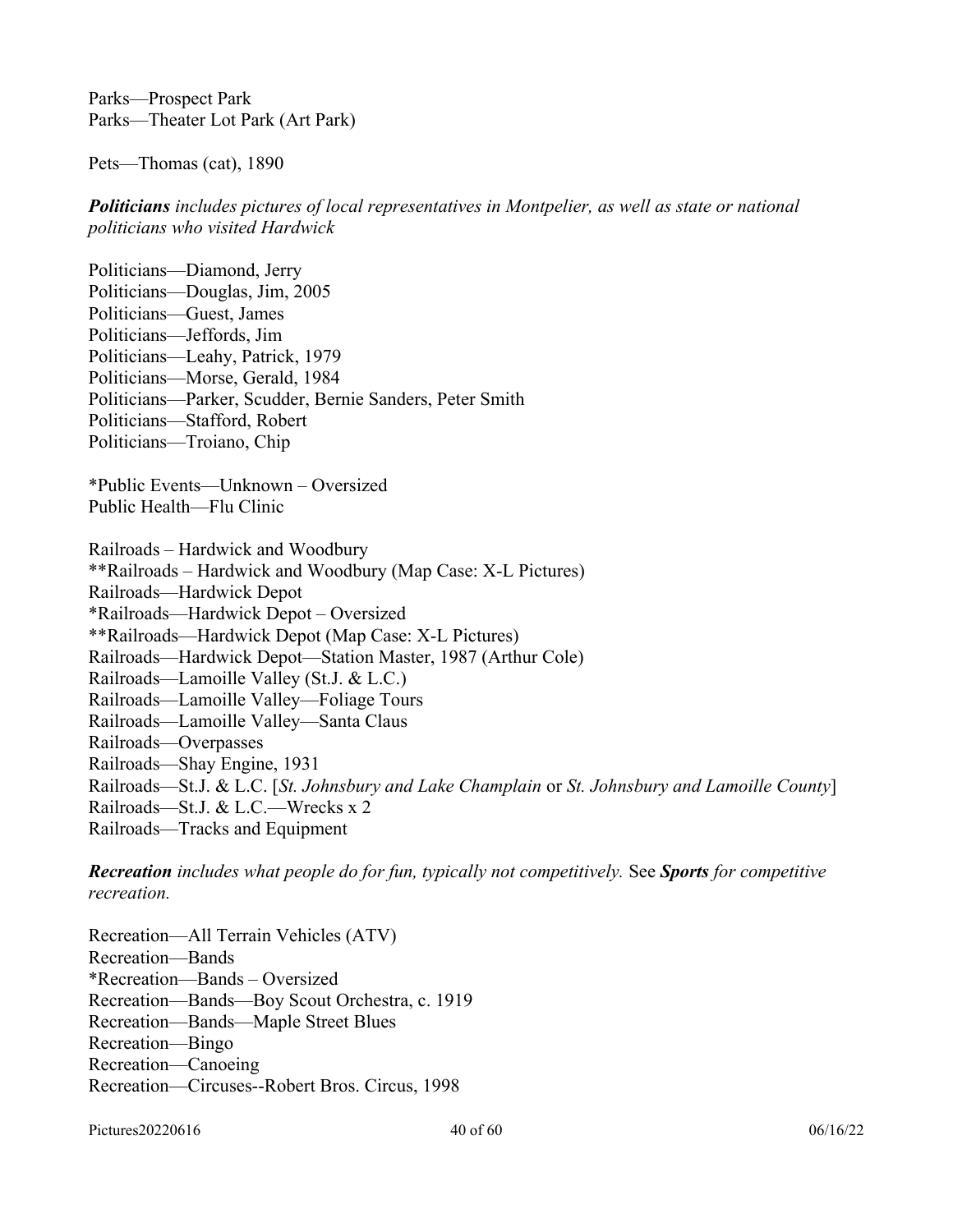Recreation—Circuses--Yankee Doodle Circus, 1998 Recreation—Cycling Recreation—Dancing Recreation—Fishing Recreation—Fishing – Gallant, Michael Recreation—Fishing – Hall, Terry, 1999 Recreation—Hardwick Summer Recreation Programs Recreation—Historical Re-enactment Recreation—Hunting Recreation—Hunting—Dufresne, Emile, 1977 Recreation—Hunting—Bear—Campbell, John and Luther Wheeler, 1980 Recreation—Hunting—Coyote—Eastman, Ken andCraig Montgomery, 1985 Recreation—Hunting – Deer – Campbell, Ronald Recreation—Hunting – Deer – Chapin, Jeremy, 2009 Recreation—Hunting – Deer – DeGoosh, Nicole, 1998 Recreation—Hunting—Deer—Gates, Andy, 200? Recreation—Hunting – Deer – Manning, Dale,1984 Recreation—Hunting—Deer—Mercier, Dean and Chad Brochu, 2009 Recreation—Hunting—Deer—Modry, Jay Recreation—Hunting—Deer—Moffatt, John and Gerry Vogan, 1984 Recreation—Hunting—Deer—Natale, Domenico, 1979 Recreation—Hunting—Deer—Phelps, Edward, 1981 Recreation—Hunting—Deer—Renaud, Lucien, 1977 Recreation—Hunting—Moose—Erwin Gilcris, Raymond and Michael Parker, Donald Mercier, 1977 Recreation—Hunting—Turkey—Atwood, Matt, Nick Crum, Jake Pilben, 2014 Recreation—Ice Skating Recreation—Judo Recreation—Kayaking Recreation—Mountain Biking Recreation—Picnicing Recreation—Roller Skating Recreation—Shooting Recreation—Skiing Recreation—Sliding Recreation—Snow Golf Recreation—Snow Shoeing Recreation—Snowmobiling Recreation—Sugar Party \*\*Recreation—Swimming (Map Case: X-L Pictures) Recreation—Ti Kwon Do Recreation—Tennis Recreation—Theater Recreation—Theater, c. 1925 Recreation—Theater — Ethel Lane, Florence Taylor Lane, and unidentified others, c. 1912 Recreation—Theater—Operetta, 1899 Recreation—Turkey Shooting (not hunting) Recreation—Wiffle Ball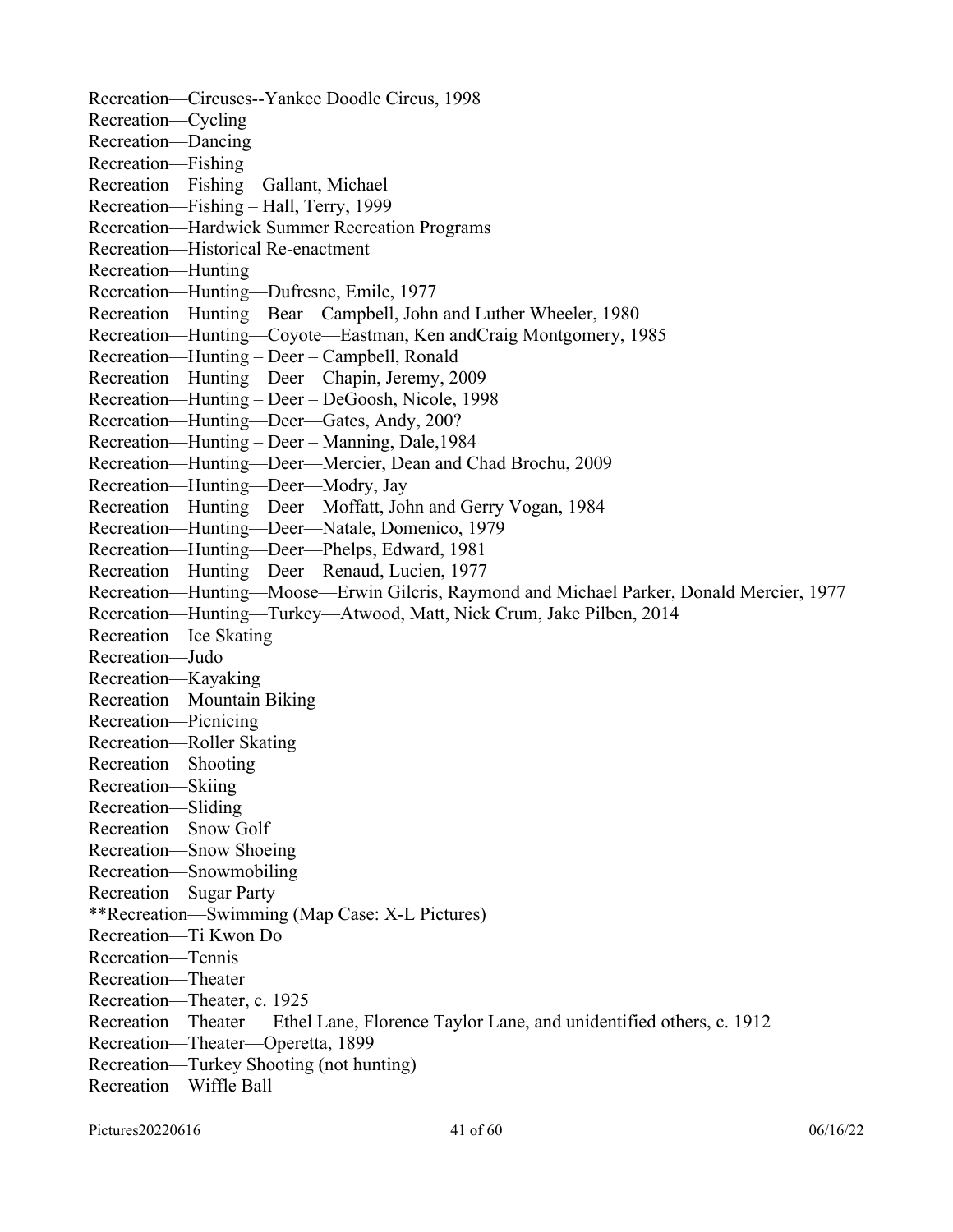*Residences include pictures of stand-alone buildings used as homes, organized by street or road. Apartments on the upper floors of commercial buildings appear under Buildings.*

Residences—Bridgman Hill Residences—Brush Street (Brush Home) Residences—Bunker Hill—Eisenmann "House II" Residences—Cherry Street and Lower Cherry Residences—Church Street Residences—Church Street—I.P. Titus House Residences—Cottage Street Residences—Craftsbury Gulf (Rt. 14)—Pest House(?) Residences—Daniels Rd Residences—Dewey Street Residences—Elm Street Residences—Evergreen Manor Mobile Park, 2014 Residences—Glenside Residences—Good Place Residences—Granite Street Residences—High Street Residences—Highland Ave Residences—Holton Hill Residences—Interiors—Funerals Residences—Maple Street Residences—Maple Street—John Bridgman House Residences—Mill Street Residences—Mill Street—Powers House Residences—North Main Street Residences—North Main—Jeudevine, Bickford, Houghton House Residences—North Main – LS Robie Tenement Residences—Riverside Terrace Residences—Slapp Hill Residences—South Main Street Residences—Spring Street Residences—Sulphur Spring Residences—Summer Street Residences—Sumner Street Residences—Terrace Hill Rd. Residences—Unknown Residences—Upper Cherry Street Residences—West Church Street Residences—Wolcott Street Residences—Wolcott Street—Bickford House Residences—Woodbury Road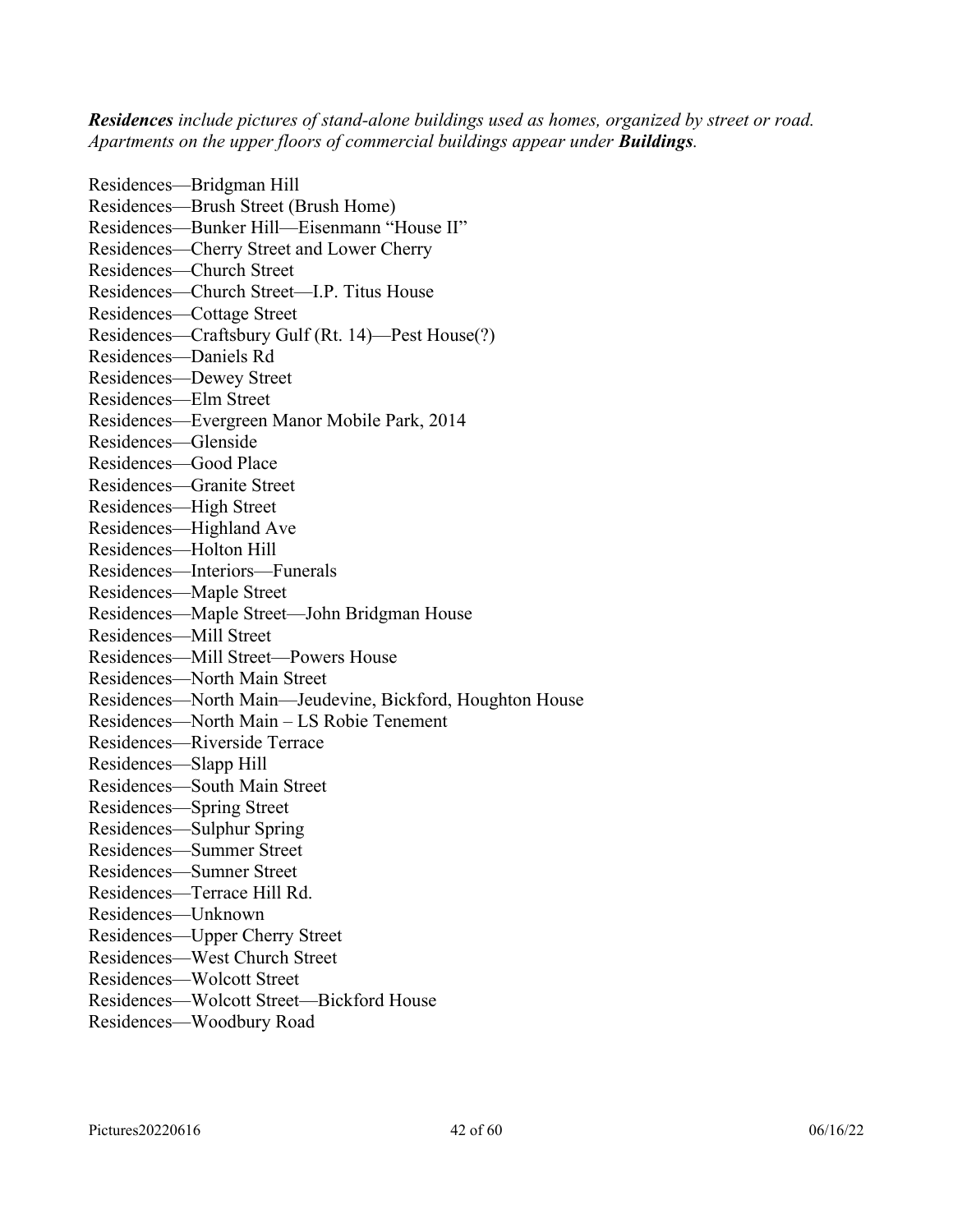*For Rivers see also Dams and the Streets that run parallel to the river*

Rivers—Cooper Brook Rivers—Lamoille River *See also* Wolcott Street, East Hardwick—Rivers – Lamoille River \*\*Rivers—Lamoille River (Map Case: X-L Pictures) Rivers—Unknown

*Roads refers to roads outside the village, or village streets named Road.*

Roads—Bayley-Hazen Rd Roads—Bridgman Hill Rd Roads—Center Road Roads—Construction equipment Roads—Creamery Road Roads—Daniels Road Roads—Hardwick Farm Road Roads—Industrial Park Road Roads—Mackville Road Roads—Montgomery Road Roads—Rte 14 – Craftsbury Road Roads—Rte 14 — Woodbury Gulf Roads—Rte 15 Roads—Slapp Hill \*\*Roads—Slapp Hill (Map Case: X-L Pictures) Roads—Smith Farm Rd Schools—Adult education Schools—Buffalo Mountain School Schools—District 1 (Village) Schools—District 3 (Center Road) Schools—District 4 (Cobb)

Schools—District 6 (Jackson Bridge)

Schools—District 10 (Hopkins Hill)

Schools—District 11 (West Hill)

Schools—District 12 (Mackville)

Schools—Districts Unknown

Schools—Green Mountain Technology

*Hardwick Academy, as part of the Hardwick Academy and Elementary School, it served as the village high school from 1892 through 1970. It closed in 1970.*

Schools—Hardwick Academy—Activities – Class Trips, 1960s Schools—Hardwick Academy—Activities – Drama—c1915–The Family Album Schools—Hardwick Academy—Activities – Drama – 1924–Hiawatha Schools—Hardwick Academy—Activities – Drama – 1948–Jr. One-act Plays Schools—Hardwick Academy—Activities – Drama—1949–Shiny Nose Schools—Hardwick Academy—Activities – Drama – 1950

Pictures20220616 60 06/16/22 06/16/22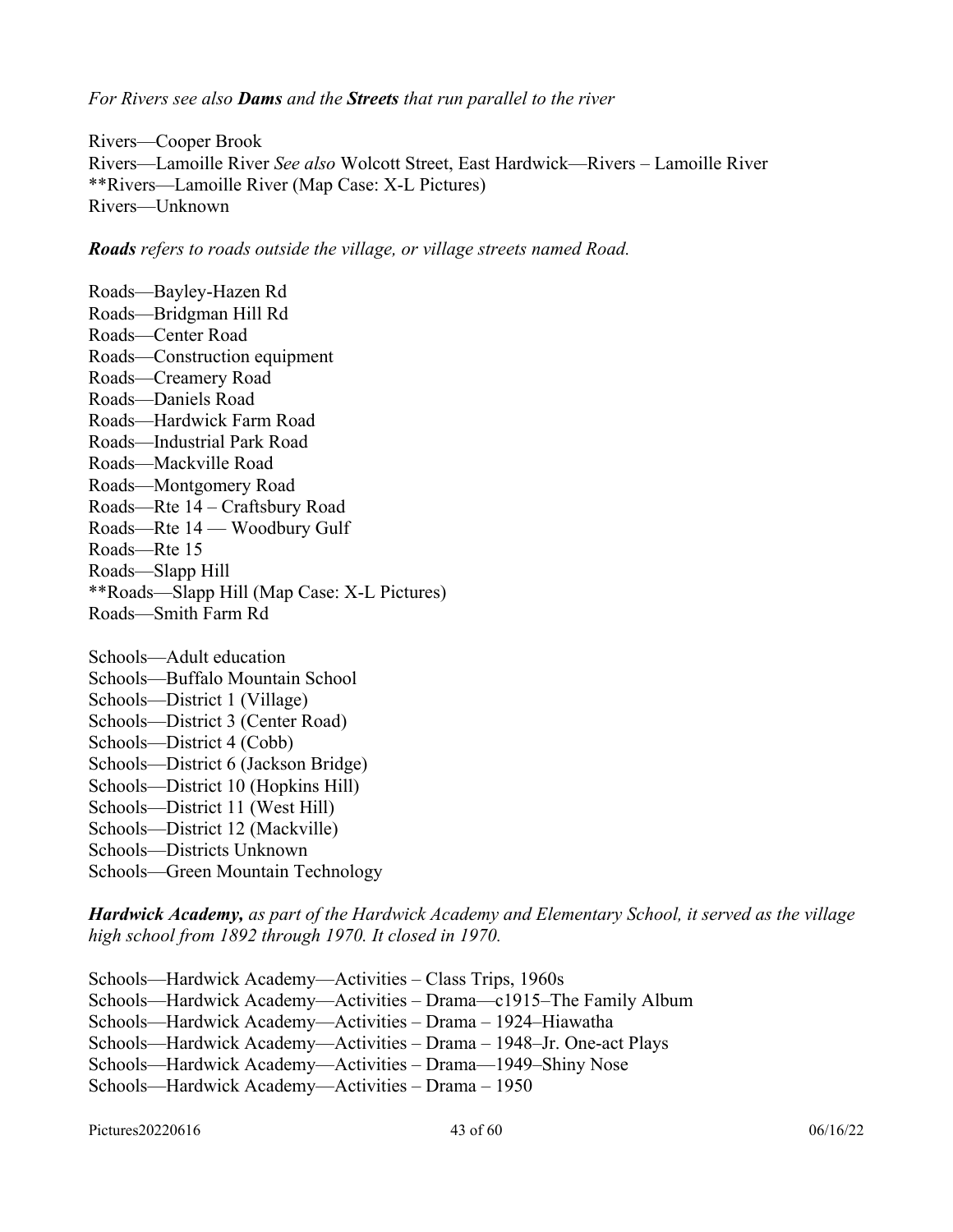Schools—Hardwick Academy—Activities – Drama – 1951 – Pirates of Penzance Schools—Hardwick Academy—Activities – Drama—1954–Mary Ann Schools—Hardwick Academy—Activities – Drama—1956–Charge It Please Schools—Hardwick Academy—Activities – Drama—c. 1957–Minstrel Show Schools—Hardwick Academy—Activities – Drama—1957–Ruffles and Roller Skates

Schools—Hardwick Academy—Activities – Music—Bands Schools—Hardwick Academy—Activities – Proms, 1950s Schools—Hardwick Academy—Activities–Publications—Yearbook, 1920s Schools—Hardwick Academy—Activities – Student Government, 1950-1959

Schools—Hardwick Academy—Alumni Association Schools—Hardwick Academy—Alumni Banquet

Schools—Hardwick Academy–Bell

*Class groups, regardless of grade level, get filed under their graduating class year. Those showing students in several classes got filed as close to the oldest class as possible.*

\*Schools—Hardwick Academy—Students, undated – Oversized Schools—Hardwick Academy—Class of 1888 Schools—Hardwick Academy—Students, spring term, 1896 Schools—Hardwick Academy—Students of 1897-98 \*Schools—Hardwick Academy—Class of 1898 – Oversized \*Schools—Hardwick Academy—Class of 1900-1906 – Oversized \*Schools—Hardwick Academy—Class of 1904 – Oversized Schools—Hardwick Academy—Class of 1904 (girls) Schools—Hardwick Academy—Class of 1905 (girls) \*Schools—Hardwick Academy—Class of 1904-05 – Oversized \*Schools—Hardwick Academy—Students spring term of 1904-05 – Oversized Schools—Hardwick Academy—Students, 1906 Schools—Hardwick Academy—Students, 1906 / 1910 Schools—Hardwick Academy—Class of 1907 \*\*Schools—Hardwick Academy—Class of 1907 (Map Case: X-L Pictures) Schools—Hardwick Academy—Younger students, c. 1910 Schools—Hardwick Academy—Older students, 1910 \*Schools—Hardwick Academy—Class of 1910 – Oversized \*\*Schools—Hardwick Academy—Class of 1911 (Map Case: X-L Pictures) \*Schools—Hardwick Academy—Class of 1912 – Oversized Schools—Hardwick Academy—Class of 1913 \*Schools—Hardwick Academy—Class of 1913 – Oversized \*\*Schools—Hardwick Academy—Class of 1913 (Map Case: X-L Pictures) Schools—Hardwick Academy—Class of 1914 \*Schools—Hardwick Academy—Class of 1914 – Oversized Schools—Hardwick Academy—Class of 1915 \*Schools—Hardwick Academy—Class of 1915 – Oversized Schools—Hardwick Academy—Students, 1916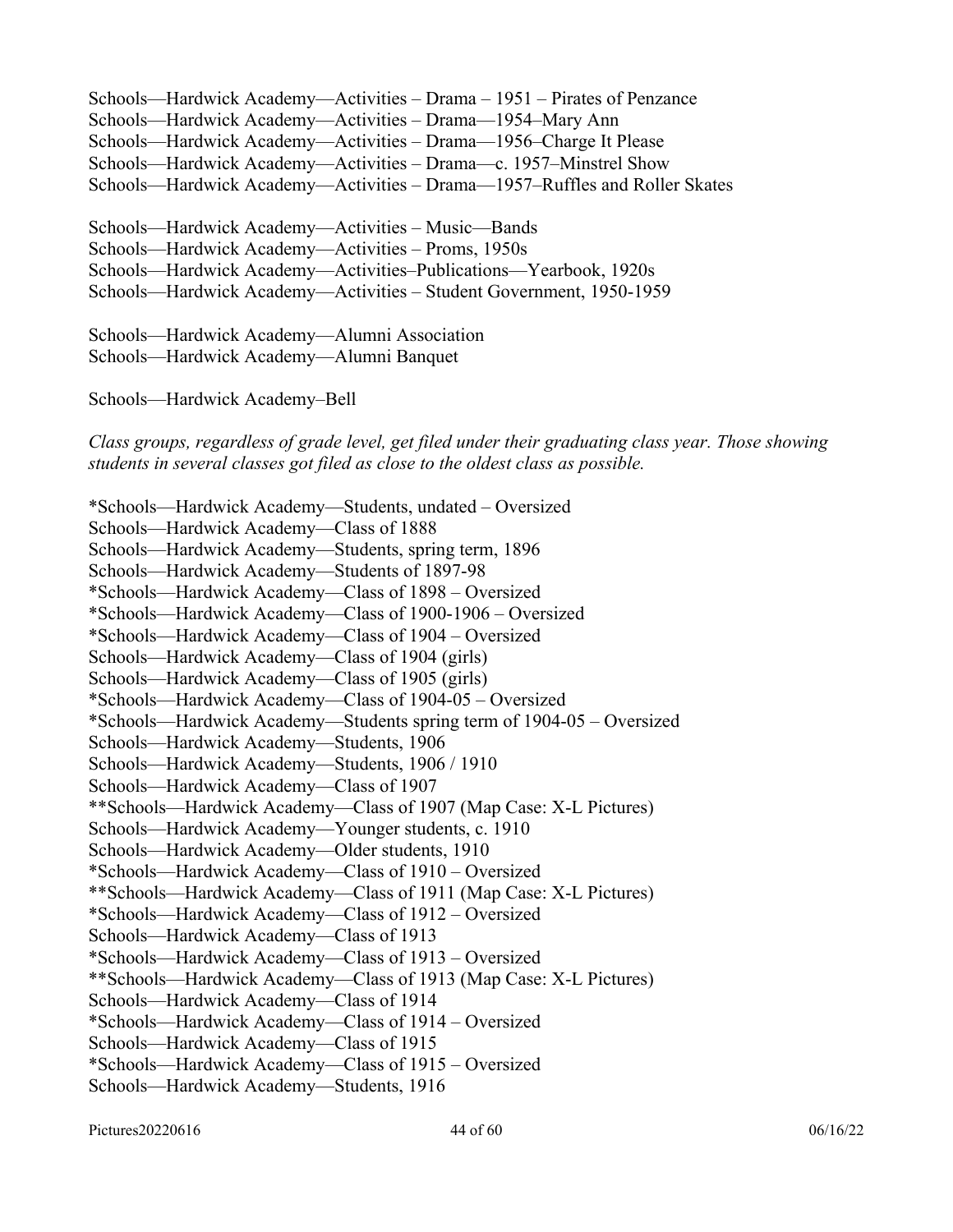Schools—Hardwick Academy—Class of 1916 \*Schools—Hardwick Academy—Class of 1916 – Oversized Schools—Hardwick Academy—Class of 1917 \*Schools—Hardwick Academy—Class of 1917 – Oversized Schools—Hardwick Academy—Class of 1918 \*\*Schools—Hardwick Academy—Class of 1918 (Map Case: X-L Pictures) Schools—Hardwick Academy—Class of 1920 Schools—Hardwick Academy—Student body, c. 1920 Schools—Hardwick Academy—Class of 1921 \*\*Schools—Hardwick Academy—Class of 1921(Map Case: X-L Pictures) Schools—Hardwick Academy—Class of 1922 Schools—Hardwick Academy—Students from Classes of 1923-1927, c. 1922 Schools—Hardwick Academy—Class of 1923 \*Schools—Hardwick Academy—Class of 1923 – Oversized Schools—Hardwick Academy—Students from classes of 1924-1927, 1923 Schools—Hardwick Academy—Class of 1924 \*\*Schools—Hardwick Academy—Class of 1924 (Map Case: X-L Pictures) Schools—Hardwick Academy—Class of 1925 \*\*Schools—Hardwick Academy—Class of 1925 (Map Case: X-L Pictures) Schools—Hardwick Academy—Class of 1926 Schools—Hardwick Academy—Class of 1927 Schools—Hardwick Academy—Students from classes of 1928, 1920 \*Schools—Hardwick Academy—Class of 1928 – Oversized Schools—Hardwick Academy—Class of 1929 Schools—Hardwick Academy—Class of 1932 Schools—Hardwick Academy—Students from classes of 1933 and 1934 Schools—Hardwick Academy—Class of 1934 \*Schools—Hardwick Academy—Class of 1935 – Oversized Schools—Hardwick Academy—Class of 1936 Schools—Hardwick Academy—Class of 1940 \*Schools—Hardwick Academy—Class of 1940 – Oversized Schools—Hardwick Academy—Class of 1941 \*Schools—Hardwick Academy—Class of 1941 – Oversized Schools—Hardwick Academy—Class of 1942 \*Schools—Hardwick Academy—Class of 1942 – Oversized Schools—Hardwick Academy—Class of 1944 \*Schools—Hardwick Academy—Class of 1944 – Oversized Schools—Hardwick Academy—Class of 1945 \*Schools—Hardwick Academy—Class of 1945 – Oversized Schools—Hardwick Academy—Class of 1947 Schools—Hardwick Academy—Class of 1949 Schools—Hardwick Academy—Class of 1951 Schools—Hardwick Academy—Class of 1952 \*Schools—Hardwick Academy—Class of 1952 – Oversized Schools—Hardwick Academy—Class of 1953 \*Schools—Hardwick Academy—Class of 1953 – Oversized Schools—Hardwick Academy—Class of 1954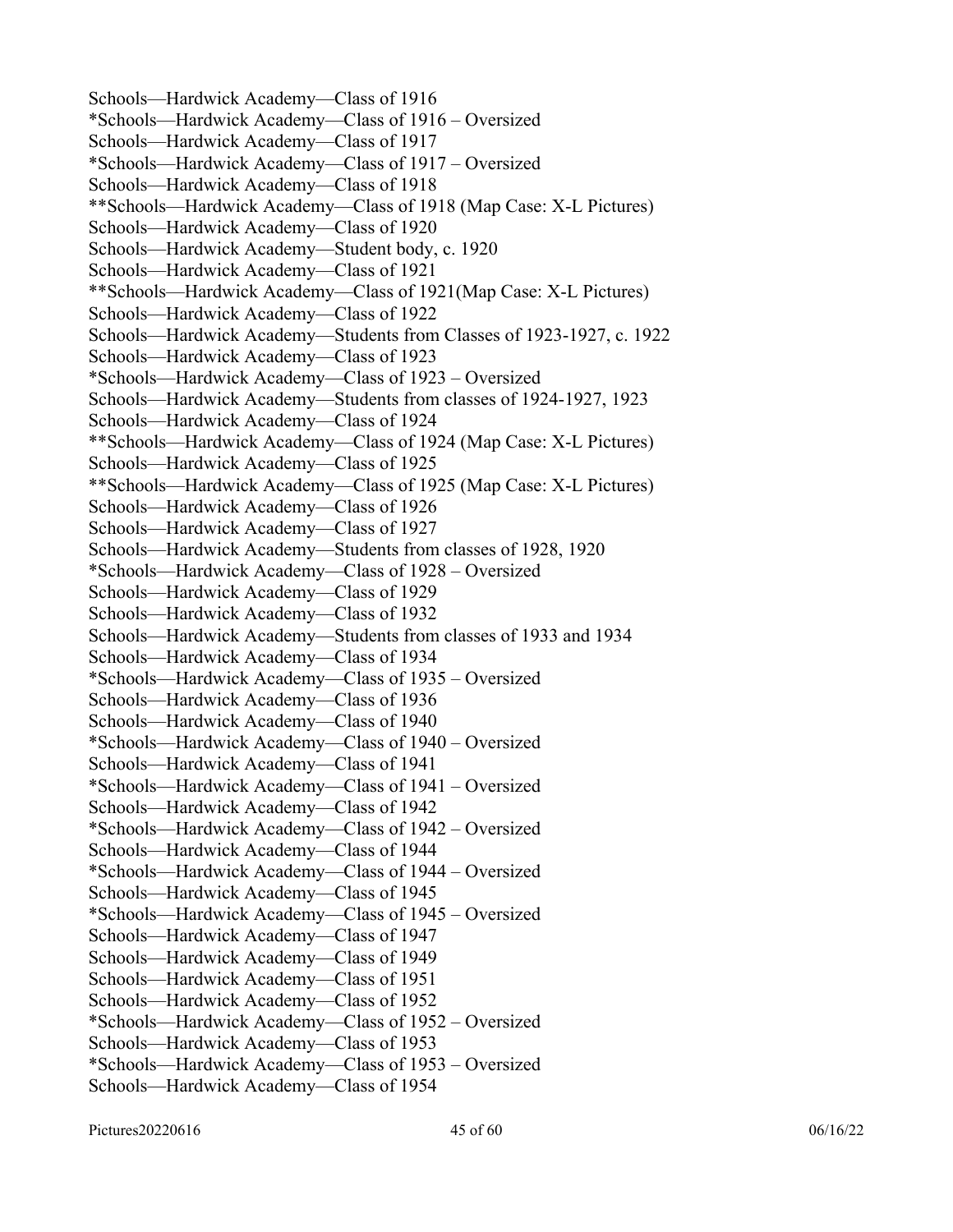\*Schools—Hardwick Academy—Class of 1954 – Oversized Schools—Hardwick Academy—Class of 1955 \*Schools—Hardwick Academy—Class of 1955 – Oversized Schools—Hardwick Academy—Class of 1956 \*Schools—Hardwick Academy—Class of 1956 – Oversized Schools—Hardwick Academy—Class of 1957 Schools—Hardwick Academy—Class of 1958 Schools—Hardwick Academy—Class of 1959 \*Schools—Hardwick Academy—Class of 1959 – Oversized Schools—Hardwick Academy—Class of 1960 \*Schools—Hardwick Academy—Class of 1960 – Oversized Schools—Hardwick Academy—Class of 1961 \*Schools—Hardwick Academy—Class of 1961 – Oversized Schools—Hardwick Academy—Class of 1962 \*Schools—Hardwick Academy—Class of 1962 – Oversized Schools—Hardwick Academy—Class of 1963 Schools—Hardwick Academy—Class of 1964 Schools—Hardwick Academy—Class of 1965 Schools—Hardwick Academy—Class of 1966 Schools—Hardwick Academy—Class of 1970 Schools—Hardwick Academy—Curriculum—Domestic Science, 1919 \*Schools—Hardwick Academy—Faculty, 1900-1909 – Oversized \*Schools—Hardwick Academy—Faculty, 1910-1919 – Oversized \*Schools—Hardwick Academy—Faculty, 1920-1929 – Oversized \*Schools—Hardwick Academy—Faculty, 1930-1939 – Oversized \*Schools—Hardwick Academy—Sports—Baseball, 1904 – Oversized \*Schools—Hardwick Academy—Sports—Baseball, 1910-1919 – Oversized Schools—Hardwick Academy—Sports—Baseball, 1925-1949 Schools—Hardwick Academy—Sports—Baseball, 1950-1959 Schools—Hardwick Academy—Sports—Basketball—Boys,1900-1909 Schools—Hardwick Academy—Sports—Basketball—Boys,1910-1919 \*Schools—Hardwick Academy—Sports—Basketball—Boys,1910-1919 – Oversized Schools—Hardwick Academy—Sports—Basketball—Boys,1920-1929 \*Schools—Hardwick Academy—Sports—Basketball—Boys,1920-1929 – Oversized Schools—Hardwick Academy—Sports—Basketball—Boys,1930-1939 Schools—Hardwick Academy—Sports—Basketball—Boys,1940-1949 Schools—Hardwick Academy—Sports—Basketball—Boys,1950-1959 Schools—Hardwick Academy—Sports—Basketball—Girls, 1900-1909 Schools—Hardwick Academy—Sports—Basketball—Girls, 1910-1919 Schools—Hardwick Academy—Sports—Basketball—Girls, 1920-1929 Schools—Hardwick Academy—Sports – Basketball—Girls, 1930-1939 Schools—Hardwick Academy—Sports—Basketball—Girls, 1940-1949

Pictures20220616  $^{96/16/22}$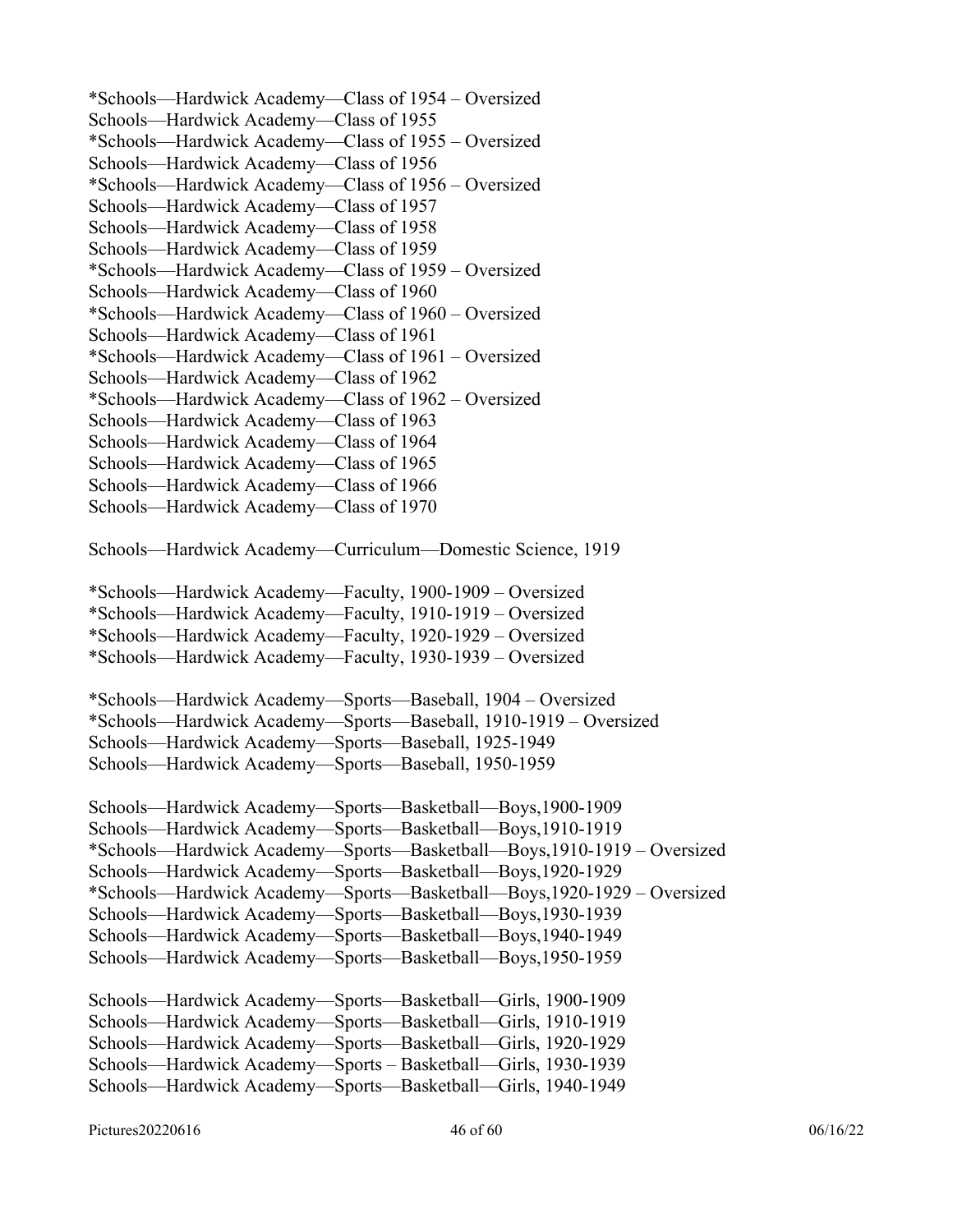Schools—Hardwick Academy—Sports—Basketball—Girls, 1950-1959

Schools—Hardwick Academy—Sports—Cheerleading, 1955, 1969

Schools—Hardwick Academy—Sports—Football, c. 1900 Schools—Hardwick Academy—Sports—Football, 1940-1949

Schools—Hardwick Academy—Sports—Soccer—Boys, 1950-1959 Schools—Hardwick Academy—Sports—Soccer—Boys, 1960-1969

Schools—Hardwick Academy—Sports—Track and Field, 1928

*Hardwick Elementary, as part of the Hardwick Academy and Elementary School, served as the village elementary school from 1892 through 1971. When the high school students started to attend Hazen Union in 1970, it became the elementary school for the entire town.* 

**Activities** refers to non-classroom activities that do not involve a public performance. *See also* **Programs**

Schools—Hardwick Elementary—Activities—Bands Schools—Hardwick Elementary—Activities—Bike-a-thon, 1980-1989 Schools—Hardwick Elementary—Activities—Bread Making, 2014 Schools—Hardwick Elementary—Activities—Bowling, Schools—Hardwick Elementary—Activities—Building Snowmen, 2014 Schools—Hardwick Elementary—Activities—Chess, 2005 Schools—Hardwick Elementary—Activities—Childrens' Book Week, 2004 Schools—Hardwick Elementary—Activities—Christmas Schools—Hardwick Elementary—Activities—Craft Show, 2014 Schools—Hardwick Elementary—Activities—Dancing, 2015 Schools—Hardwick Elementary—Activities—Extra Credit, 1970-1979 Schools—Hardwick Elementary—Activities – Field Trips, 1990-1999 Schools—Hardwick Elementary—Activities – Field Trips, 2000-2009 Schools—Hardwick Elementary—Activities—Fire Safety Schow Schools—Hardwick Elementary—Activities—Fitness Team, 2005 Schools—Hardwick Elementary—Activities—Gymnastics, 1977-1989 Schools—Hardwick Elementary—Activities—Halloween, 1970-1979 Schools—Hardwick Elementary—Activities—Halloween, 1980-1989 Schools—Hardwick Elementary—Activities—Halloween, 2010-2019 Schools—Hardwick Elementary—Activities—I Love to Read Day, 1981 Schools—Hardwick Elementary—Activities—Interclass Writing/Reading, 1977 Schools—Hardwick Elementary—Activities—Jump Rope for Heart, 2005 Schools—Hardwick Elementary—Activities—Oral History Schools—Hardwick Elementary—Activities—Planet Beauty Contest, 1979 Schools—Hardwick Elementary—Activities—Plays, 2000-2009 Schools—Hardwick Elementary—Activities—Plays, 2010-2019 Schools—Hardwick Elementary—Activities—Poetry Worms, 2005 Schools—Hardwick Elementary—Activities—Project Day, 1980-1989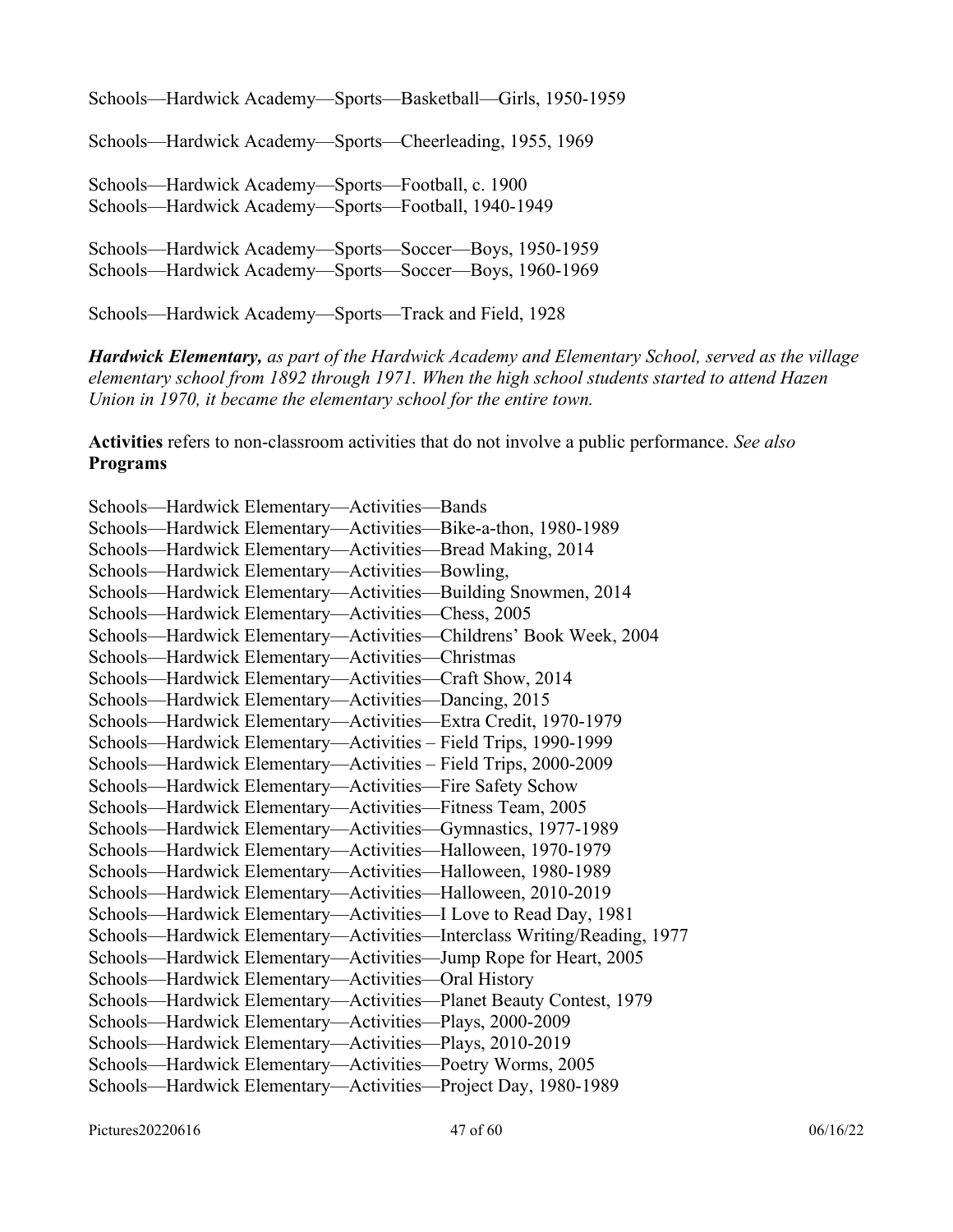Schools—Hardwick Elementary—Activities—REACH, 2005 Schools—Hardwick Elementary—Activities—Read-a-thon for M.S. Schools—Hardwick Elementary—Activities—Reading is Fundamental Schools—Hardwick Elementary—Activities—Ropes Course, 1996 Schools—Hardwick Elementary—Activities—Science Fair Schools—Hardwick Elementary—Activities—Skiing, 2000-2009 Schools—Hardwick Elementary—Activities—Spelling team, 1980-1989 Schools—Hardwick Elementary—Activities—Square Dancing, 1971 Schools—Hardwick Elementary—Activities—Step Up (cancer fund raiser) Schools—Hardwick Elementary—Activities—Summer Program Schools—Hardwick Elementary—Activities—Veterans' Day Schools—Hardwick Elementary—Activities—Winter Carnival Schools—Hardwick Elementary—Activities—Year of the Child, 1979 Schools—Hardwick Elementary—Curriculum – Art, 1980-1989 Schools—Hardwick Elementary—Curriculum – Art, 2000-2010 Schools—Hardwick Elementary—Curriculum – Computers, 1983 Schools—Hardwick Elementary—Curriculum – Computers, 2014 Schools—Hardwick Elementary—Curriculum – ESEA Title I Enrichment Schools—Hardwick Elementary—Curriculum – Music, 1981 Schools—Hardwick Elementary—Curriculum – Music, 1983 Schools—Hardwick Elementary—Curriculum – Music, 2015 Schools—Hardwick Elementary—Curriculum – Social Studies, 1980-1989 Schools—Hardwick Elementary—Curriculum – Social Studies, 2000-2009

Schools—Hardwick Elementary—Emblem

| Schools—Hardwick Elementary—Faculty and Staff                                        |  |
|--------------------------------------------------------------------------------------|--|
| Schools—Hardwick Elementary—Faculty and Staff, c. 1909                               |  |
| Schools—Hardwick Elementary—Faculty and Staff, 1970-1979                             |  |
| Schools—Hardwick Elementary—Faculty and Staff, 1980-1989                             |  |
| Schools—Hardwick Elementary—Faculty and Staff, 2000-2009                             |  |
| Schools—Hardwick Elementary—Faculty and Staff, 2010-2019                             |  |
| Schools—Hardwick Elementary—Faculty and Staff—Assembly honoring Sheryl Easton        |  |
| Schools—Hardwick Elementary—Faculty and Staff – Professional Culinary Workshop, 2014 |  |
|                                                                                      |  |

Schools—Hardwick Elementary—First week of school, 1977, 1981, 2014

Schools—Hardwick Elementary—Funding

Schools—Hardwick Elementary—Graduation, 1990-1999

Schools—Hardwick Elementary—Graduation, 2010-2019

Schools—Hardwick Elementary—Kindergarten

Schools—Hardwick Elementary—Library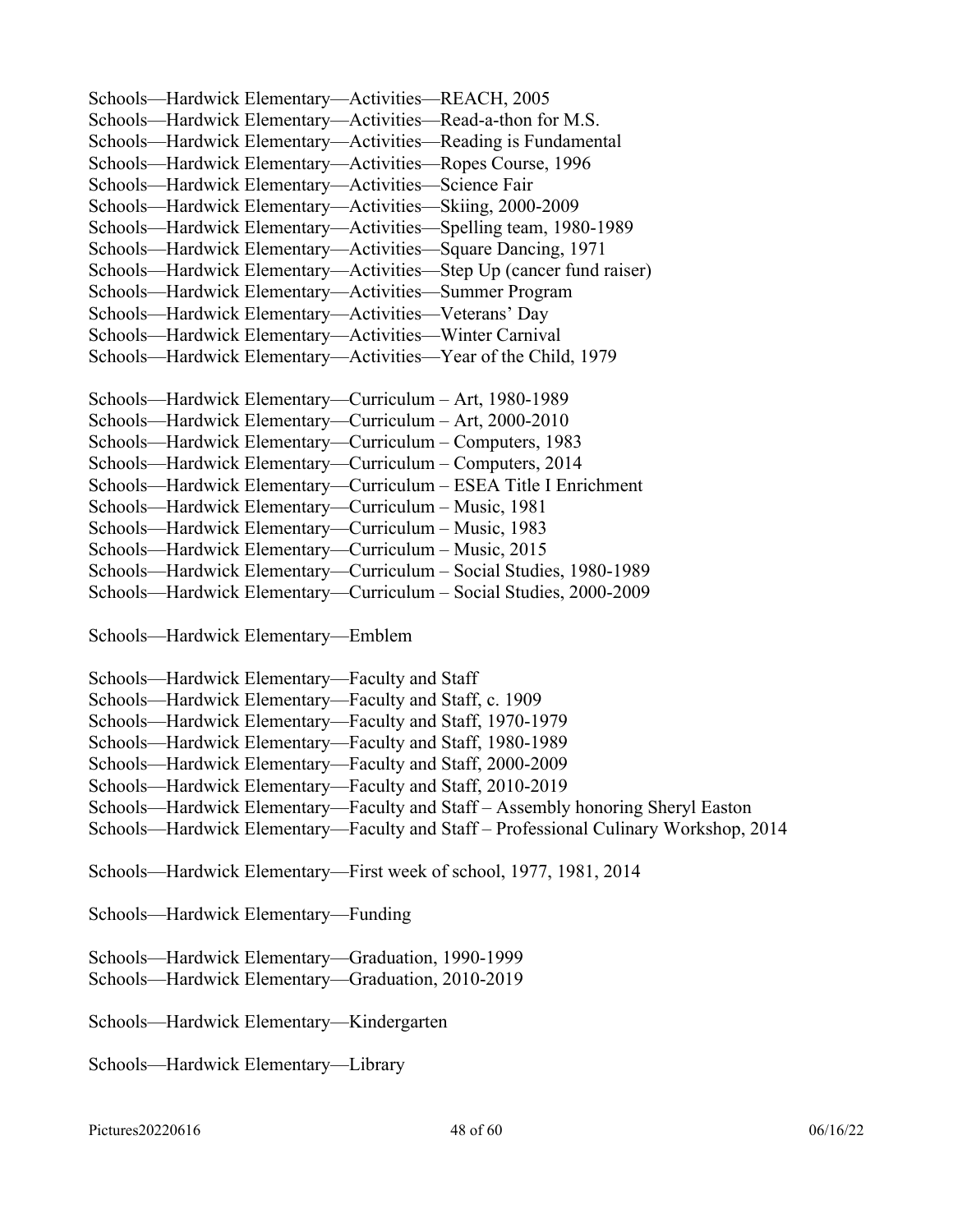Schools—Hardwick Elementary—Organizations—Booster Club, 1981

Schools—Hardwick Elementary – Playground, 1970-1979 Schools—Hardwick Elementary—Playground, 2000-2009

Schools—Hardwick Elementary—Pre-School, 1977

**Programs** applies to activities that result in a public performance. *See also* **Activities**

| Schools-Hardwick Elementary-Programs-African Studies, 1999        |
|-------------------------------------------------------------------|
| Schools—Hardwick Elementary—Programs—Bluegrass Festival, 1983     |
| Schools—Hardwick Elementary—Programs—Christmas, 1948              |
| Schools-Hardwick Elementary-Programs-Christmas, c. 1960           |
| Schools—Hardwick Elementary—Programs—Christmas, 1970-1979         |
| Schools—Hardwick Elementary—Programs—Christmas, 1983              |
| Schools—Hardwick Elementary—Programs—Early Literary Day, 2005     |
| Schools—Hardwick Elementary—Programs—Fourth Grade Play, 2005      |
| Schools—Hardwick Elementary—Programs—Gong Show, 1977-1985         |
| Schools—Hardwick Elementary—Programs—Play, 1979 – Land of Point   |
| Schools—Hardwick Elementary—Programs—Grand Ole Opry Show, 1981    |
| Schools—Hardwick Elementary—Programs—Gymnastics Exhibit           |
| Schools—Hardwick Elementary—Programs—Sixth Grade Plays, 2000-2009 |
| Schools—Hardwick Elementary—Programs—Talent Show, 1979            |
| Schools—Hardwick Elementary—Programs—Winter Concert               |

Schools—Hardwick Elementary—School Board Meetings, 1980-1989

| Schools—Hardwick Elementary—Sports—Basketball—Boys, 1970-1979  |
|----------------------------------------------------------------|
| Schools—Hardwick Elementary—Sports—Basketball—Boys, 1980-1989  |
| Schools—Hardwick Elementary—Sports—Basketball—Boys, 2000-2009  |
| Schools—Hardwick Elementary—Sports—Basketball—Boys, 2010-2019  |
| Schools—Hardwick Elementary—Sports—Basketball—Girls, 1970-1979 |
| Schools—Hardwick Elementary—Sports—Basketball—Girls, 1980-1989 |
| Schools—Hardwick Elementary—Sports—Basketball—Girls, 2000-2009 |
| Schools—Hardwick Elementary—Sports—Basketball—Girls, 2010-2019 |

Schools—Hardwick Elementary—Students, c.1950 Schools—Hardwick Elementary—Students, c.1952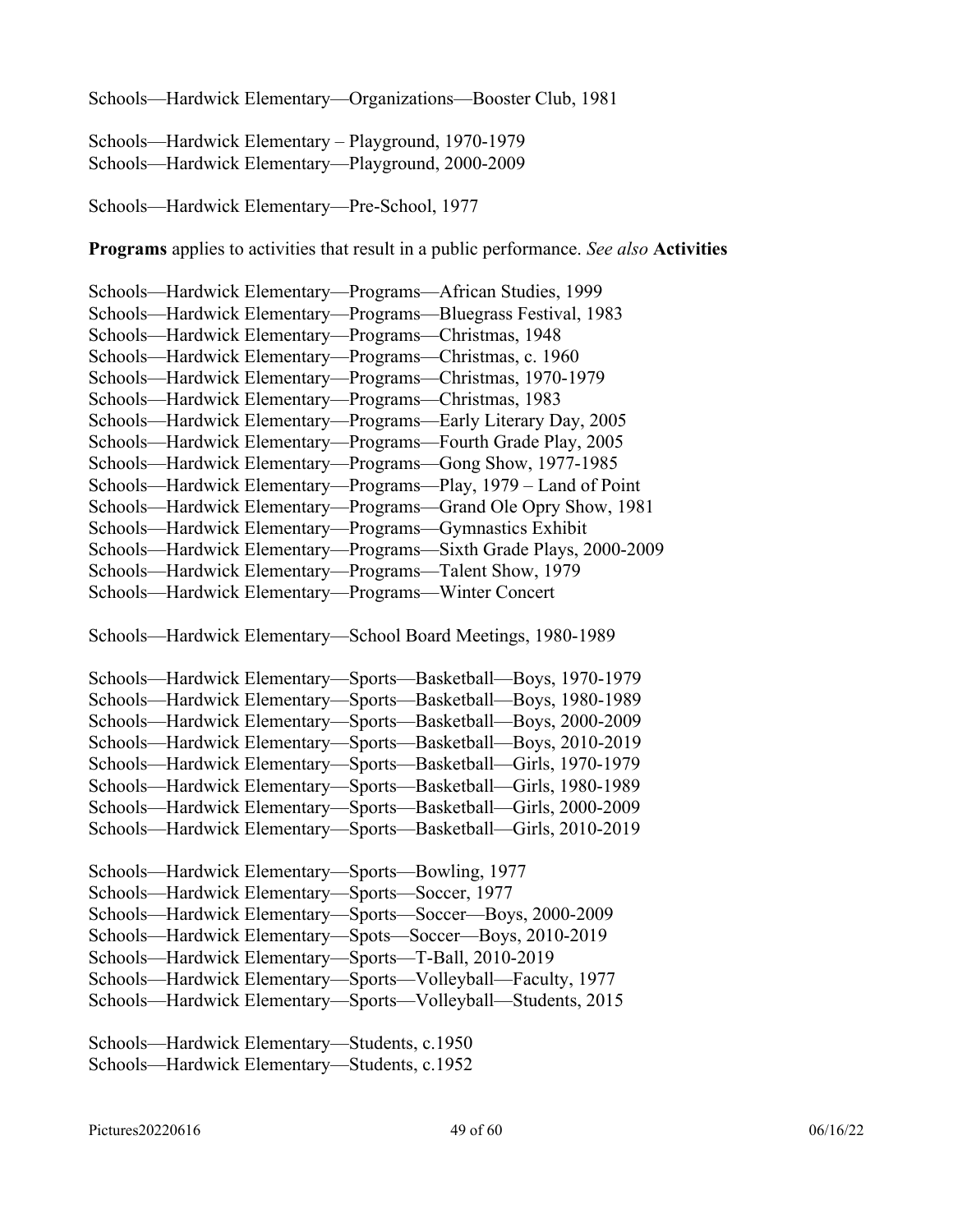*Hazen Union High School, created in 1970 by the union of Hardwick Academy, Greensboro High School, became the high school for Hardwick, Greensboro, and Woodbury. It also served tuition students from neighboring towns at the parents' discression.*

Schools—Hazen Union—Activities—Activities Fair Schools—Hazen Union—Activities—Adopt-a-Site Program Schools—Hazen Union—Activities—Bike Maintenance Workshop Schools—Hazen Union—Activities—Cancer Awareness Schools—Hazen Union—Activities—Career Day Schools—Hazen Union—Activities—Carnival, 1979 Schools—Hazen Union—Activities—Child Haven Benefit Dinner, 2014 Schools—Hazen Union—Activities—Chinese Week Schools—Hazen Union—Activities—Close-up Program, 1980-1989 Schools—Hazen Union—Activities—Dance, 1987 Schools—Hazen Union—Activities—Debate Club, 2014 Schools—Hazen Union—Activities—Drama Club Schools—Hazen Union—Activities—Energy Scholars Program, 1981 Schools—Hazen Union—Activities—European Trip, 1980, 2014 Schools—Hazen Union—Activities—Fitness Club Schools—Hazen Union—Activities—Floor Hockey Schools—Hazen Union—Activities—French Club Schools—Hazen Union—Activities—Future Business Leaders of America Schools—Hazen Union—Activities—Girl's State/Boys' State Schools—Hazen Union—Activities—Halloween Schools—Hazen Union—Activities—Hazen Coffee House Schools—Hazen Union—Activities—Hazen Union Day Schools—Hazen Union—Activities—HOBY World Leadership Congress Schools—Hazen Union—Activities—Junior Prom Schools—Hazen Union—Activities—Key Club Schools—Hazen Union—Activities—Keyettes Schools—Hazen Union—Activities—Language Day Schools—Hazen Union—Activities—Latin Club Schools—Hazen Union—Activities—Library Aides Schools—Hazen Union—Activities—Model United Nations Club Schools—Hazen Union—Activities – Music Schools—Hazen Union—Activities – Music – All-State Music Festival Schools—Hazen Union—Activities – Music—Jazz Band, 1981 Schools—Hazen Union—Activities – Music—Band Schools—Hazen Union—Activities – Music—Chorus Schools—Hazen Union—Activities – Music – Newport Music Festival Schools—Hazen Union—Activities – Music—Pep Band Schools—Hazen Union—Activities—Pie Day, 2014 Schools—Hazen Union—Activities—Publications – Yearbook Schools—Hazen Union—Activities—National Honor Society Schools—Hazen Union—Activities—National Library Week Schools—Hazen Union—Activities—Project Graduation Schools—Hazen Union—Activities – Recreation Committee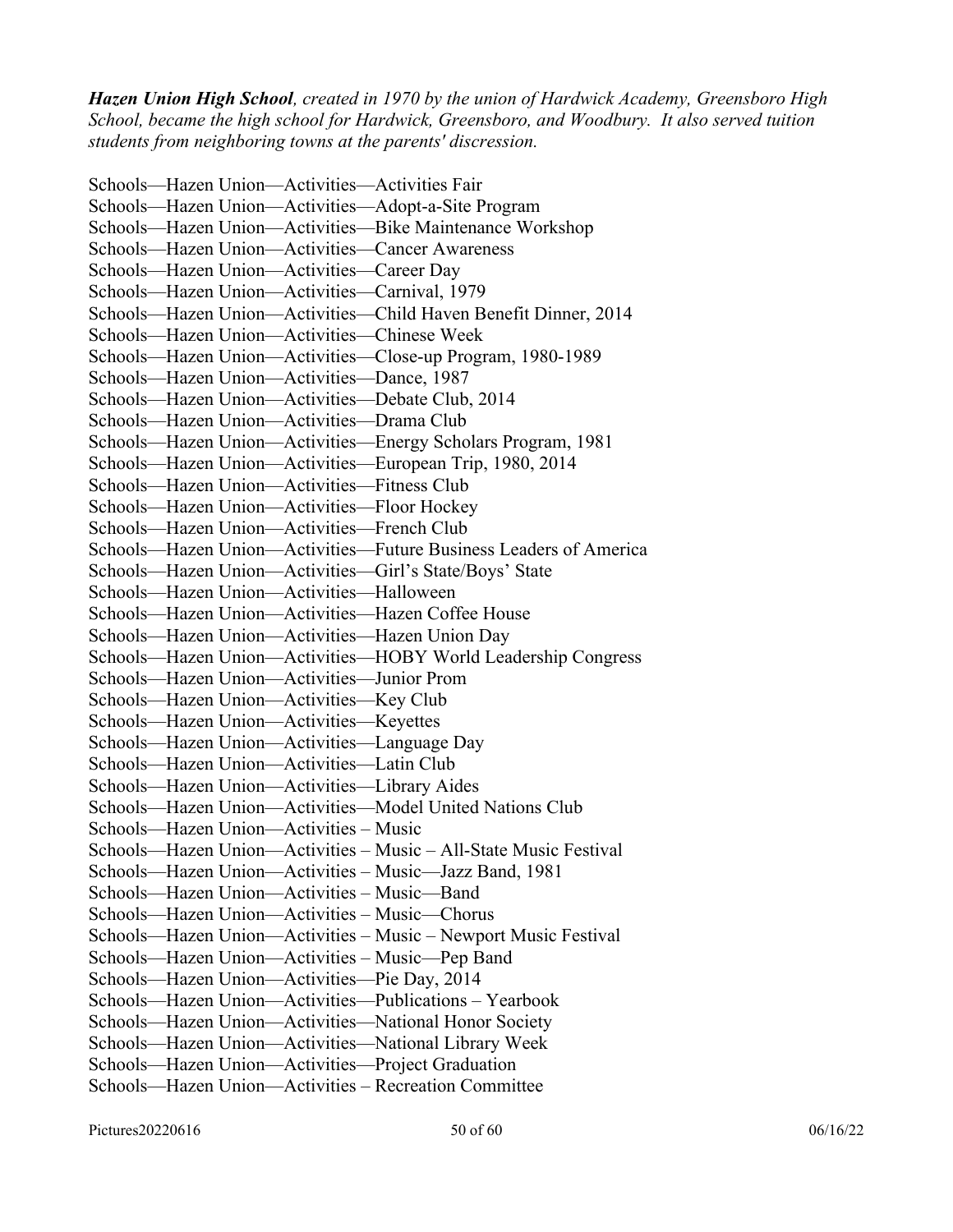Schools—Hazen Union—Activities—Scholars' Bowl Schools—Hazen Union—Activities—Science Fair Schools—Hazen Union—Activities—Science Work Day, 2014 Schools—Hazen Union—Activities—Students Against Drunk Driving (SADD) Day, 2014 Schools—Hazen Union—Activities—Student Council Schools—Hazen Union—Activities—Sumobats Schools—Hazen Union—Activities—Upward Bound Schools—Hazen Union—Activities—Varsity Club Schools—Hazen Union—Activities—Vermont Teen Leadership Safety Program Schools—Hazen Union—Activities—Winter Carnival Schools—Hazen Union—Activities—Wreath Making Schools—Hazen Union—Activities—Writers' Club Schools—Hazen Union—Alumni, 1971-1979 Schools—Hazen Union—Alumni, 1980-1989 Schools—Hazen Union—Annual Meeting, 1983 Schools—Hazen Union—Awards (to the Faculty)

Schools—Hazen Union—Awards (to the School) Schools—Hazen Union—Awards (to the Students) Schools—Hazen Union—Awards Banquet, 1977

*Class groups, regardless of grade level, get filed under their graduating class year. Those showing students in several classes got filed as close to the oldest class as possible.*

Schools—Hazen Union—Class of 1971 \*Schools—Hazen Union—Class of 1971 – Oversized Schools—Hazen Union—Class of 1973 Schools—Hazen Union—Class of 1974 Schools—Hazen Union—Class of 1975 Schools—Hazen Union—Class of 1977 Schools—Hazen Union—Class of 1979 Schools—Hazen Union—Class of 1980 Schools—Hazen Union—Class of 1982 Schools—Hazen Union—Class of 1983 Schools – Hazen Union—Class of 1984 Schools—Hazen Union—Class of 1985 Schools—Hazen Union—Class of 1986 Schools—Hazen Union—Class of 1987 Schools—Hazen Union—Class of 1988 Schools—Hazen Union—Class of 1989 Schools—Hazen Union—Class of 1990 Schools—Hazen Union—Class of 1991 Schools—Hazen Union—Class of 1992 Schools—Hazen Union—Class of 1993 Schools—Hazen Union—Class of 1995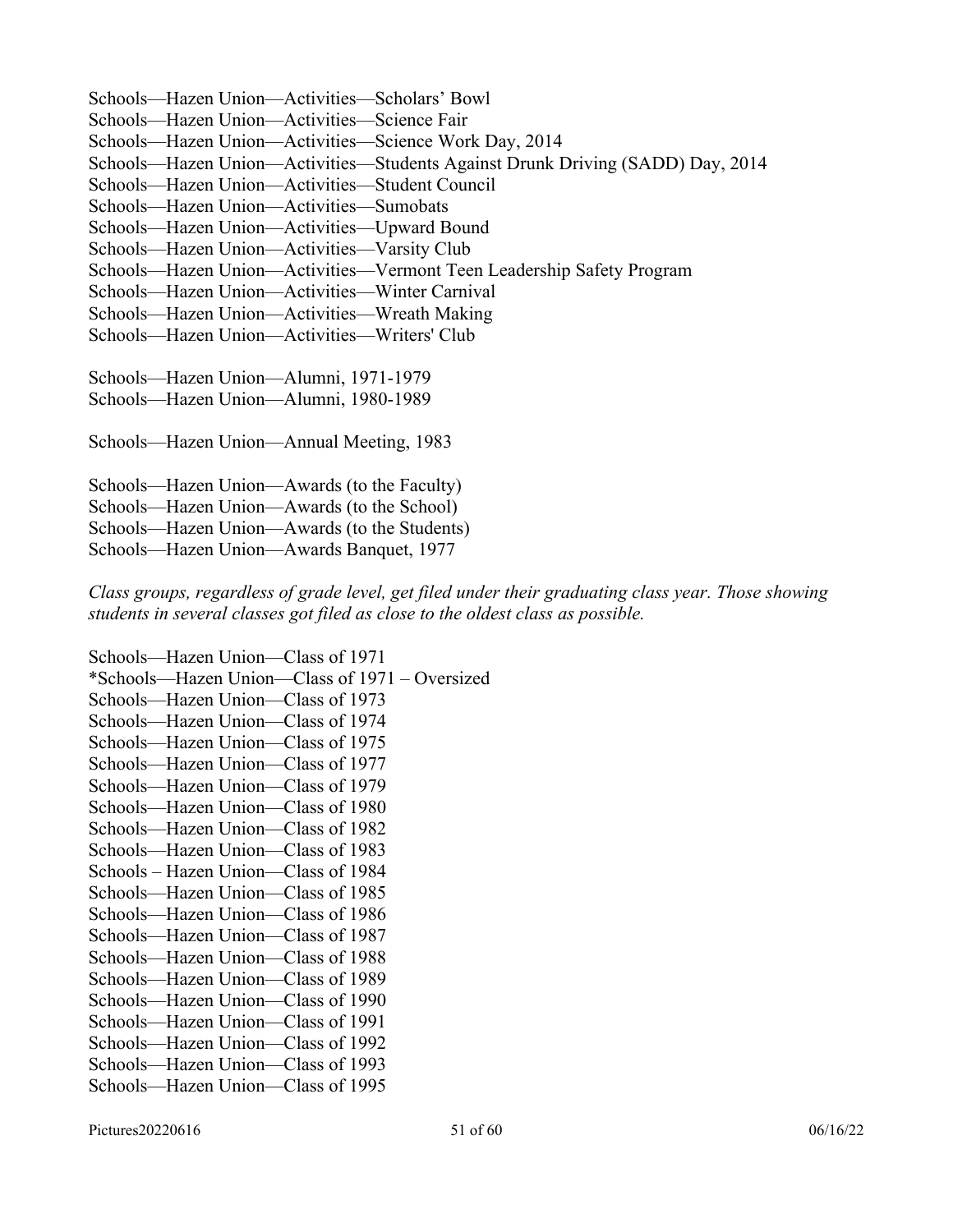Schools—Hazen Union—Class of 1997 Schools—Hazen Union—Class of 2009 Schools—Hazen Union—Class of 2014 Schools—Hazen Union—Class of 2015 Schools—Hazen Union—Class of 2019

Schools—Hazen Union—Crime at

Schools—Hazen Union—Curriculum – Art Schools—Hazen Union—Curriculum – Biology Schools—Hazen Union—Curriculum – Building Trades Schools—Hazen Union—Curriculum – Business Schools—Hazen Union—Curriculum – Drafting Schools—Hazen Union—Curriculum—English Schools—Hazen Union—Curriculum – Forestry Schools—Hazen Union—Curriculum – Home Economics Schools—Hazen Union—Curriculum – Industrial Arts Schools—Hazen Union—Curriculum – Junemester, 2018 Schools—Hazen Union—Curriculum – Social Studies

Schools—Hazen Union—Equipment – Universal Gym, 1979, 2015

Schools—Hazen Union—Faculty and Staff

Schools—Hazen Union—Faculty and Staff—Skits

Schools—Hazen Union—Food Service

Schools—Hazen Union—Funding

Schools—Hazen Union—Graduation

Schools—Hazen Union—Granite Sign

Schools—Hazen Union—Library, 2014

Schools—Hazen Union—Programs—Indian Dinner and Sari Fashion Show, 2009

Schools—Hazen Union—Programs—Plays

Schools—Hazen Union—Programs—Pops Concert, 1979

Schools—Hazen Union—Programs—Spring Concert

Schools—Hazen Union—Programs—Variety Show

Schools—Hazen Union—Programs—Winter Concert

Schools—Hazen Union—School Board

Schools—Hazen Union—Sports—Alumni Games Schools—Hazen Union—Sports—Baseball, 1970-1979 Schools—Hazen Union—Sports—Baseball, 1980-1989 Schools—Hazen Union—Sports—Baseball, 1990-1999 Schools—Hazen Union—Sports—Baseball, 2000-2009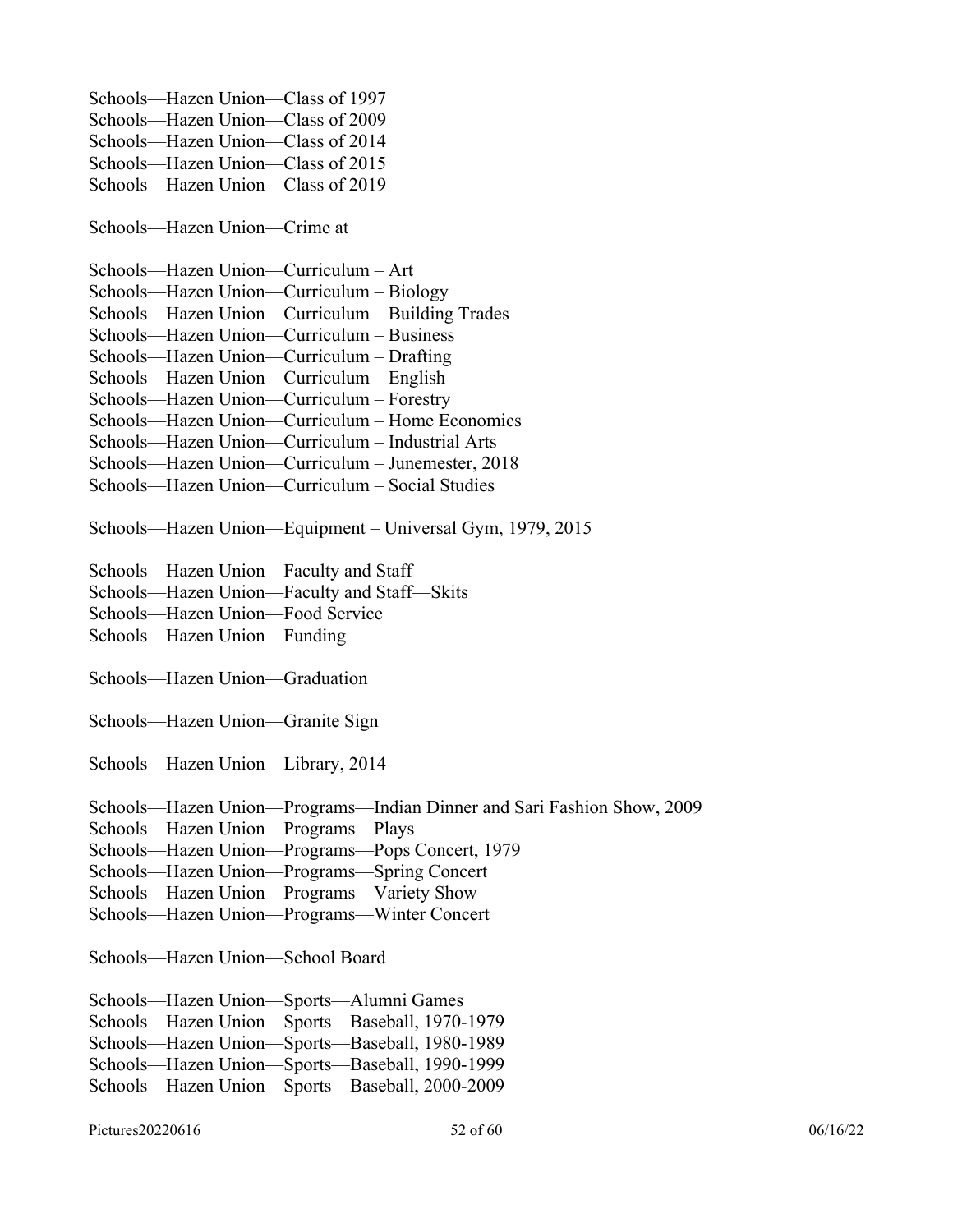#### Schools—Hazen Union—Sports—Baseball, 2010-2019

*Since a basketball season covers two calendar years, we filed pictures in the year the season ends.*

Schools—Hazen Union—Sports—Basketball—All Stars, 2000 Schools—Hazen Union—Sports—Basketball—Boys, 1970-1979 Schools—Hazen Union—Sports—Basketball—Boys, 1980 Schools—Hazen Union—Sports—Basketball—Boys, 1981 Schools—Hazen Union—Sports—Basketball—Boys, 1982 Schools—Hazen Union—Sports—Basketball—Boys, 1983 Schools—Hazen Union—Sports—Basketball—Boys, 1985 Schools—Hazen Union—Sports—Basketball—Boys, 1988 Schools—Hazen Union—Sports—Basketball—Boys, 1989 Schools—Hazen Union—Sports—Basketball—Boys, 1990 Schools—Hazen Union—Sports—Basketball—Boys, 1994 Schools—Hazen Union—Sports—Basketball—Boys, 1995 Schools—Hazen Union—Sports—Basketball—Boys, 1996 Schools—Hazen Union—Sports—Basketball—Boys, 2000 - 2005 Schools—Hazen Union—Sports—Basketball—Boys, 2007 Schools—Hazen Union—Sports—Basketball—Boys, 2008 Schools—Hazen Union—Sports—Basketball—Boys, 2009 Schools—Hazen Union—Sports—Basketball—Boys, 2010 Schools—Hazen Union—Sports—Basketball—Boys, 2011 Schools—Hazen Union—Sports—Basketball—Boys, 2012 Schools—Hazen Union—Sports—Basketball—Boys, 2013 Schools—Hazen Union—Sports—Basketball—Boys, 2014 Schools—Hazen Union—Sports—Basketball—Boys, 2015 Schools—Hazen Union—Sports—Basketball—Boys, 2016 Schools—Hazen Union—Sports—Basketball—Boys, 2017 Schools—Hazen Union—Sports—Basketball—Boys, 2018 Schools—Hazen Union—Sports—Basketball—Boys, 2019 Schools—Hazen Union – Sports—Basketball—Faculty Games Schools—Hazen Union—Sports—Basketball—Fans, 1980-1989 Schools—Hazen Union—Sports—Basketball—Fans, 1990-1999 Schools—Hazen Union—Sports—Basketball—Fans, 2010-2019 Schools—Hazen Union—Sports—Basketball—Girls, 1970-1979 Schools—Hazen Union—Sports—Basketball—Girls, 1980-1989

Schools—Hazen Union—Sports—Basketball—Girls, 1990-1999

Pictures20220616 60 06/16/22 06/16/22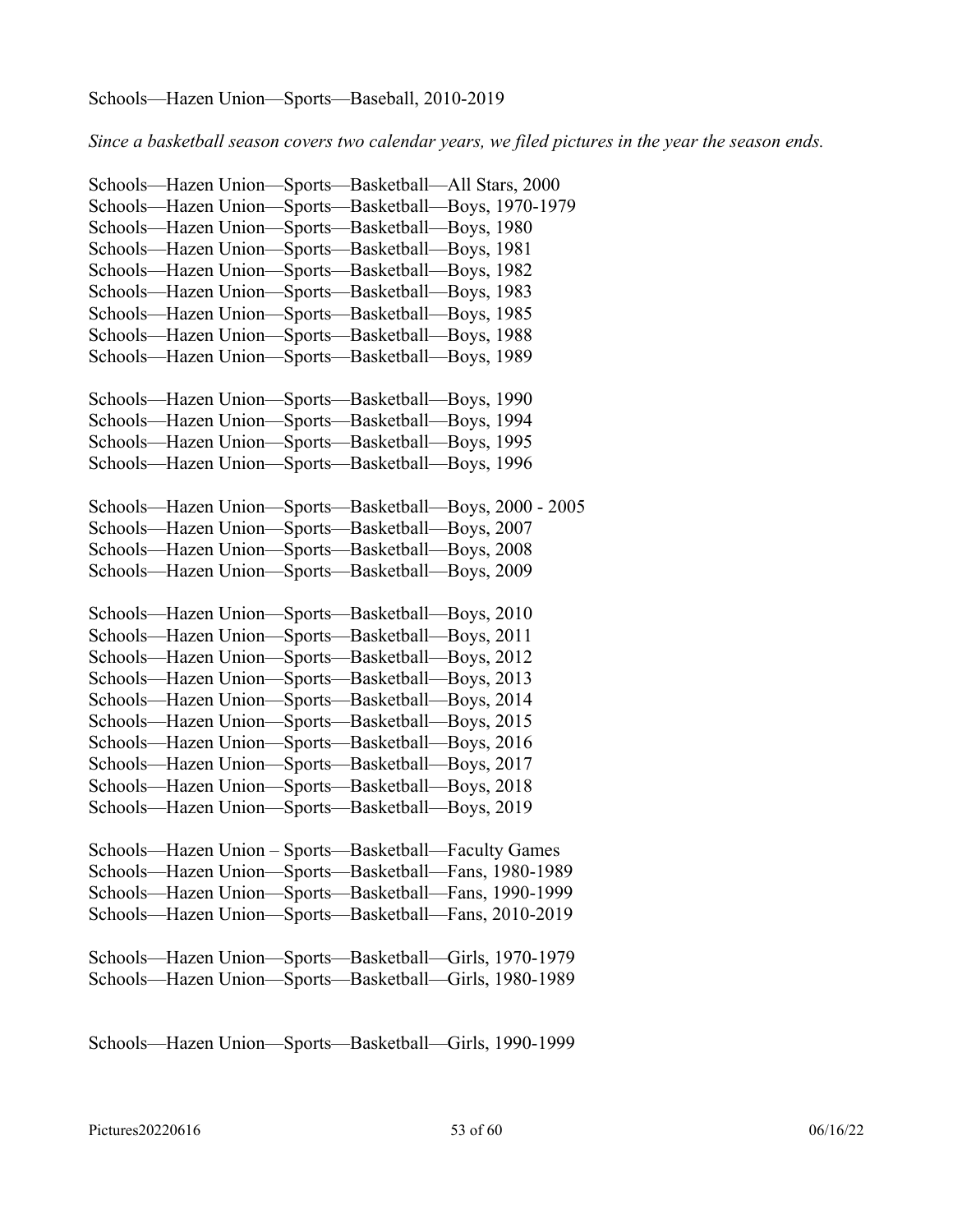Schools—Hazen Union—Sports – Basketball—Girls, 2005 Schools—Hazen Union—Sports – Basketball—Girls, 2007 Schools—Hazen Union—Sports – Basketball—Girls, 2008 Schools—Hazen Union—Sports – Basketball—Girls, 2009 Schools—Hazen Union—Sports—Basketball—Girls, 2010 Schools—Hazen Union—Sports—Basketball—Girls, 2011 Schools—Hazen Union—Sports—Basketball—Girls, 2015 Schools—Hazen Union—Sports—Basketball—Hazen Hoop Camp Schools—Hazen Union—Sports—Cheerleading, 1970-1979 Schools—Hazen Union—Sports—Cheerleading, 1980-1989 Schools—Hazen Union—Sports—Cross Country, 1980-1989 Schools—Hazen Union—Sports—Cross Country, 2000-2009 Schools—Hazen Union—Sports—Field Hockey Schools—Hazen Union—Sports—Golf Schools—Hazen Union—Sports—Lacrosse, 1970-1979 Schools—Hazen Union—Sports—Scoreboard, 1982 Schools—Hazen Union—Sports—Soccer—Boys, 1970-1979 Schools—Hazen Union—Sports—Soccer—Boys, 1980-1989 Schools—Hazen Union—Sports—Soccer—Boys, 1990 - 1999 Schools—Hazen Union—Sports—Soccer—Boys, 2000 - 2009 Schools—Hazen Union—Sports—Soccer—Boys, 2010 Schools—Hazen Union—Sports—Soccer—Fans, 2014 Schools—Hazen Union—Sports—Soccer—Girls, 1980 - 1989 Schools—Hazen Union—Sports—Soccer—Girls, 1990 - 1999 Schools—Hazen Union—Sports—Soccer—Girls, 2000 - 2009 Schools—Hazen Union—Sports—Softball, 1970-1979 Schools—Hazen Union—Sports—Softball, 1980 Schools—Hazen Union—Sports—Softball, 1981 Schools—Hazen Union—Sports—Softball, 1985 Schools—Hazen Union—Sports—Softball, 1989 Schools—Hazen Union—Sports—Softball, 1994 Schools—Hazen Union—Sports—Softball, 2008 Schools—Hazen Union—Sports—Softball, 2010 Schools—Hazen Union—Sports—Softball, 2011 Schools—Hazen Union—Sports—Softball, 2014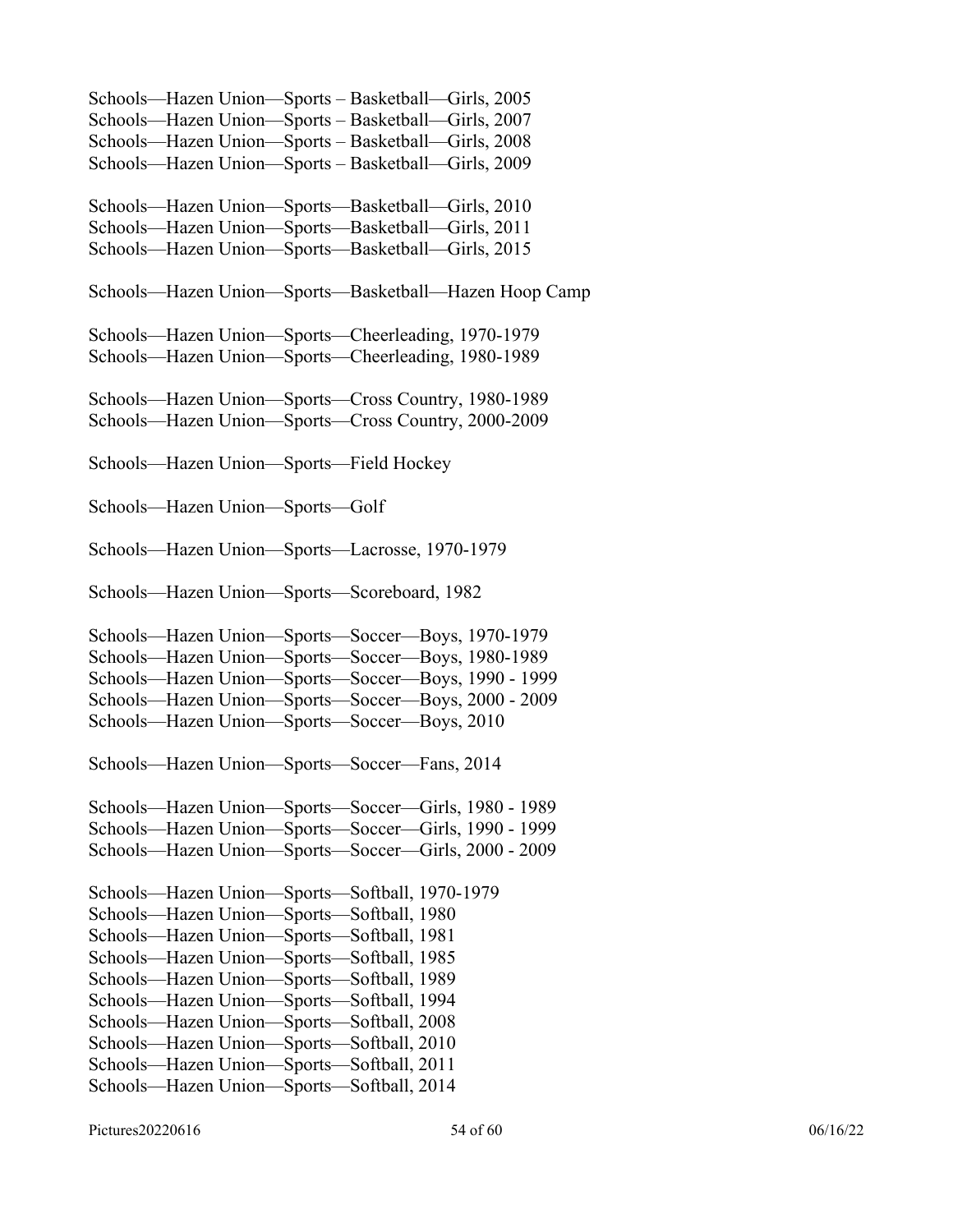Schools—Hazen Union—Sports—Track and Field, 1980-1989 Schools—Hazen Union—Sports—Track and Field, 2000-2009 Schools—Hazen Union—Sports—Track and Field, 2010-2019

Schools—Hazen Union—Sports—Volleyball, 2015

Schools—Hazen Union—Students—Unidentified Groups Schools—Hazen Union—Summer School

Schools—OSSU—District Staff, 1980-1989

**Sports** includes competitive recreational activities, unaffiliated with the school system, for all ages

Sports—Auto racing Sports—Auto racing—Allen, Scott, 1988 Sports—Auto racing—Hay, Roy, 1988 Sports—Auto racing—Hodgdon, Bunker?, 2014 Sports—Auto racing—Perry, Jaden Sports—Auto racing—Perry, Jeff, 1989 Sports—Auto racing—Wright, Milton, 1989

Sports—Baseball

- Sports—Baseball—Babe Ruth, 1970-1979
- Sports—Baseball—Babe Ruth, 1980-1989
- Sports—Baseball—Babe Ruth, 2010-2019
- Sports—Baseball—Hardwick Little League
- Sports—Baseball—PeeWee, 1970-1979
- Sports—Baseball—PeeWee, 1980-1989
- Sports—Baseball--Woodbury Granite Company, 1909

Sports—Basketball—AAU, 2000-2009

- Sports—Basketball—Basketball Camp, 2000-2009
- Sports—Basketball—Basketball Camp, 2010-2019
- Sports—Basketball—Boy Scouts, 1910-1919
- Sports—Basketball—Gary Whipple's "Pup Camp", 2009
- Sports—Basketball—Hardwick Independents, c. 1905
- Sports—Basketball—Men's, 1985, 2014
- Sports—Basketball—Saturday Night League, 1948-1949
- Sports—Basketball—Senior Steppers, 2008
- Sports—Basketball—TownTeam
- \*Sports—Basketball—TownTeam Oversized
- \*Sports—Basketball—BBB Women's Team, 1915 Oversized
- Sports—Basketball—Woodbury Granite Company, c. 1925

Sports—Bowling—Bantam Bowling League Sports—Bowling—Hardwick Men's Bowling League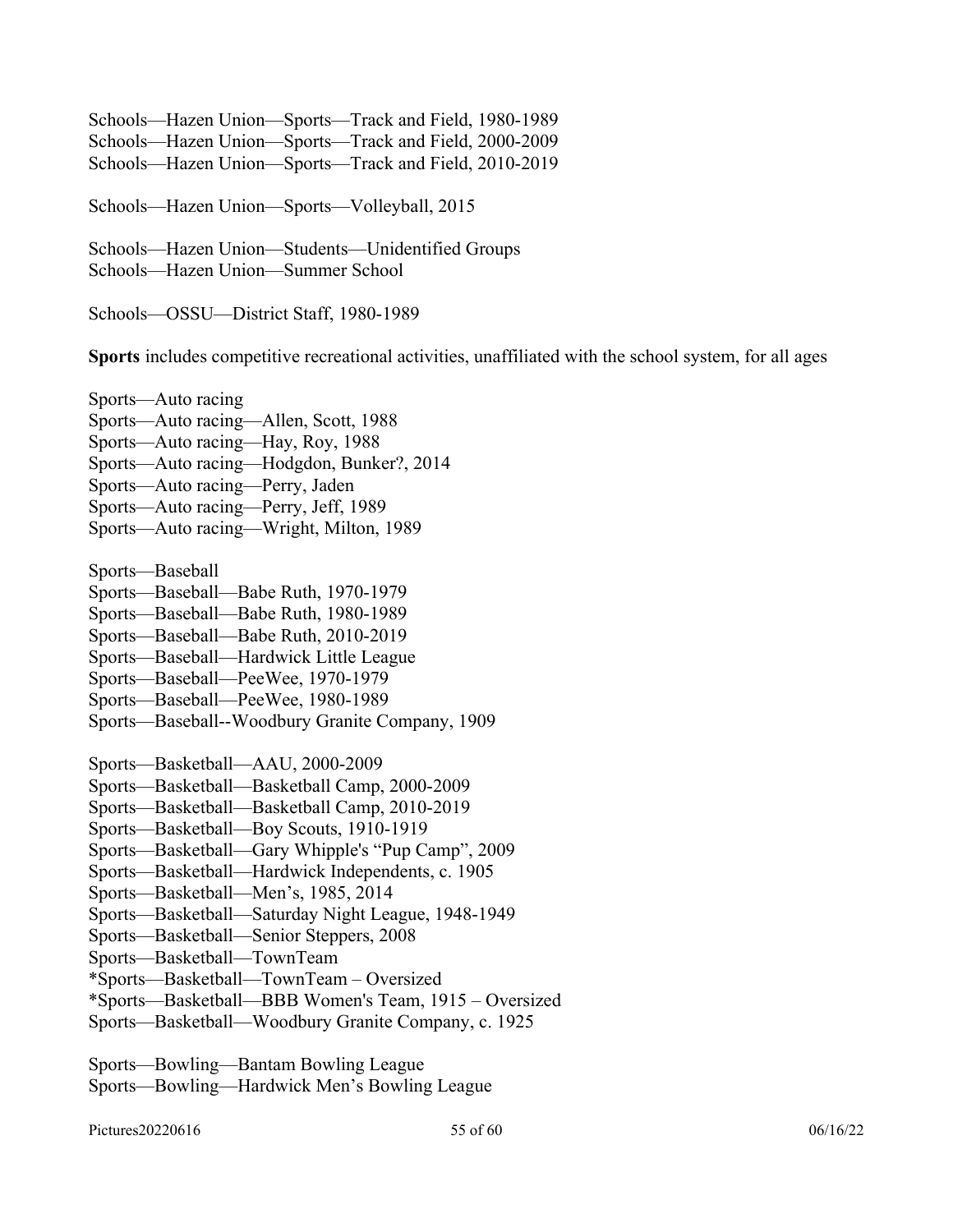Sports—Bowling—Hardwick Women's Bowling League Sports—Bowling—Men and Women

Sports—Boxing—Hardwick Boxing Club Sports—Boxing—Northeast Kingdom Boxing Tournament Sports—Chess Sports—Golf Sports—Judo Sports—Lumberjack Roundup Sports—Snow Golf

Sports—Soccer—Hardwick Area Soccer Camp, 1982, 2015 Sports—Soccer—Hardwick Lines, 1979 Sports—Soccer—Hardwick Soccer Club, 1980-1989 Sports—Soccer—Hardwick Soccer Club, 2000-2009 Sports—Soccer—Hardwick Soccer Club, 2010-2019 Sports—Soccer—Hardwick Town Soccer Team Sports—Soccer—Indoor Sports—Soccer—Summer Sports—Soccer—Women's, 1980-1989

Sports—Softball—Girls – Hardwick All Stars, 1983 Sports—Softball—Men's, 1980-1989 Sports—Softball—Women's, 1980-1989

Sports—Tae Kwon Do

Sports—Volleyball—Adult League, 2015

*Streets refers to streets in the village, or rural roads named Street.*

Streets—Brook Street Streets—Church Street Streets—Cottage Street Streets—Dale Street Streets—Daniels Road Streets—Depot Street Streets—Dewey Street Streets—East Church St. *see* Streets, Church Street Streets—Elm Street Streets—Good Place Streets—Hardwick Street (East Hardwick) Streets—High Street Streets—Highland Avenue \*\*Streets—Highland Avenue (Map Case: X-L Pictures) Streets—Hill Street Streets—Hilton Street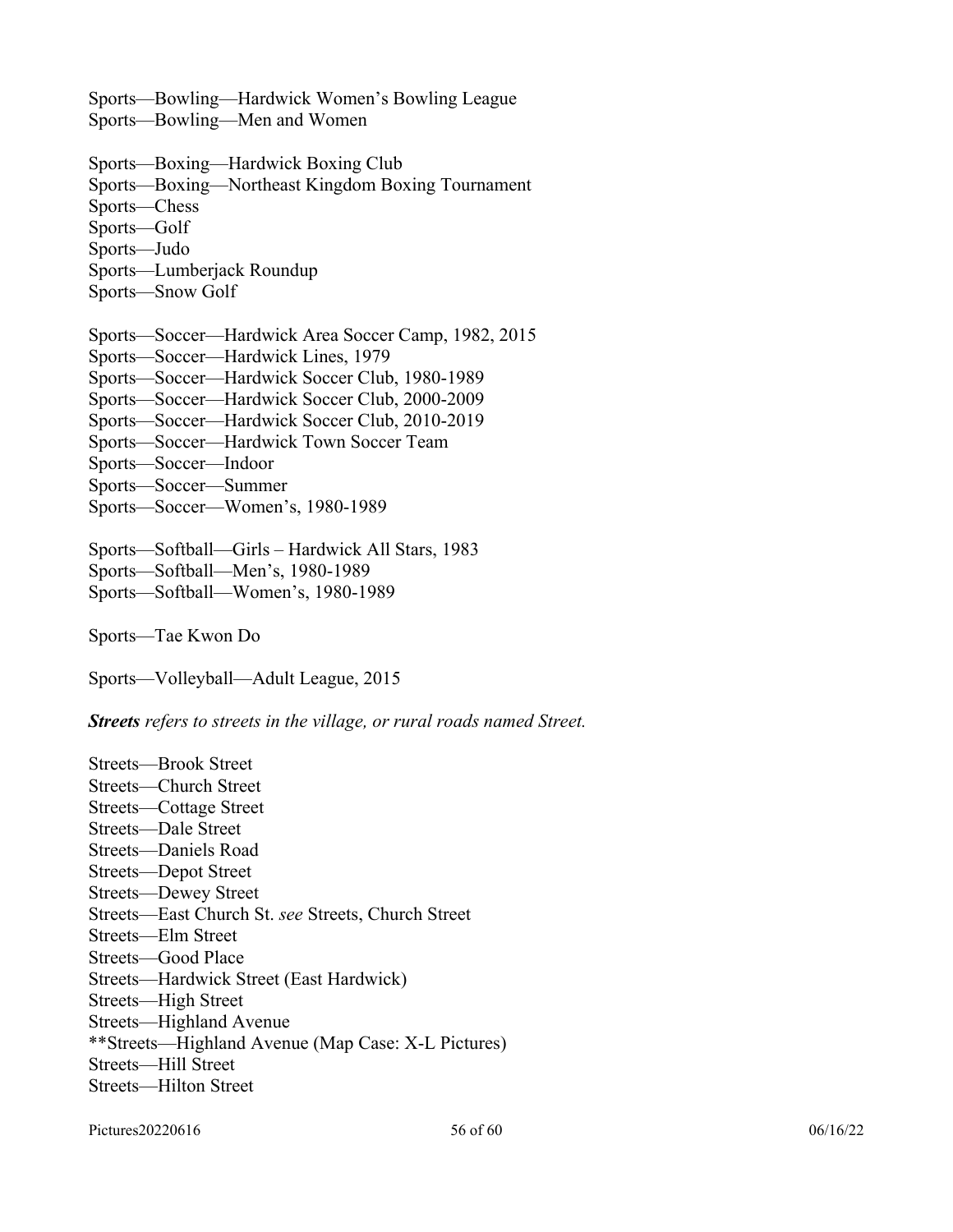Streets—Kellogg Street Streets—Lower Cherry Street Streets—Main Street—Pre-1910 \*Streets—Main Street—Pre-1910 – Oversized Streets—Main Street—1910-1949 \*Streets—Main Street—1910-1949 – Oversized \*\*Streets—Main Street—1910-1949 (Map Case: X-L Pictures) Streets—Main Street—1950-1989 Streets—Main Street—1990- Streets—Main Street—Fence Streets—Maple Street Streets—Mill Street \*Streets—Mill Street – Oversized \*\*Streets—Mill Street (Map Case: X-L Pictures) Streets—Moulton Dr. Streets—North Main Street Streets—Riverside Terrace Streets—Slapp Hill \*Streets—Slapp Hill – Oversized Streets—South Main Street \*\*Streets—South Main Street (Map Case: X-L Pictures) Streets—Spring Street \*\*Streets—Spring Street (Map Case: X-L Pictures) Streets—Square, The \*Streets—Square, The – Oversized \*\*Streets—Square, The (Map Case: X-L Pictures) Streets—Summer Streets—Upper Cherry Street Streets—Wakefield Street Streets—West Church Streets—Wolcott Street \*Streets—Wolcott Street – Oversized Topics—Accidents—Automobile Topics—Accidents—Buggy Topics—Accidents—Trucking Topics—Chimney Sweeping Topics—Crime in Hardwick

Topics—Murder in Hardwick (Bernard Ewen and Joan Gray), 1977

Topics – Snow

\*\*Topics – Town Clock (Map Case: X-L Pictures)

Transportation—Automobiles (including the first in Hardwick owned by Herman Marsh) Transportation—Horse drawn Transportation—Mule drawn Transportation—Trucks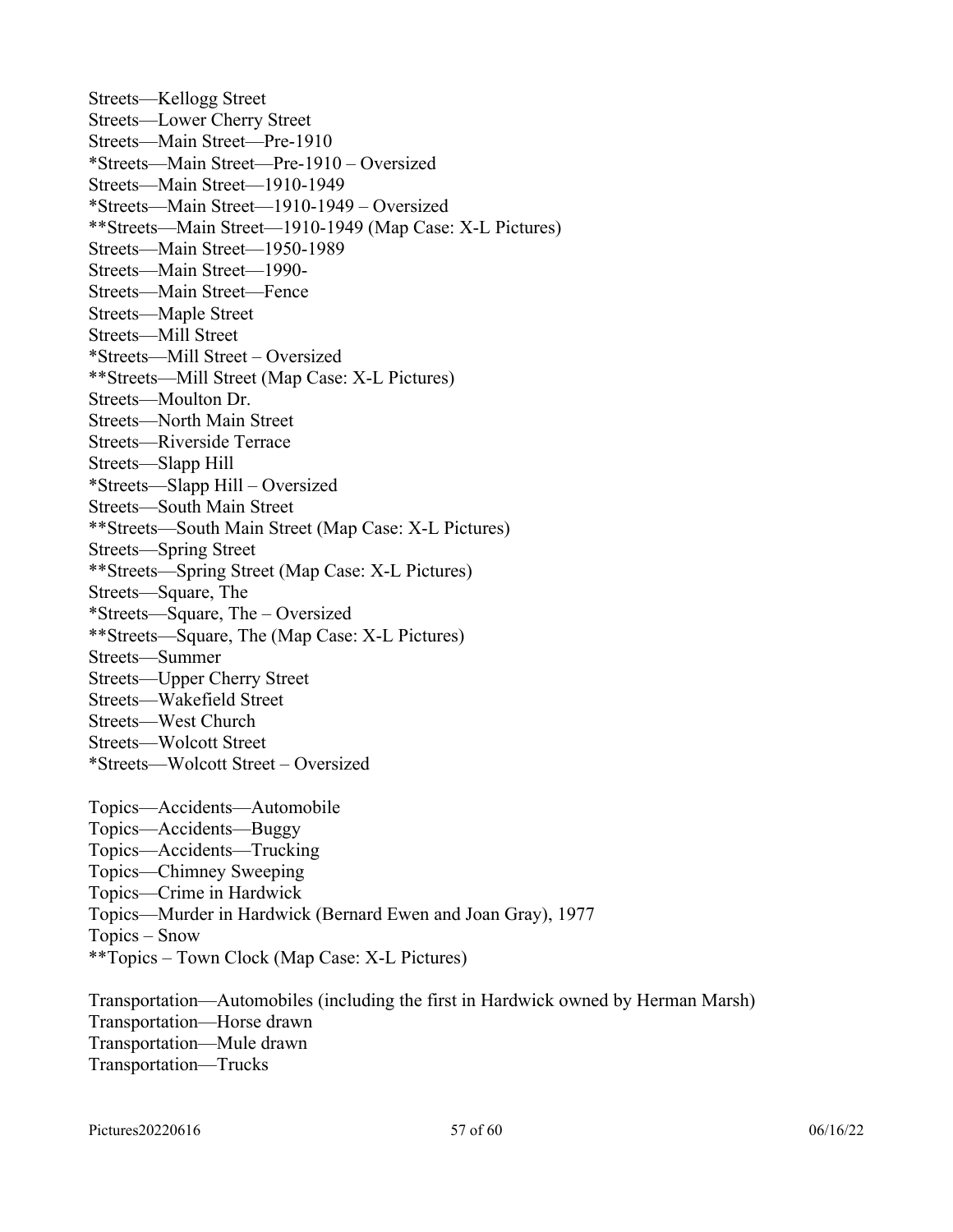United States—Post Office —Employees

Vermont—National Guard

### *We list Weddings and Engagements by the groom's name. See also Friends, Individuals, and Families*

Weddings and Engagements—Ainsworth, Rusty and Kathy Yoder Weddings and Engagements—Allen, Edith Weddings and Engagements—Allen, Wyman and Laura Potvin Weddings and Engagements—Archer, Curtis and Jane Boyce Weddings and Engagements—Bailey, Richard and Dawn Rogers Weddings and Engagements—Batten, Robert and Lydia Brochu Weddings and Engagements—Bellavance, Conrad and Andrea Marcoux Weddings and Engagements—Bellavance, Gary and Sharon Hudson Weddings and Engagements—Bellavance, Gerard and Heather Pinette Weddings and Engagements—Bellavance, John and Amy Brochu Weddings and Engagements—Bellavance, Michael and Deborah Hall Weddings and Engagements—Billings, Max and Audrey Allen Weddings and Engagements—Blair, Wayne and Kelly Tefu Weddings and Engagements—Blaisdale, Wayne, Jr. and Kathy Shepard Weddings and Engagements—Boston, Joseph and Marcia Fern Weddings and Engagements—Brochu, Bernard and Nancy Trusdell Weddings and Engagements—Brochu, Kevin and Julie Gaboriault Weddings and Engagements—Bruder, Earl and Kimberly Campbell Weddings and Engagements—Burbank, Kirk and Margaret Carr Weddings and Engagements—Burnham, David William and Kathryn Hark Weddings and Engagements—Burke, Peter Richard and Donna Lynn Bovatt Weddings and Engagements—Celley, Willis and Pamela Willey Weddings and Engagements—Chase, Denis and Norma Jean Fern Weddings and Engagements—Choquette, Marcel and Carol Williams Weddings and Engagements—Cowles, Billy and Jennifer Leslie Weddings and Engagements—Daannati, Wayne and Delores Ann Gravel Weddings and Engagements—Darling, Tim and Shari Young Weddings and Engagements—Davis, Kenneth and Theresa Lambert Weddings and Engagements—Decell, Norbert and Jolene Allen Weddings and Engagements—Demers, Michael and Annette Gaboriot Weddings and Engagements—Demers, Paul and Tammy Hartman Weddings and Engagements—Demers, Philip and Ellen Brochu Weddings and Engagements—Demers, Roger and Nancy Brochu Weddings and Engagements—Doherty, Brien and Gail Besette Weddings and Engagements—Dufresne, Lucien and Paula Goodrich Weddings and Engagements—Dunn, Todd and Stacy Williams Weddings and Engagements—Dunn, Tom and Monique Putvain Weddings and Engagements—Ewen, Arnold J. and Diane Backet Weddings and Engagements—Fontain, Matthew and Nicole Degoosh Weddings and Engagements—Fontaine, Arron John and Jennifer Cheney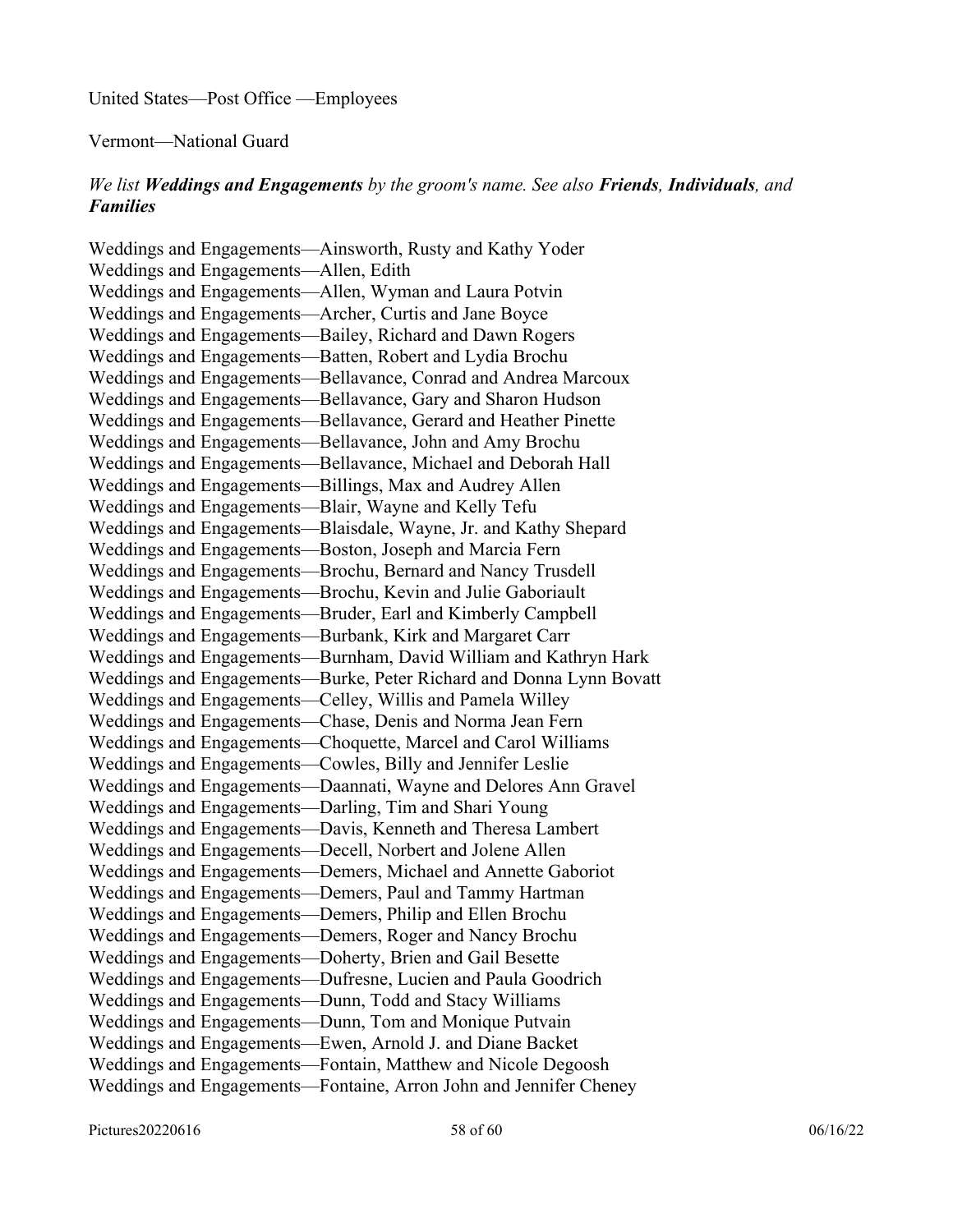Weddings and Engagements—Foster, Julie Weddings and Engagements—Foster, Scott and Ruth Sholan Weddings and Engagements—Fournier, Edward and Marie Weddings and Engagements—Fournier, Emile and Diane LeCours Ingraham Weddings and Engagements—Fradette, Robert and Deborah Bolio Weddings and Engagements—Goodreau, Maurice and Rita Weddings and Engagements—Gravel, Eddie and Lynn Forant Weddings and Engagements—Guilmette, John and Janice Daniels Weddings and Engagements—Halperin, Thomas and Ellen Bernadino Weddings and Engagements—Hayden, Bruce and Heidi Weglars Weddings and Engagements—Hill, Dean and Ann Gaboriot Weddings and Engagements—Hill, W. Samuel and Caroline Neal Weddings and Engagements—Hodgdin, Brent and Laurie Tolman Weddings and Engagements—Howard, Roger and Sandra Buck Weddings and Engagements—Humphries, Andrew and Andrea Putvain Weddings and Engagements—Huson, John and Monica Fontaine Weddings and Engagements—Jewett, Randall and Jennifer Swink Weddings and Engagements—Judkins, David and Christina Chapin Weddings and Engagements—Kaufman, Jacques and Diane Rogers Weddings and Engagements—Kidder, Gordon, Jr. and Doris McNaulty Weddings and Engagements—LaCasse, Brian and Debbie Davison Weddings and Engagements—Laggis, Christopher and Margaret Huersey Weddings and Engagements—Laird, Ernie and Jane Reilly Weddings and Engagements—LeBlanc, Paul and Joanne Patoine Weddings and Engagements—LeCours, Jeff and Joyce Martineau Weddings and Engagements—LeMay, Denis and Ahlin, Janice Ruth Weddings and Engagements—Lowell, Jason and Jamie Daley Weddings and Engagements—Lussier, Gregory and Sherry Truesdell Weddings and Engagements—Lussier, Matthew and Linda Allen Weddings and Engagements—Luther, Nathan and Melissa Montgomery Weddings and Engagements—Manning, Dale and Danelle Parrish Weddings and Engagements—Martin, Christopher and Suzi Young Weddings and Engagements—Mason, Edmund and Laurie Ward Weddings and Engagements—McAllister, Matthew and Stacey Lambert Davis Weddings and Engagements—McGinness, Brad and Elaine Farr Weddings and Engagements—Mead, Bradford and Lemire, Catherine Weddings and Engagements—Mehalic, Matthew and Michelle Gendron Weddings and Engagements—Menard, Ivan and Brenda Williams Weddings and Engagements—Michaud, Michael and SusanHill Weddings and Engagements—Moffatt, Michael and Lisa Gendron Weddings and Engagements—Morisette, Timothy and Melinda Sheppa Weddings and Engagements—Notterman, Ben and Kelly Papke Weddings and Engagements—Osborn, John and Sierra Sweig Weddings and Engagements—Ovitt, Craig Paul and Terri Lynn Ainsworth, 1984 Weddings and Engagements—Perry, Bruce and Mary Carroll Weddings and Engagements—Putvain, Darlene Weddings and Engagements—Quinn, Arthur and Joanne Kuebaugh